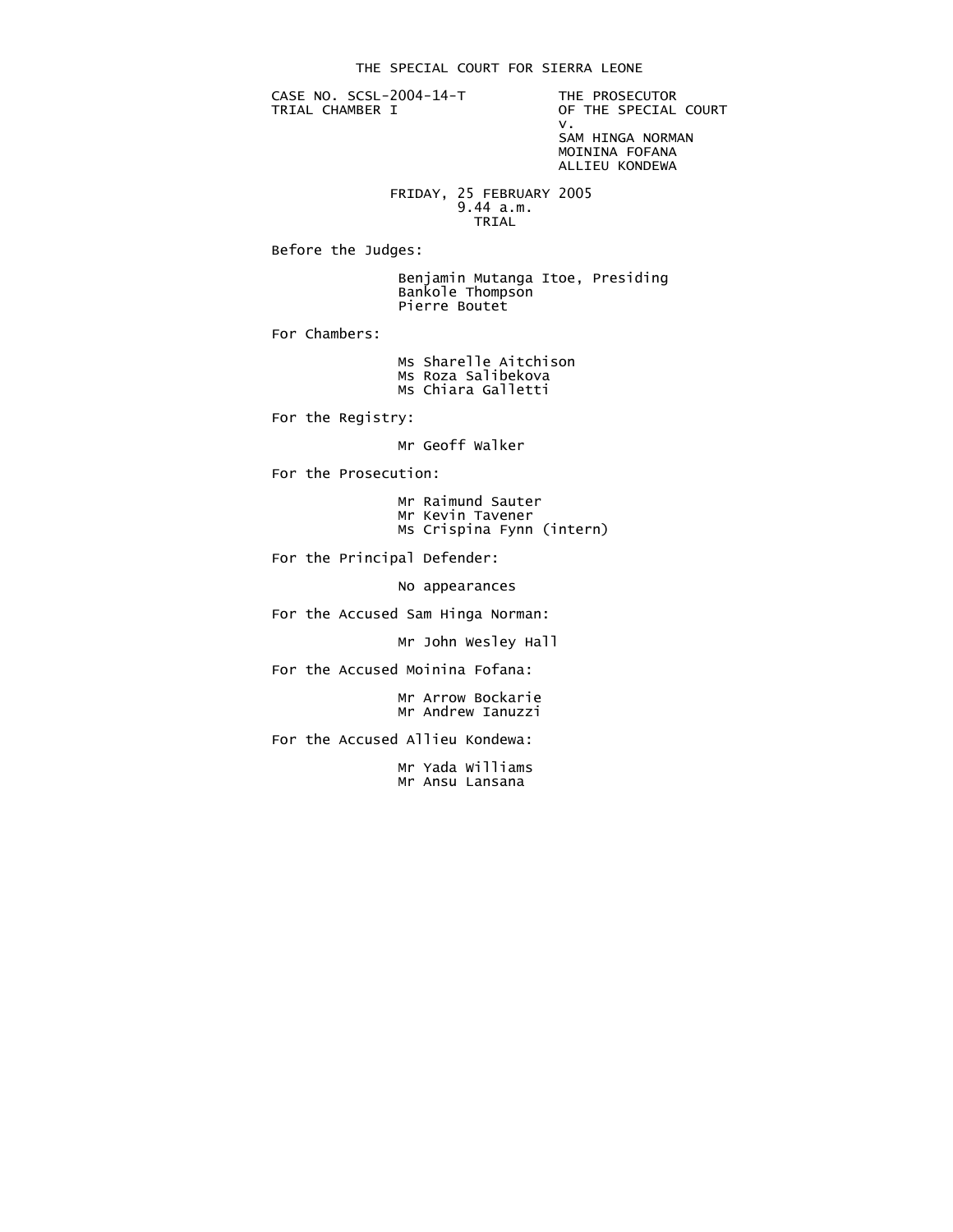1 [HN250205A - CLR] 2 [Friday, 25 February 2005] 3 [The witness entered court] 4 [Open session] 5 [Accused Kondewa not present] 6 [Upon commencing at 9.44 a.m.] 7 WITNESS: TF2-144 [Continued] 8 PRESIDING JUDGE: Learned counsel, good morning. We are 9 resuming the session. 10 JUDGE BOUTET: Mr Bockarie, you are ready to proceed with the 11 cross-examination of this witness? 12 MR BOCKARIE: Yes, Your Honour. 13 JUDGE BOUTET: Please do so. Please wait until we get the 14 answer before you carry on with your next question. 15 PRESIDING JUDGE: Don't break our rules, Mr Bockarie. You 16 have an interest to be properly reflected on the records. 17 CROSS-EXAMINED BY MR BOCKARIE: 18 Q. Good morning, Mr Witness. 19 A. Good morning to you. 20 Q. Mr Witness, in your examination-in-chief yesterday, you 21 said that upon entering the entrance of the NDMC 22 headquarters, you saw 100 bodies; am I correct? 23 A. Yes, Your Worship. 24 Q. Mr Witness, you didn't you go to school, but you can 25 count very well, can't you? 26 PRESIDING JUDGE: Mr Bockarie, I didn't have my equipment in 27 place. Did he provide an answer to the first question? 28 MR BOCKARIE: Yes, Your Honour. 29 PRESIDING JUDGE: Did he confirm that he saw 100 bodies?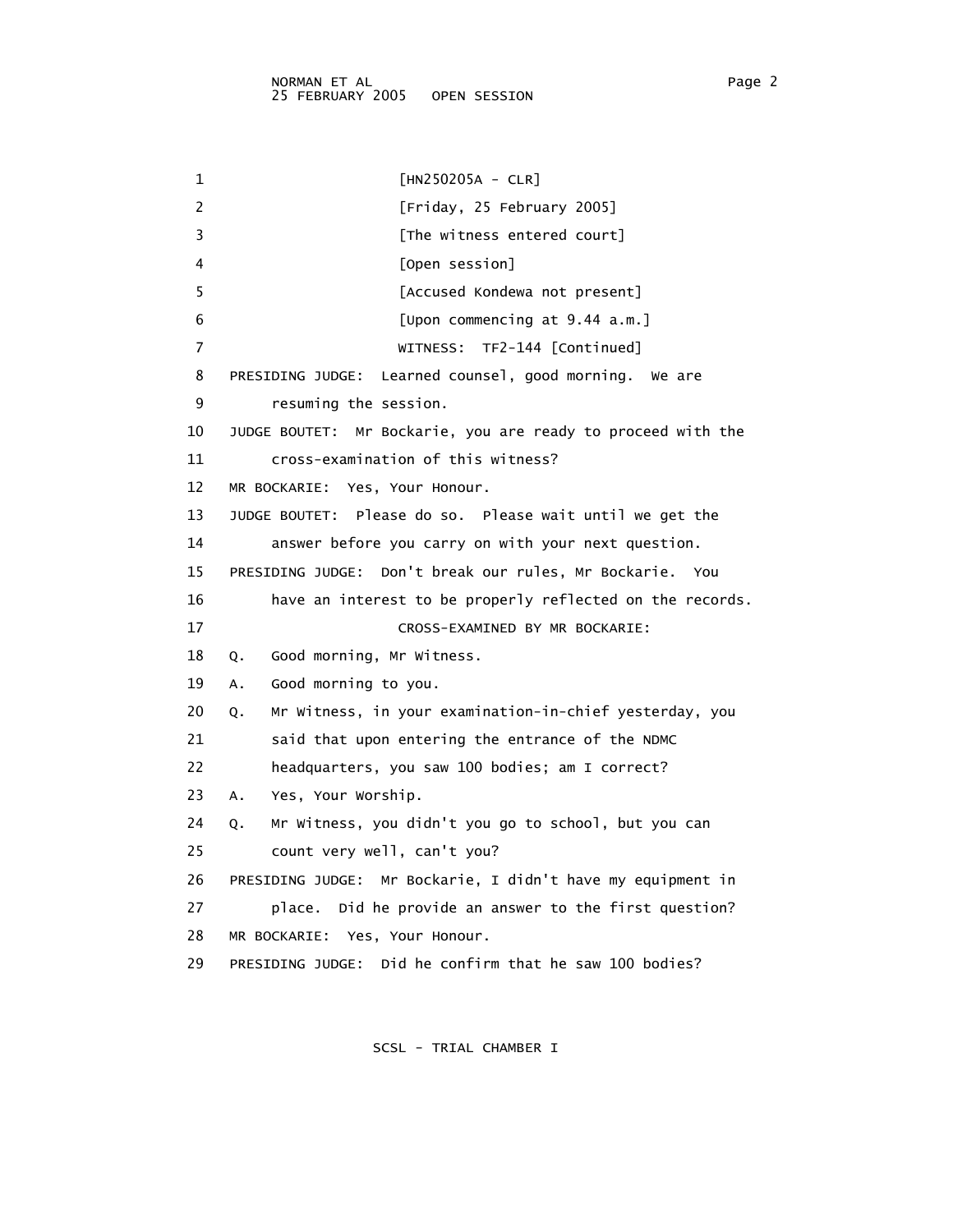1 MR BOCKARIE: One hundred bodies. 2 Q. Mr Witness, I know you didn't go to school, but you can 3 count very well, can't you? 4 A. Yes, Your Worship. 5 Q. Mr Witness, I'd like to draw your attention to your 6 statement you made on 5 November 2003. You told this 7 Court you recall talking to officials from the Special 8 Court, don't you? 9 PRESIDING JUDGE: Mr Bockarie, 5 November 2003. 10 MR BOCKARIE: 2003. 11 JUDGE BOUTET: Mr Bockarie, I just want to caution you. There 12 was some difficulty with dates and so on, if you're 13 moving in that direction, we may end up with major 14 problems. 15 MR BOCKARIE: Yes, Your Honour. 16 JUDGE BOUTET: I'm just warning you. 17 MR BOCKARIE: I take your cue, Your Honour. 18 Q. Mr Witness, you recall talking to officials from this 19 Special Court, don't you? 20 A. Yes, Your Worship. 21 Q. In which language did you speak, Mr Witness? 22 A. I spoke in Krio. 23 Q. As you were speaking Krio, you saw them writing it down, 24 didn't you? 25 A. Yes, I saw them writing. 26 Q. At the end, it was read and interpreted to you in Krio? 27 A. Yes. 28 Q. And you fixed your thumbprint on the said document? 29 A. Yes.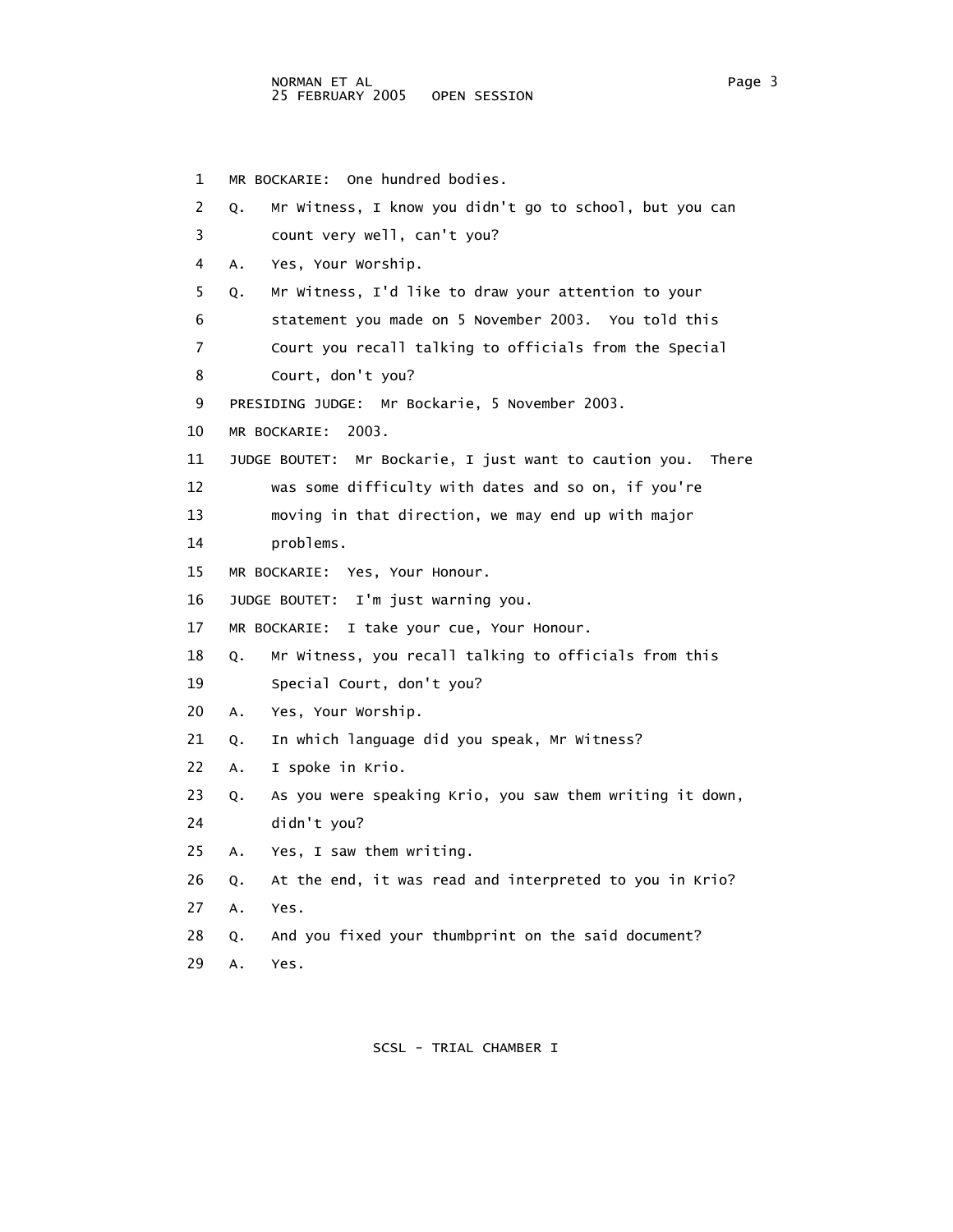1 Q. Mr Witness, I will now draw your attention to page 2 of 3 2 of that statement, beginning line 8 from the top, this is 3 exactly what you told the investigators. I'll read -- 4 JUDGE BOUTET: This is what the statement says. This is 5 exactly what he said. That's a different question. 6 MR BOCKARIE: This is what is recorded in that statement, and 7 I'll read: "Reaching at the headquarters entrance, I saw 8 about 10 dead bodies littering on the ground." Ten dead 9 bodies. Mr Witness, did you say this to the 10 investigators? 11 A. No. 12 MR BOCKARIE: My Lord, I would like at this stage to -- 13 JUDGE BOUTET: Yes, but look at the other statement, too. If 14 You look at the statement of 7 April and the statement of 15 facts, second paragraph. 16 MR BOCKARIE: Which statement, Your Honour? 17 JUDGE BOUTET: Statement of 7 April 2002 where it says, 18 "Statement of facts". First paragraph says, "I was in 19 Tongo." 20 MR BOCKARIE: There is a distinction here. The statement 21 referred to on the 5th is very specific about the 22 headquarters. 23 JUDGE BOUTET: Okay. That's fine. 24 MR BOCKARIE: My Lord, I would like to have that portion 25 tendered in evidence. 26 JUDGE BOUTET: That statement you have of November is already 27 in evidence, Exhibit 66, and you want to underline -- 28 MR BOCKARIE: Starting from line 8 at the top, "I saw about 10 29 dead bodies littering on the ground." It is, "Reaching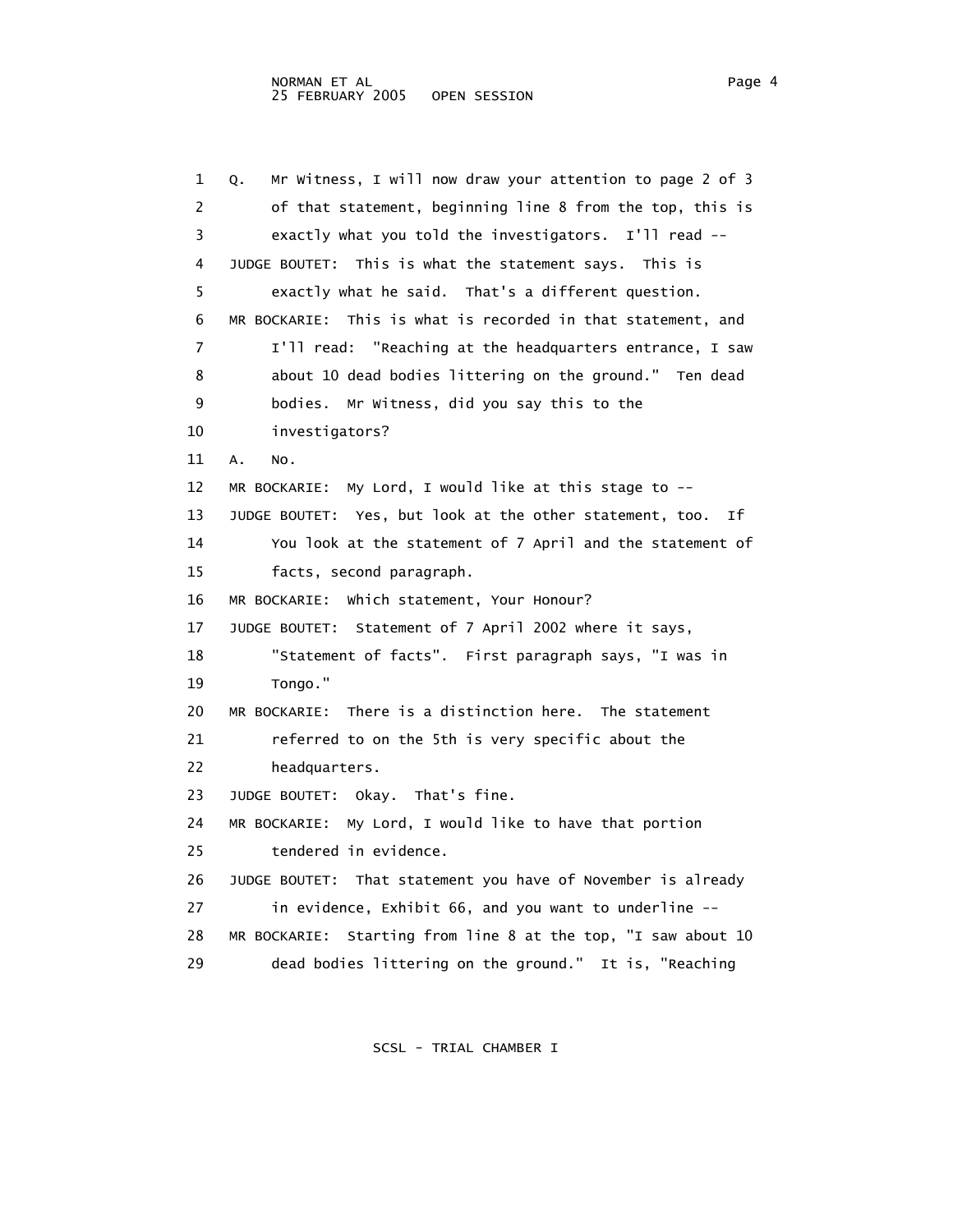### NORMAN ET AL Page 5 25 FEBRUARY 2005

1 the headquarters entrance". 2 JUDGE BOUTET: And this is page 11658 of the Court Management 3 filing page number. 4 MR BOCKARIE: We will accord by that, Your Honour. 5 JUDGE BOUTET: Which is page 2, as you described. 6 MR TAVENER: Excuse me, Your Honour. Your Honour has drawn 7 attention to the statement of 7 April. In that 8 statement, if you read that -- 9 JUDGE THOMPSON: Just a minute, is it proper that the judge 10 should do that? I'm sure it would seem to me that if 11 there is some discrepancy - remember that we are 12 undertaking that we don't read these statements and we 13 should allow both sides to conduct their case the best 14 way possible. I was wondering whether that kind of 15 intervention is not more appropriate if the Prosecution 16 takes issue with it - speaking for myself. 17 MR TAVENER: And speaking for the Prosecution, we do take 18 issue with it, Your Honour. Again, the same problem 19 arises whether or not the Court wants an inaccurate view 20 **put to them and it then has to be corrected in**  21 re-examination. 22 JUDGE THOMPSON: That's my difficulty. If we come with these 23 statements already read, as judges, I sense there's a 24 difficulty there in terms of the principle of orality. 25 We expect to evaluate the evidence of this witness from 26 the witness stand and then if there are alleged perceived 27 inconsistencies, it is for counsel on that side or 28 counsel on this side to point these inconsistencies out, 29 and the Prosecution, through the instrument of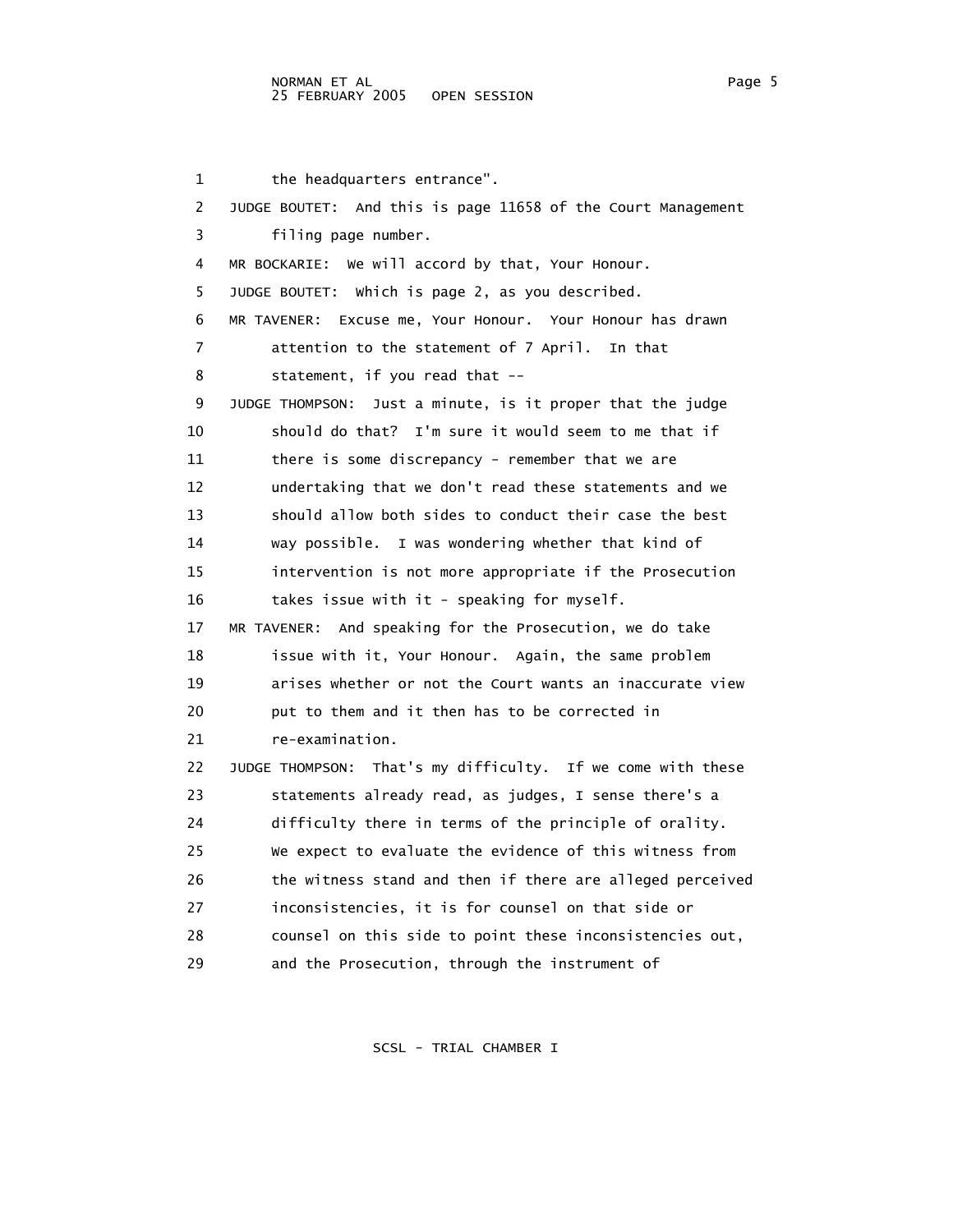1 re-examination has the opportunity to clarify things. It 2 would seem to me that that would be the proper way to go. 3 That for us to be - and I don't want to be reflected on 4 the records as one of Your Honours who, in fact, call 5 attention to some paragraph in the statement. I just 6 wanted to caution that that's -- 7 JUDGE BOUTET: To alleviate the concerns of my colleague, I 8 would say to my colleague that there is absolutely no 9 impropriety in doing so, and to alleviate his concerns 10 and his fears, I have not read the statement before this 11 morning. I have the statement in front of me because 12 we`re talking of statements, and I don't see any - I 13 don't underline any prohibition for the Court for doing 14 so. Thank you. 15 JUDGE THOMPSON: Perhaps I have a different understanding of 16 the law. 17 JUDGE BOUTET: That's fine. 18 JUDGE THOMPSON: And a different tradition. 19 MR TAVENER: I won't comment, Your Honour. 20 JUDGE THOMPSON: Carry on. Sorry, I do apologise. I thought 21 I should have that intervention. I am entitled to it as 22 my learned brother is entitled to his own intervention. 23 MR TAVENER: That being so, Your Honour, the guidance I am 24 seeking is whether Your Honours would prefer that this 25 matter be raised in re-examination; that is, the other 26 statement put to the witness, or, that it be best dealt 27 with at this time so the witness is not -- 28 PRESIDING JUDGE: Let it be raised during re-examination. 29 JUDGE THOMPSON: Yes, because the Defence have conduct of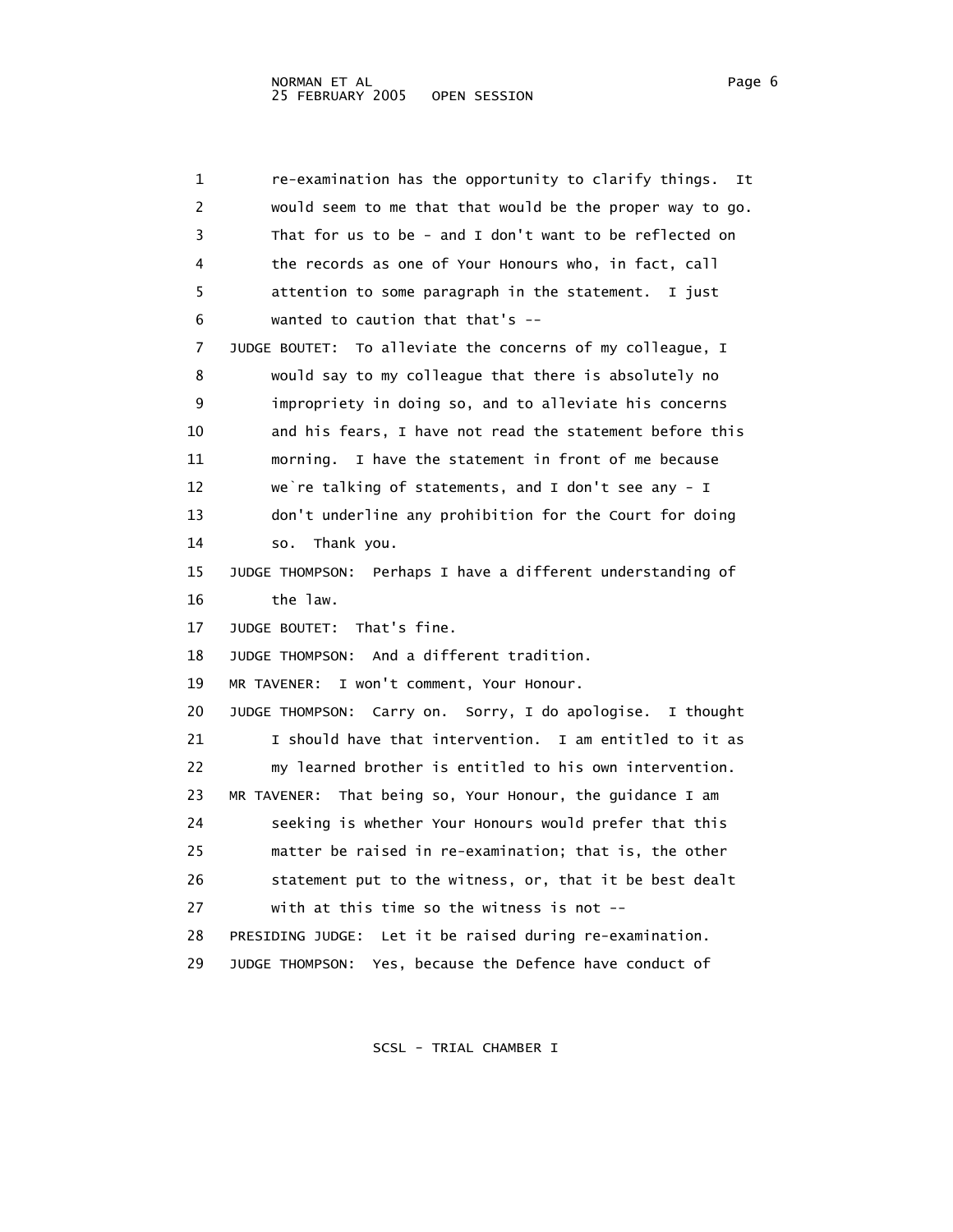1 their case. 2 PRESIDING JUDGE: When he has finished, you are perfectly 3 entitled to raise it during re-examination and to 4 confront him with the statement of April. 5 MR TAVENER: My only concern was not misled or misinformed as 6 to the nature of his statements prior to coming to Court. 7 That was my concern and that may then lead the Court into 8 error. If Your Honour's are happy with the matter being 9 dealt with in re-examination, that's fine. 10 PRESIDING JUDGE: It has arisen during cross-examination. It 11 should normally arise, if you wish to raise it, during 12 re-examination. 13 MR TAVENER: That's what we will do. 14 MR BOCKARIE: 15 Q. Mr Witness, at Dodo you only witnessed one chopping off 16 of the man's right hand by Kamajors? 17 PRESIDING JUDGE: Mr Bockarie, you were seeking to tender that 18 portion of the statement. 19 MR BOCKARIE: Yes, Your Honour. 20 PRESIDING JUDGE: Are you through with that? I don't think 21 you are. 22 MR BOCKARIE: Yes, sorry, Your Honour. I would like to 23 highlight that particular portion. The statement is 24 already in evidence, Your Honour. It begins from line 7, 25 beginning with the words "Reaching at the headquarter 26 entrance, I saw about 10 dead bodies littering on the 27 ground". 28 PRESIDING JUDGE: So you are highlighting page 2 from line 8? 29 MR BOCKARIE: Yes, Your Honour, line 7 from the top, beginning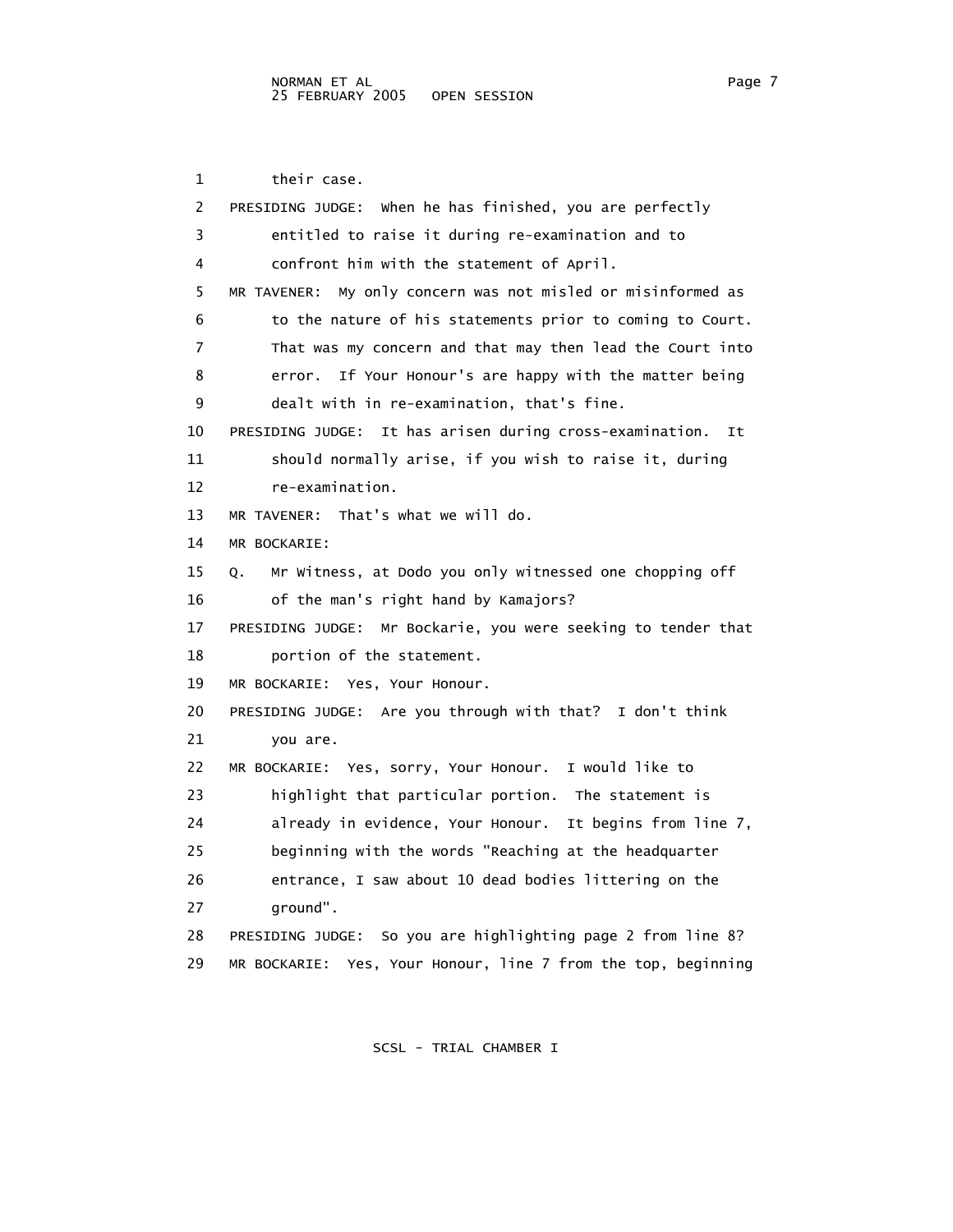| 1  | with the words "Reaching at the headquarter entrance, I         |
|----|-----------------------------------------------------------------|
| 2  | saw about 10 dead bodies littering on the ground."              |
| 3  | Mr Witness, in your examination-in-chief, you heard us to<br>Q. |
| 4  | say, and I'll read slowly, "At Dodo, a man was checked by       |
| 5  | Kamajors and saw marks on his feet and accused him of           |
| 6  | being a soldier. His right hand was chopped off."               |
| 7  | Yes, Your Worship.<br>Α.                                        |
| 8  | Mr Witness, would I be correct to say that was the only<br>Q.   |
| 9  | chopping off of the man's hand you witnessed at Dodo?           |
| 10 | Yes, Your Worship.<br>Α.                                        |
| 11 | Mr Witness, I'm sure you cannot mistake a man for a<br>Q.       |
| 12 | woman, can you?                                                 |
| 13 | Yes, Your Worship.<br>Α.                                        |
| 14 | Sorry, get the question quite clearly. I'm sure you<br>Q.       |
| 15 | cannot mistake a man for a woman, can you?                      |
| 16 | Yes, Your Worship.<br>А.                                        |
| 17 | JUDGE BOUTET: What's the yes to? Yes, you can mistake it?       |
| 18 | Or, yes $--$                                                    |
| 19 | MR BOCKARIE:                                                    |
| 20 | Do you know the difference between a man and a woman?<br>Q.     |
| 21 | I want to be very simple, Your Honour.<br>MR BOCKARIE:          |
| 22 | THE WITNESS:<br>Yes.                                            |
| 23 | MR BOCKARIE:                                                    |
| 24 | Thank you. Mr Witness, I'll refer you to your statement<br>Q.   |
| 25 | again on the same date on 5 November 2003 at page 2 of          |
| 26 | page 3. You heard this, this was what was recorded in           |
| 27 | this statement, and I'll read: "Musa Junisa are coming          |
| 28 | by, his group visited Dodo and said he will kill all of         |
| 29 | us since we have ignored the warning he was giving us to        |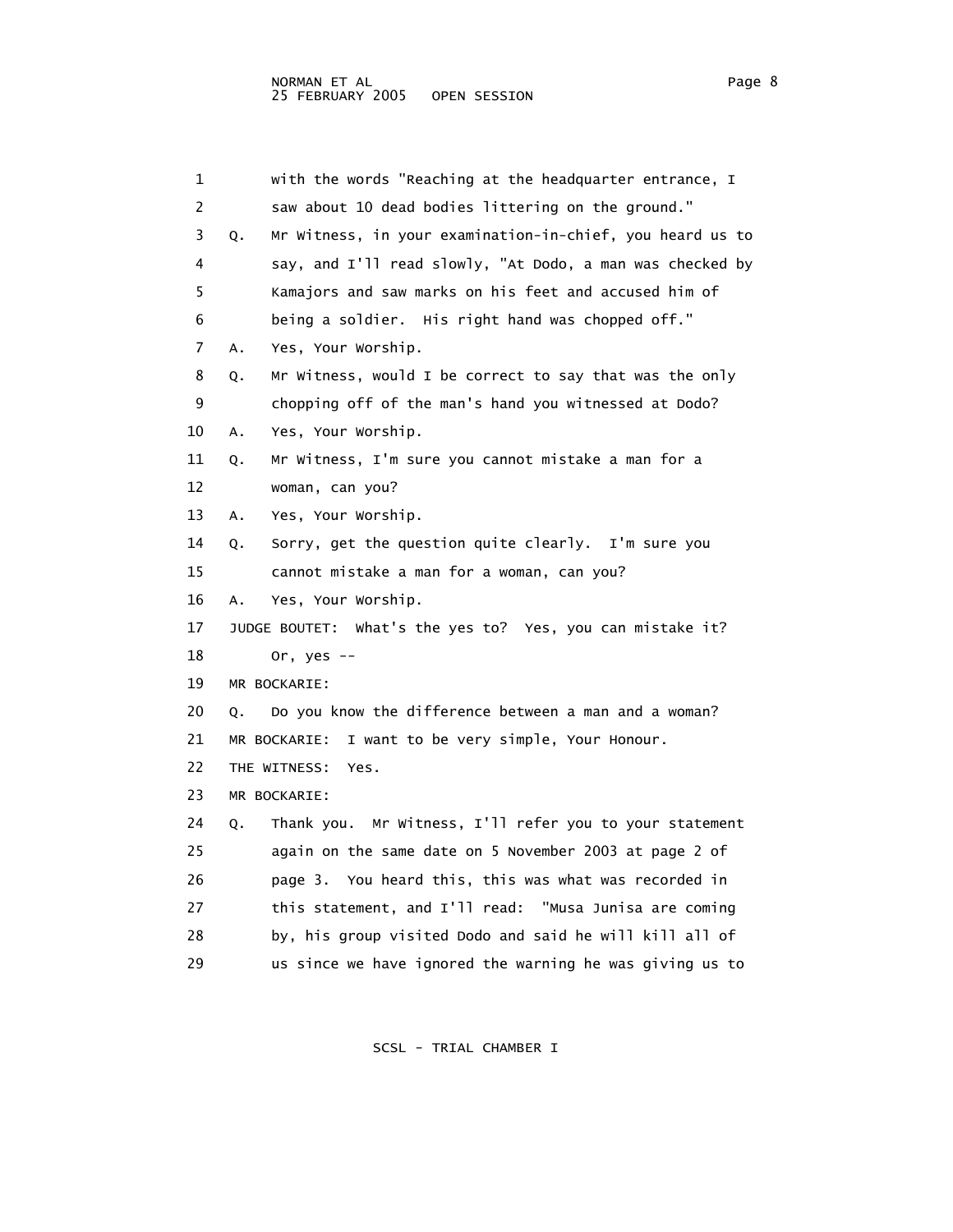1 leave Tongo. In my presence, I saw Junisa`s men search a 2 lady's bag and said he quickly discovered a military 3 officer's uniform and ordered this man to cut off the 4 woman's arm. I saw this man amputate one of the woman's 5 shoulder, so I had to run into the bush and find my way 6 to Kenema." 7 PRESIDING JUDGE: What part of that statement? 8 MR BOCKARIE: This is beginning from the bottom, lines -- 9 PRESIDING JUDGE: What page is that? 10 MR BOCKARIE: It is page 2 of 3, the statement of 5 November 11 2003. 12 JUDGE BOUTET: Again, Mr Bockarie, these statements have been 13 filed with Court Management and they have a page number. 14 That is much more accurate than what you are -- 15 PRESIDING JUDGE: Yes, I prefer that you refer to them by the 16 Court Management numbers. 17 MR BOCKARIE: Please, Your Honours, can I get -- 18 JUDGE BOUTET: It is page 11658. 19 PRESIDING JUDGE: Are you saying that you don't have those 20 numbers? 21 MR BOCKARIE: No. 22 PRESIDING JUDGE: Okay, it's not your fault. We'll proceed. 23 MR BOCKARIE: It's line 9 from the bottom, beginning with the 24 words, "Musa Junisa", terminating with the words, "Find 25 my way to Kenema", which is the fourth line on -- 26 JUDGE BOUTET: Page 11659. 27 MR BOCKARIE: Yes, the fourth line. Thank you, Your Honour. 28 Q. Mr Witness, there were two sets of Kamajors who occupied 29 the house at Kahunla Street; am I correct?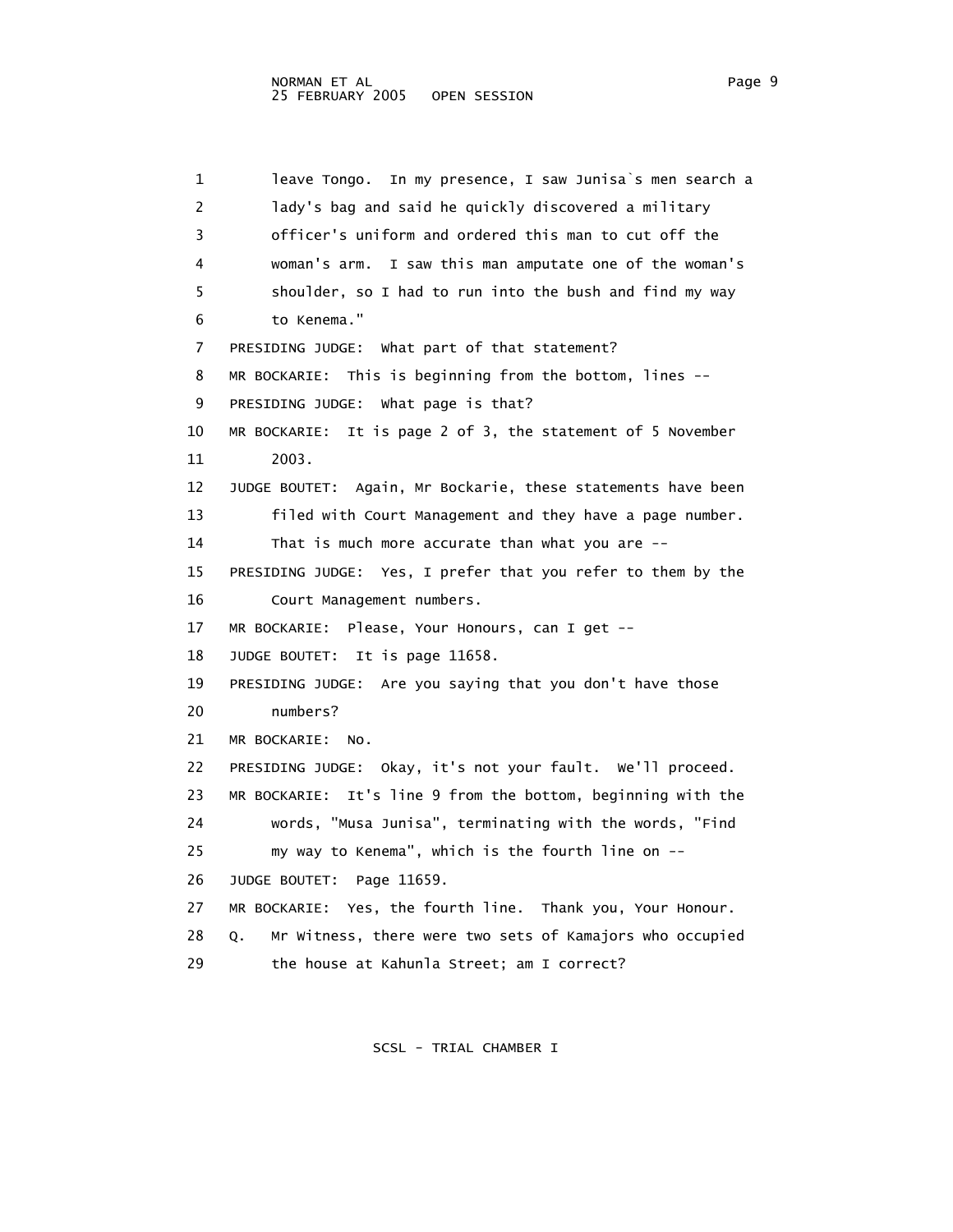1 A. I don't understand what you are saying. 2 PRESIDING JUDGE: Mr Witness, don't go into very deep 3 meditation. I know it would be your nature. I would 4 like you to follow the questions and understand them 5 properly before you volunteer a reply. Do you understand 6 me? 7 THE WITNESS: Yes, Your Worship. 8 PRESIDING JUDGE: Follow the question. Ask counsel to be very 9 slow. Follow them. Make sure you understand them before 10 you answer; before you volunteer a reply, okay. 11 THE WITNESS: Yes, Your Worship. 12 MR BOCKARIE: Mr Witness, there are two sets of Kamajors who 13 occupied the house at Kahunla Street. The first batch 14 after the intervention of CO Foday and Kamoh Brima left 15 your house intact; am I correct? 16 A. Yes, Your Worship. 17 Q. Mr Witness, for how long did they have occupation of your 18 house? 19 A. They did not stay there long. 20 Q. Can you give us a very rough estimate, Mr Witness? 21 A. Well, I would not be able to tell, because I did not have 22 time to think about it. 23 PRESIDING JUDGE: No, Mr Witness. It is your house. You had 24 told us that, after the intervention, you went to see 25 Kamoh Brima. Kamoh Brima and CO Foday they sent some 26 Kamajors and the people left. You should be able to let 27 us know. You know when they occupied the house. When 28 did they leave? Because after you reported, you were 29 interested in following the event as to when they would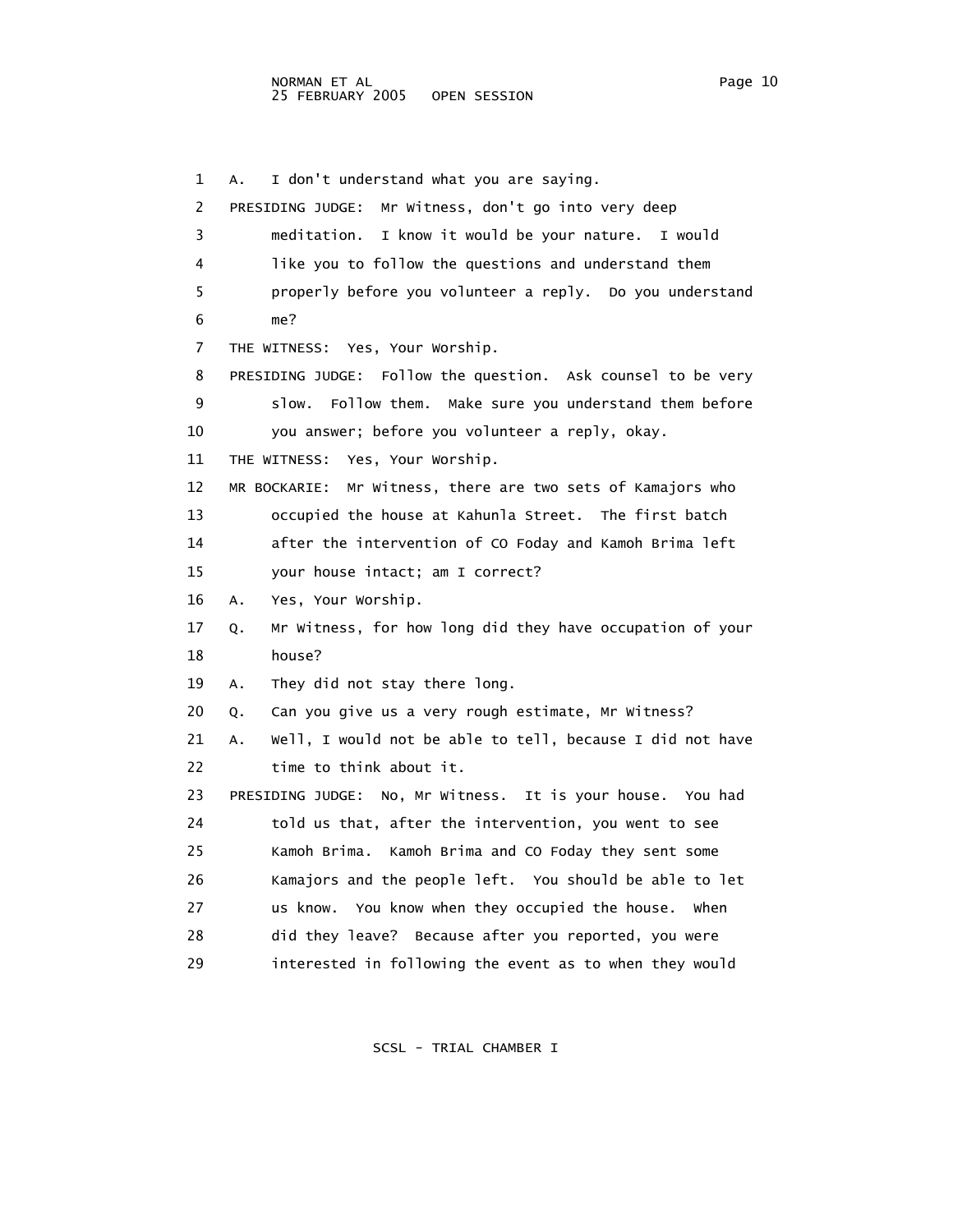1 vacate your house. 2 THE WITNESS: Well, it was in the evening. I do not know 3 whether it was 4.00 or 5.00. 4 PRESIDING JUDGE: The evening of what day. We want to move 5 fast. 6 THE WITNESS: I do not know the day. 7 PRESIDING JUDGE: Okay, assuming they took your house today, 8 we want to move faster in this process. They took your 9 house on this day, they came into your house. Did you 10 report on the same day? 11 THE WITNESS: Yes, Your Worship. 12 PRESIDING JUDGE: When? 13 THE WITNESS: It was the same day that they left. 14 MR BOCKARIE: 15 Q. Mr Witness, whilst there was an occupation of your house, 16 all your valuables were also in this house, including 17 your 10,000 USD hidden in your mattress? 18 A. Yes, Your Worship. 19 Q. And they left everything intact; am I correct? 20 A. Yes, Your Worship. 21 PRESIDING JUDGE: What did you say? 22 MR BOCKARIE: They left everything intact. 23 Q. Mr Witness, if I describe these Kamajors as being highly 24 disciplined Kamajors and good Kamajors, would you agree 25 with me? 26 A. Well, I cannot tell whether they were disciplined or not. 27 Q. This particular batch that went into your house with so 28 many valuable properties in your house, and left your 29 house --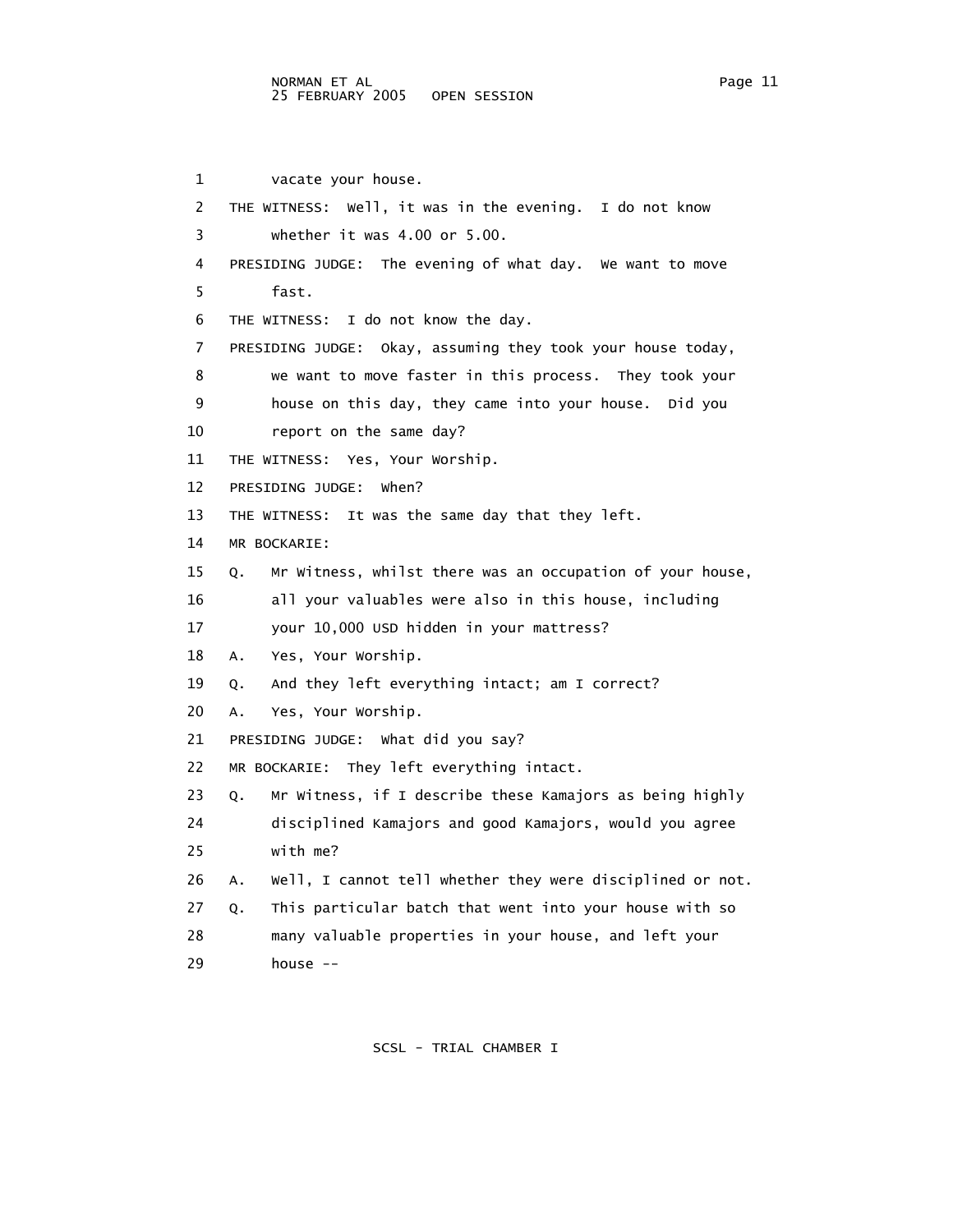1 PRESIDING JUDGE: Mr Bockarie, he says he cannot tell, please. 2 MR BOCKARIE: Thank you, Your Honour. 3 Q. Mr Witness, did you directly witness the alleged death of 4 Mr Ojuku? 5 A. Well, I was not there when he died at the same moment. 6 Q. So you did not directly witness it? 7 A. At all. 8 Q. Mr Witness, I would like to refer you to -- Mr Witness, 9 you made statements on those days; am I correct? 10 A. Yes, Your Worship. 11 Q. Mr Witness, I would like to refer you to your statement 12 of 7 April 2002. 13 JUDGE BOUTET: Mr Bockarie, to my knowledge, that statement is 14 not in evidence. 15 MR BOCKARIE: Yes, I know. 16 JUDGE BOUTET: You will have to establish some background as 17 best as you can. 18 PRESIDING JUDGE: That would be the same statement which the 19 prosecution has indicated they will be raising during 20 re-examination. 21 MR BOCKARIE: Yes, Your Honour. 22 Q. Mr Witness, at this time, you were interviewed at Tongo. 23 You recall talking to the investigator sometime in April 24 2002 in Tongo? Do you recall that? 25 A. Well, I cannot remember the time. I do remember that I 26 talked to people, but I cannot remember the time. 27 Q. Thank you. And the place where you spoke to them was in 28 Tongo? You recall talking to the investigators in Tongo? 29 A. Yes, Your Worship.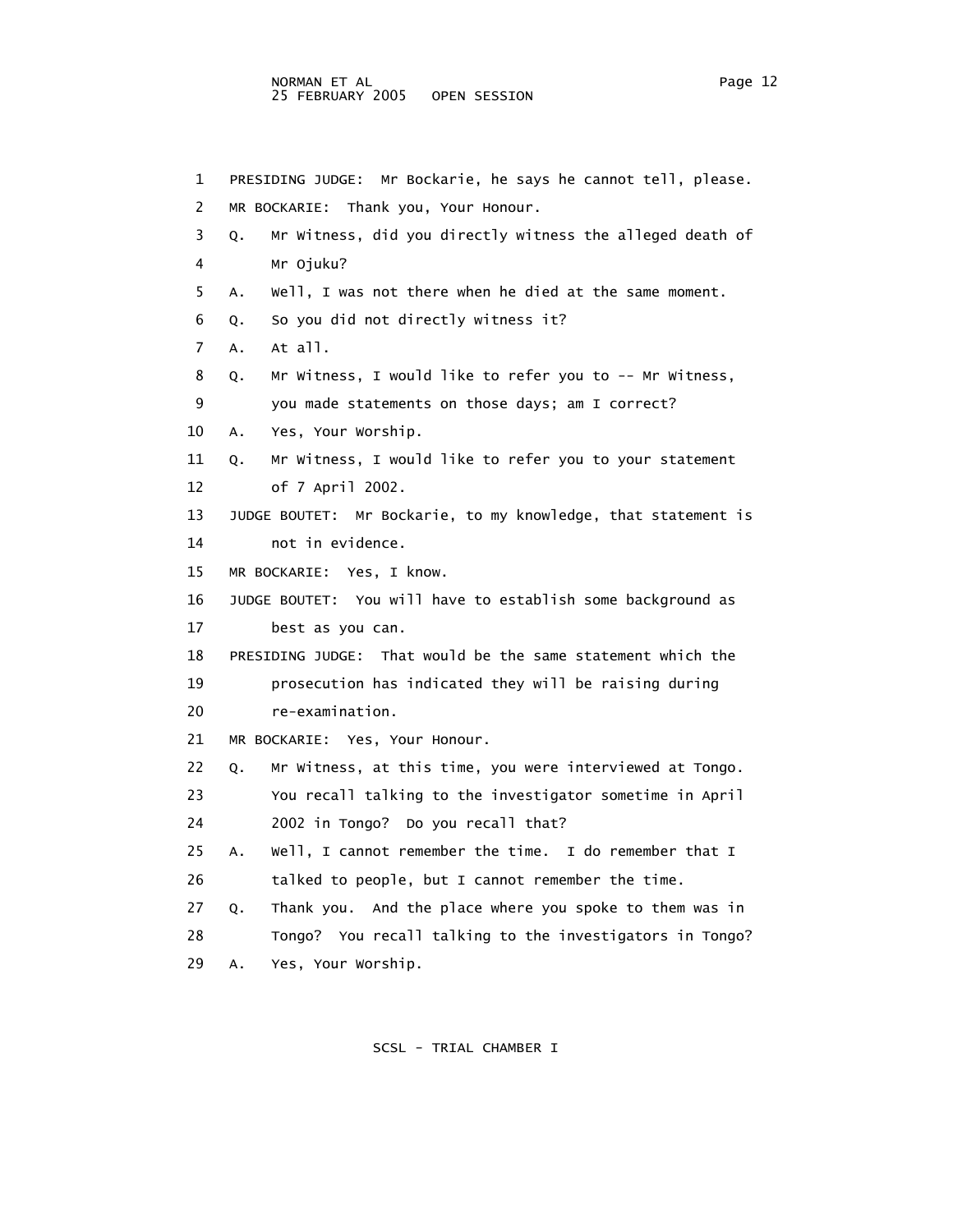1 Q. In which language did you speak, Mr Witness? 2 A. It was in Krio. 3 Q. Did you see them writing whilst you were talking in Krio? 4 A. Yes, Your Worship. 5 Q. At the end of them writing this statement, was it read 6 over to you and interpreted in Krio? 7 A. Yes, Your Worship. 8 Q. Now, Mr Witness, I'll come back to my question. You told 9 this Court yesterday that after the death of Mr Ojuku, 10 they met his wife at the market; am I correct? 11 PRESIDING JUDGE: You better distinguish - are you saying that 12 in his oral testimony this is what he said? Let us be 13 very clear on that. 14 MR BOCKARIE: Yes. 15 Q. In your testimony, what you said yesterday in court, you 16 said after they killed Ojuku, the Kamajors went to his 17 wife at the market and demanded money to buy pepper, salt 18 and Maggi cubes. 19 A. Yes, Your Worship. 20 Q. So, in effect, you were telling this Court that 21 Mr Ojuku's wife was not present at the scene of the 22 alleged death of Mr Ojuku? 23 A. Yes, Your Worship. 24 Q. Mr Witness, I will now refer you to your statement of 25 7 April 2002 at pages 2 to 3, beginning with the third 26 paragraph from the top. This is what has been recorded 27 in that statement: "I hurried on to meet an acquaintance 28 of mine, Mr Ojuku, who was sitting out in the street

29 playing dart. We stayed together for a while, chatting,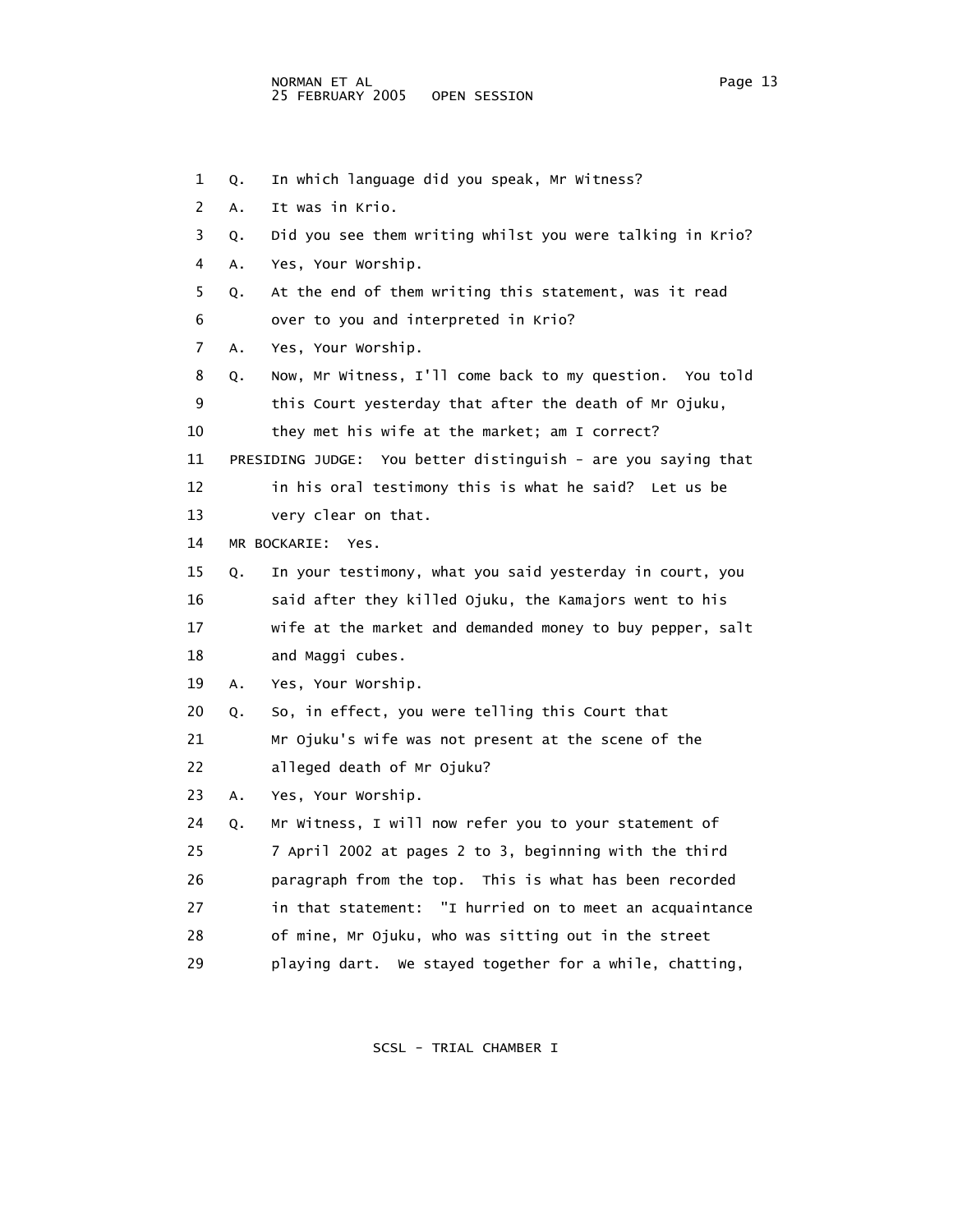| 1  | when another acquaintance of ours came to warn us that       |
|----|--------------------------------------------------------------|
| 2  | that there was going to be some trouble and that we          |
| 3  | should all go home. Mr Ojuku hurried home, which was         |
| 4  | just about 100 feet. Mr Ojuku did not make it to his         |
| 5  | house as he was stopped by Kamajors, who were apparently     |
| 6  | looking for him. By that time I caught up with him, he       |
| 7  | had already been stripped naked. By this time, a crowd       |
| 8  | gathered and asked one of them what was happening. The       |
| 9  | man merely replied, 'This man will not live today.'          |
| 10 | Mr Ojuku's wife, who was a Mende, was also present during    |
| 11 | all this. Mr Ojuku was taken to the back of his house        |
| 12 | where he was beheaded. He was also disemboweled and all      |
| 13 | his internal organs were placed in a plastic basket.<br>The  |
| 14 | same Kamajors came back and demanded from Mr Ojuku's wife    |
| 15 | 100,000 Le so, as they said, to buy ingredients to cook      |
| 16 | Mr Ojuku's organs. They told her they were going to eat      |
| 17 | Mr Ojuku's soup today. I was a direct witness to all         |
| 18 | this."                                                       |
| 19 | MR BOCKARIE: Your Honour, I would like to tender this        |
| 20 | portion, this particular paragraph of the statement of --    |
| 21 | JUDGE BOUTET:<br>Ask him.                                    |
| 22 | MR BOCKARIE:                                                 |
| 23 | Now, did you tell the investigators this, Mr Witness?<br>Q.  |
| 24 | Not at all.<br>А.                                            |
| 25 | JUDGE BOUTET: When you were interviewed by the investigators |
| 26 | in Tongo, was that before the interview in Kenema?           |

27 THE WITNESS: Yes, Your Worship.

 28 JUDGE BOUTET: For your information, that statement in the 29 Court Management record is from page 11653 to 11655.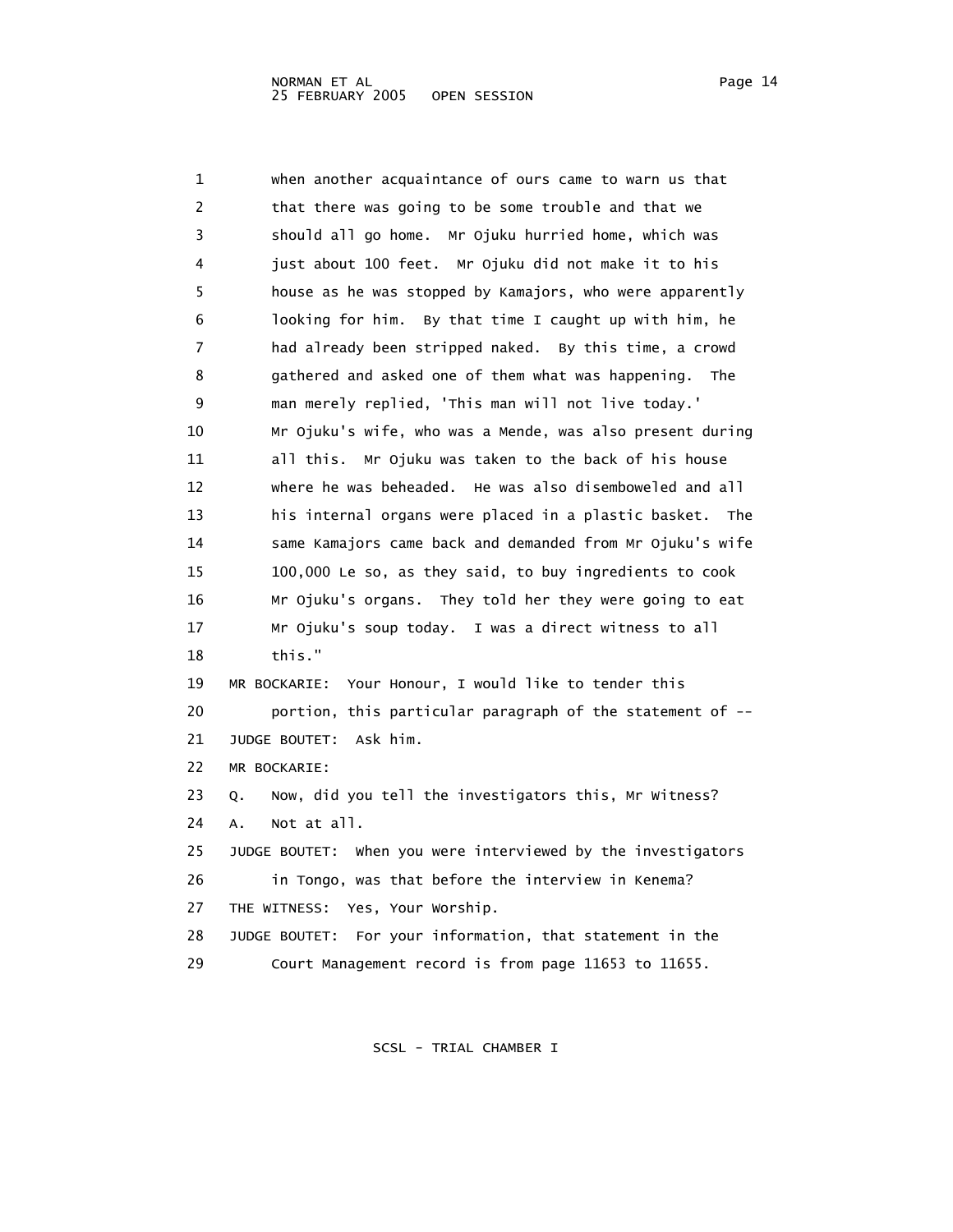## NORMAN ET AL Page 15 25 FEBRUARY 2005 OPEN SESSION

 1 MR BOCKARIE: So, My Lords, I'm referring to 11654. 2 JUDGE BOUTET: That's right. 3 MR BOCKARIE: That is the third paragraph from the top; the 4 entire paragraph, Your Honour. 5 JUDGE BOUTET: The statement of 7 April 2002 will be marked as 6 exhibit 69. 7 **Exhibit No. 69 was admitted**] 8 MR BOCKARIE: Mr Witness, at the time of the death of 9 Mr Ojuku, ECOMOG are already in Kenema? 10 A. Well - see, I used to see Kamajors in Kenema. 11 Q. Mr Witness, I know it will be difficult, but can you be 12 of assistance in telling us if you know the month and 13 year Mr Ojuku was allegedly murdered by Kamajors? 14 A. Well, I would not be able to know the month. 15 Q. Mr Witness, did the ECOMOG arrived in Kenema at the early 16 part of 1998; do you know? 17 A. Well, I knew that ECOMOG went to Kenema, but I did not 18 know the exact time that they went there. 19 Q. Mr Witness, do you know whilst ECOMOG were in Kenema, 20 complaints were being made by civilians against Kamajors 21 to ECOMOG? 22 A. I know. 23 PRESIDING JUDGE: Complaints were being made against Kamajors 24 to ECOMOG by civilians? 25 MR BOCKARIE: Yes. 26 Q. Mr Witness, isn't it a fact that when ECOMOG were in 27 Kenema, they started controlling the Kamajors? Do you 28 know that?

29 A. Well, I didn't know, because I did not know whether it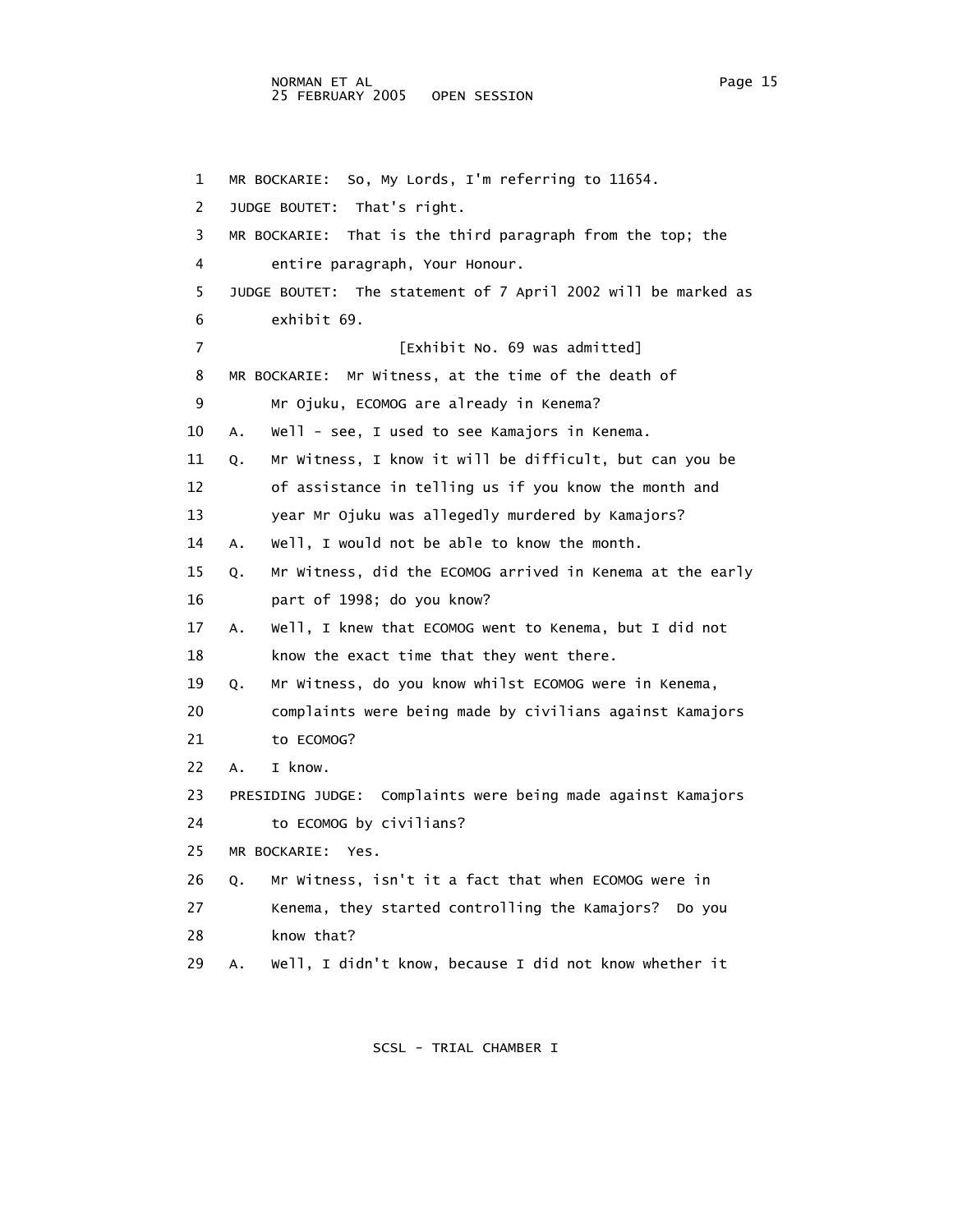#### NORMAN ET AL Page 16 Page 16 25 FEBRUARY 2005 OPEN SESSION

| 1              | was ECOMOG who was in control or it was the Kamajors who       |
|----------------|----------------------------------------------------------------|
| $\overline{2}$ | were in control.                                               |
| 3              | PRESIDING JUDGE: That's not the question you asked,            |
| 4              | Mr Bockarie. Take the question again.                          |
| 5              | MR BOCKARIE:                                                   |
| 6              | Mr Witness, do you know whilst ECOMOG were in Kenema,<br>Q.    |
| 7              | they were controlling the Kamajors?                            |
| 8              | I don't know whether they are the ones controlling the<br>Α.   |
| 9              | Kamajors.                                                      |
| 10             | Mr Witness, you spoke about the Yamorto based at<br>Q.         |
| 11             | Nyandeyama in Kenema and you said they used to eat human       |
| 12             | beings at that place; am I correct?                            |
| 13             | NO.<br>Α.                                                      |
| 14             | MR BOCKARIE: Thank you very much. That will be all for this    |
| 15             | witness.                                                       |
| 16             | JUDGE BOUTET: Counsel for the third accused, are you ready to  |
| 17             | proceed?                                                       |
| 18             | MR LANSANA: By all means, Your Honour.                         |
| 19             | CROSS-EXAMINED BY MR LANSANA:                                  |
| 20             | Mr Witness, when you were testifying before this Court,<br>О.  |
| 21             | you did say --                                                 |
| 22             | PRESIDING JUDGE: Mr Lansana, just a minute, please. Yes,       |
| 23             | please proceed.                                                |
| 24             | MR LANSANA:                                                    |
| 25             | Mr Witness, you testified before this Court yesterday,<br>0.   |
| 26             | and you said that your jobs, the work that you do,             |
| 27             | includes trading, mining and farming; correct?                 |
| 28             | Yes, Your Worship.<br>А.                                       |
| 29             | And that in 1998, you fled Tongo for Kenema; is that so?<br>Q. |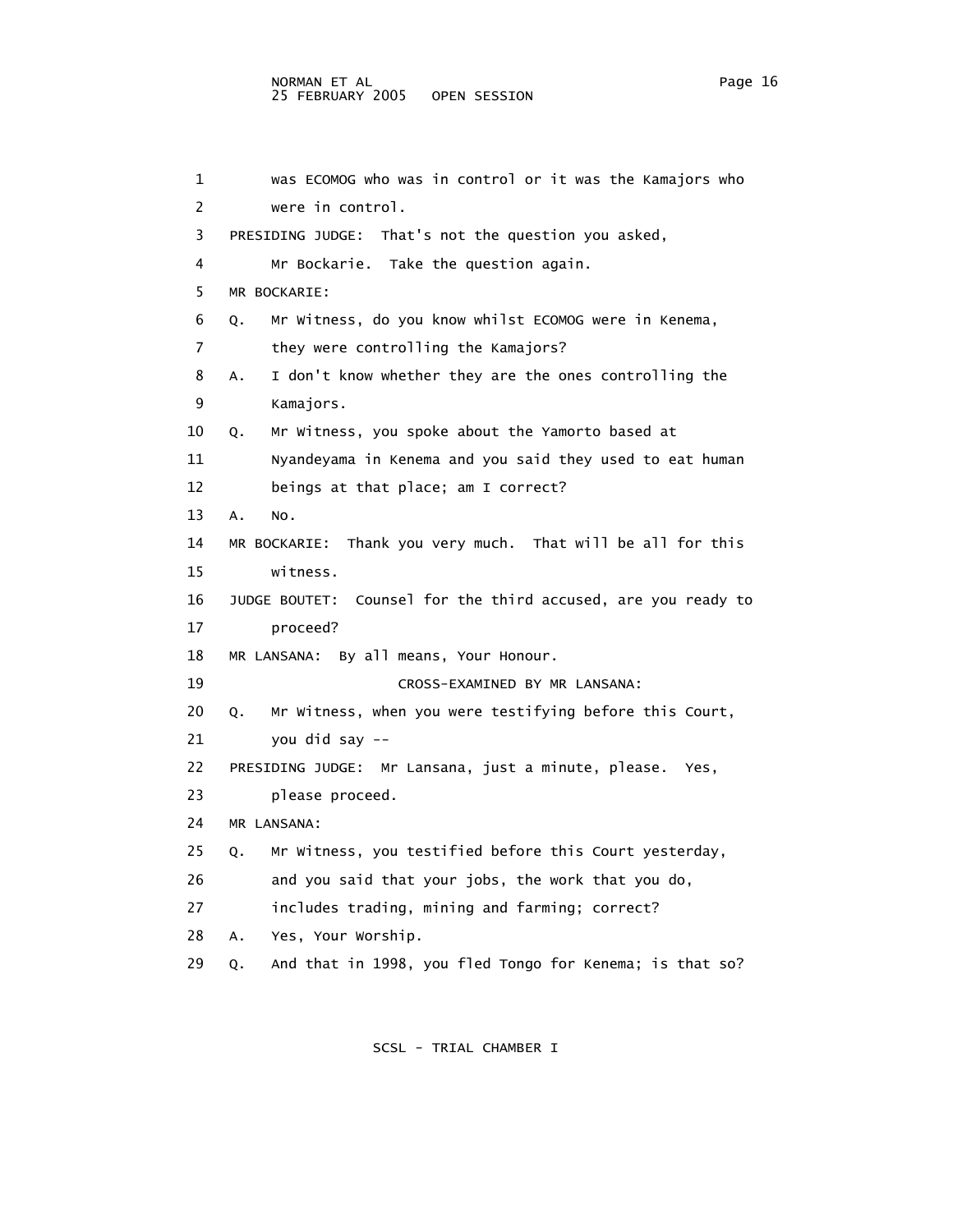1 A. Yes, Your Worship. 2 Q. Whilst you were at Kenema, Kamajors took a mattress from 3 you in which you had hidden 10,000 USD; correct? 4 A. Yes, Your Worship. 5 Q. Would it be correct to say that you earned this money 6 from your job as a miner? 7 A. Well, I did not do a single job. I did a little - I did 8 a lot of jobs through which I was able to get some money. 9 Q. Mr Witness, do you earn US dollars from your farming? 10 A. I got it from my farming; I got it from my trading; and I 11 got it from the mining that I did. 12 Q. Mr Witness, this is a very important court. Let us treat 13 it with candour. 14 PRESIDING JUDGE: There is no court that is not important, 15 Mr Lansana. All courts before which you appear are 16 important. Even traditional courts are important. 17 MR LANSANA: One of the very important courts. If you please, 18 Your Honour. 19 PRESIDING JUDGE: All courts are important, I don't want there 20 to be any discrimination about it. 21 MR LANSANA: Yes, Your Honour. 22 PRESIDING JUDGE: You may proceed, please. 23 MR LANSANA: Yes, Your Honour. 24 Q. Mr Witness, you say you got 10,000 USD from mining, 25 trading and farming. My question was specific: whether 26 you earned this money from your farming activity. Let's 27 be specific. 28 JUDGE THOMPSON: But he has already answered that question. 29 It came from the occupations that he was engaged in.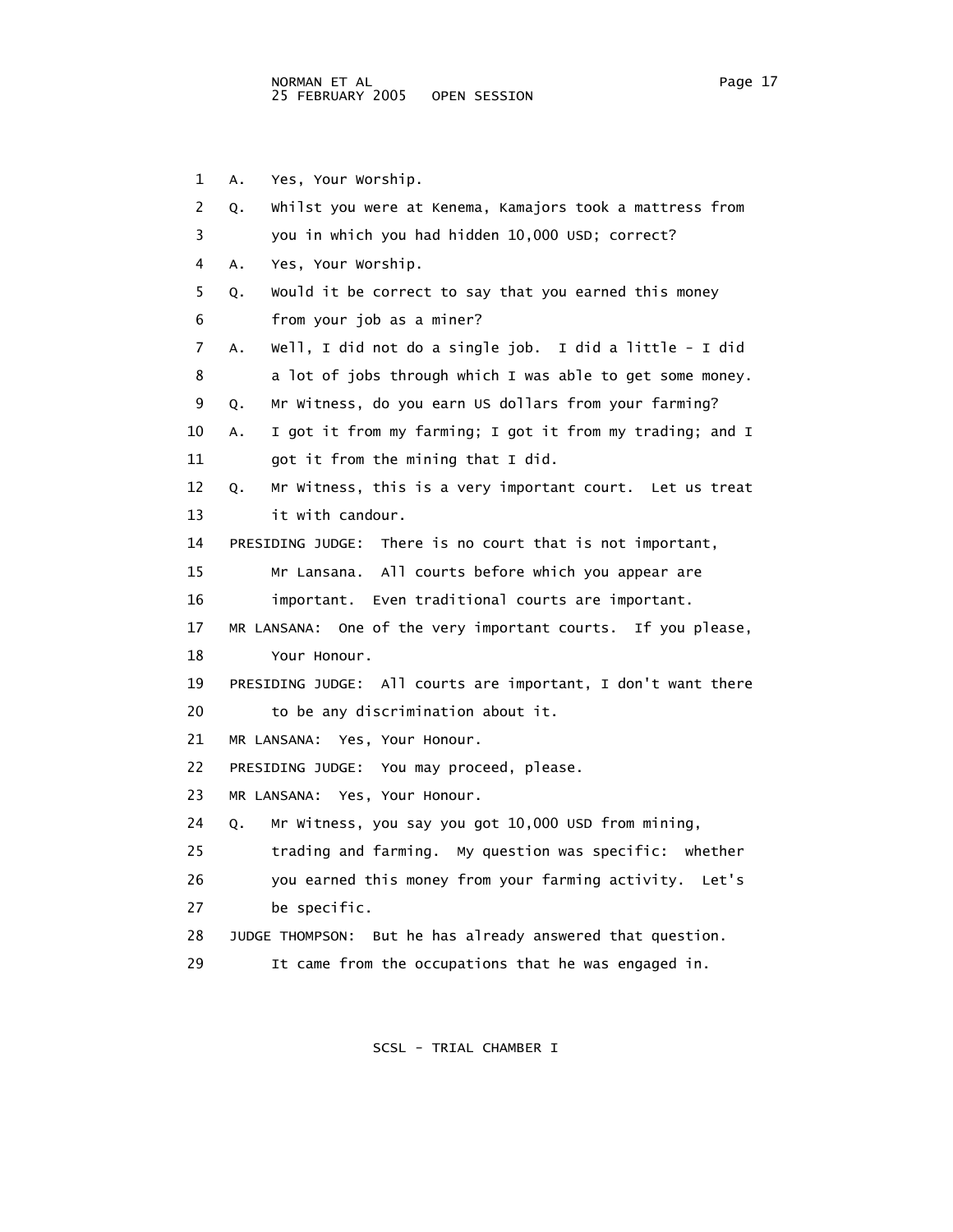1 MR LANSANA: Yes, Your Honour, we're getting to specifics now. 2 I want to put to him -- 3 JUDGE THOMPSON: In other words, do you want to know how much 4 he earned from farming? 5 MR LANSANA: Yes, Your Honour. 6 JUDGE THOMPSON: Well that was not the question. 7 MR LANSANA: I was coming to that. 8 Q. To be more specific, Mr Witness, what did you sell as a 9 farmer that you were paid in for in United States 10 dollars? 11 A. You're the lawyer. Don't you expect that I should have 12 such money? 13 Q. No, Mr Witness, we just want facts before this Court. 14 What is a fact is a fact. You tell me, I accept it. 15 A. Because the way you ask, that gives me the impression 16 that I'm not supposed to have such money. 17 Q. No, that is not my intention. Don't be annoyed. I just 18 want the facts, sir. 19 JUDGE THOMPSON: Counsel, I need some clarification on this 20 particular line of cross-inquiry. What is in issue, the 21 foreign exchange? Is that what is in issue? 22 MR LANSANA: Several things are in issue. 23 JUDGE THOMPSON: Well, tell me one of them. 24 MR LANSANA: The first is the foreign currency. The second is 25 the fact that -- 26 JUDGE BOUTET: I don't think this should be taking place with 27 the witness listening to what you're saying, because that 28 might be -- 29 JUDGE THOMPSON: I'm indebted to my learned brother.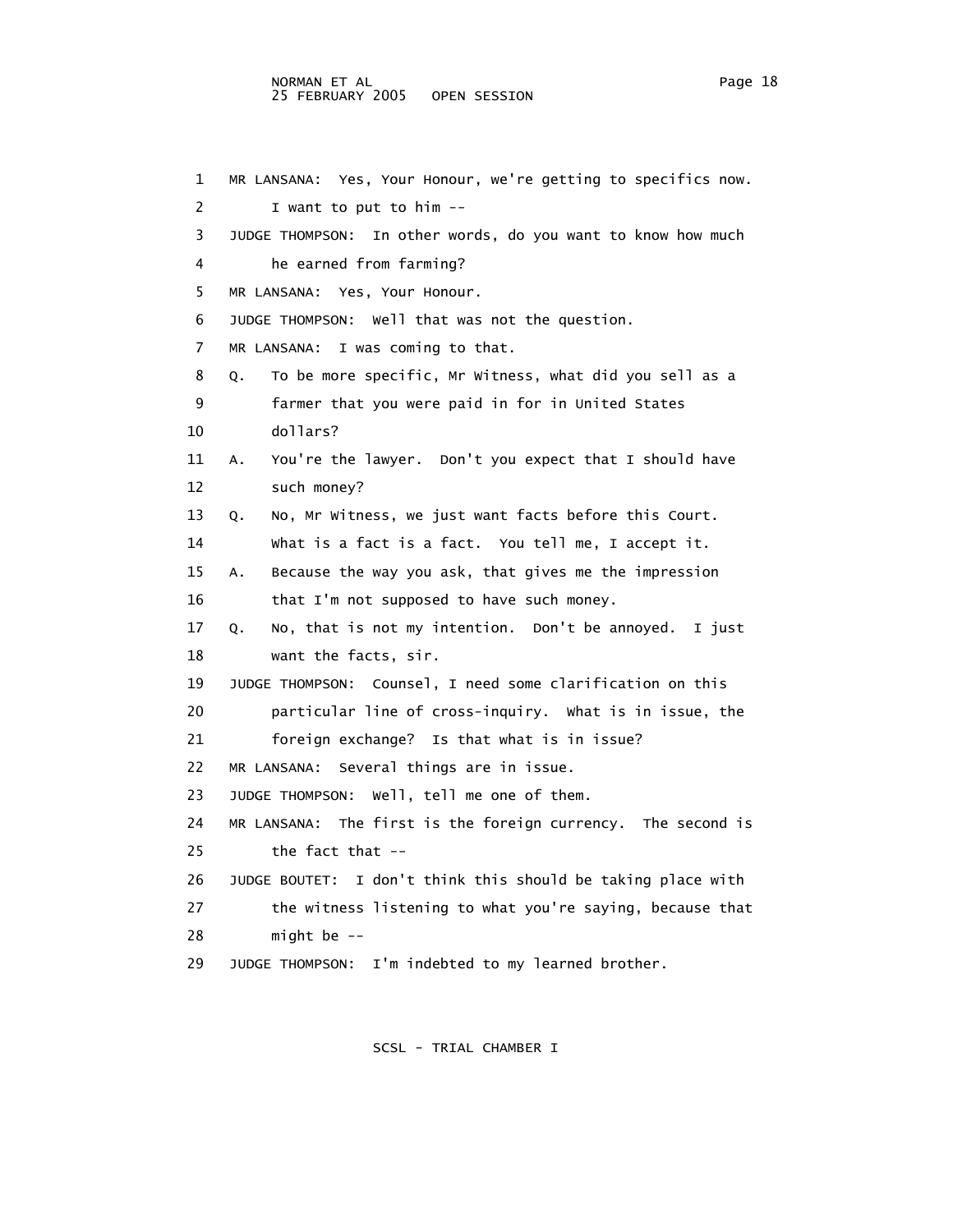1 JUDGE BOUTET: Maybe he can stay there, but that not be 2 translated to the witness. 3 JUDGE THOMPSON: Yes, because I am, quite frankly, having some 4 difficulty with this line of cross-inquiry. I can't be 5 prepared to take traditional notice of practises in this 6 country where people who may not be exposed to the 7 sophistication of foreign exchange and all that. They 8 earn moneys. They engage in exchanging of money. I see 9 this all about the country. But I just want to be 10 certain whether your line of cross inquiry is designed to 11 elicit evidence which shows that he should not have been 12 in possession of foreign currency. 13 MR LANSANA: No. 14 JUDGE THOMPSON: I stand guided. 15 MR LANSANA: I just wanted to elicit some facts from him, but 16 the line of answering intrigues me, and I want to be 17 specific as to how it has come about that he earned 18 10,000 USD, part of it, so he says, from farming. 19 JUDGE THOMPSON: I think it is a little unfair to expect 20 strict accounting from this particular witness. 21 MR LANSANA: No, Your Honour. I will not be going into 22 specifics of quantum of money. 23 Q. Mr Witness, can you tell this Court what produce you sold 24 from your farming that you earned United States dollars 25 for? 26 A. So you want me to show the Court what I sold that enabled 27 me to get this money? 28 Q. Yes. Like rice, like cocoa, like coffee, all that you 29 engaged in in Tongo.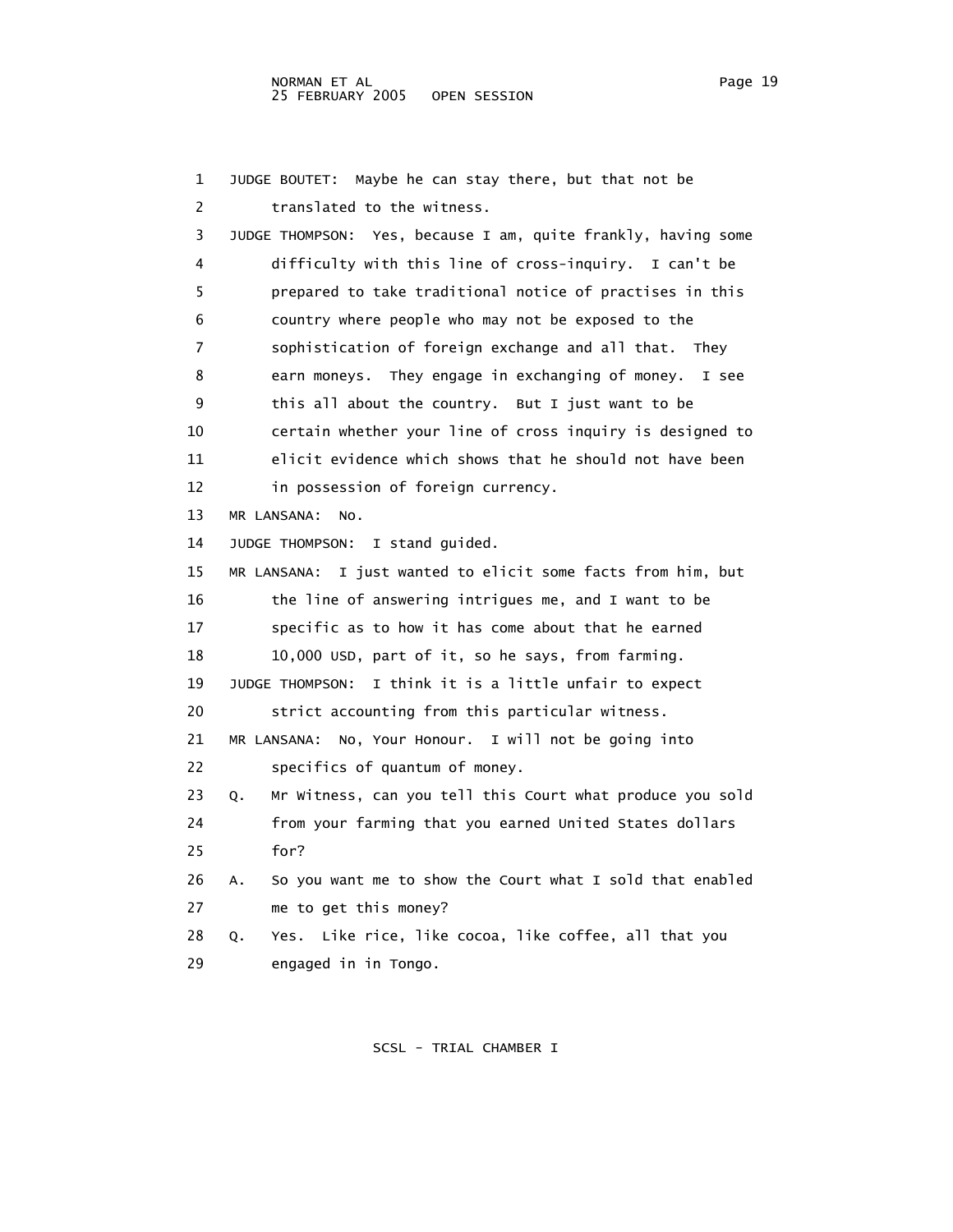| 1  | I will not be able to tell the Court what I used to sell.<br>Α. |
|----|-----------------------------------------------------------------|
| 2  | Thank you very much. But it is true that shortly before<br>Q.   |
| 3  | you left Tongo for Kenema, you were engaged in all three        |
| 4  | occupations: you were farming, you were trading, you            |
| 5  | were mining?                                                    |
| 6  | I was doing that for over 20 years.<br>Α.                       |
| 7  | Those 20 years include a period up to 1998; correct?<br>Q.      |
| 8  | when I started trading, it is not over 20 years, this is<br>Α.  |
| 9  | what I am trying to tell you.                                   |
| 10 | PRESIDING JUDGE: Over 20 years. It's clear, isn't it? Let's     |
| 11 | move.                                                           |
| 12 | MR LANSANA:                                                     |
| 13 | Now, Mr Witness, prior to 1998, you were mining diamonds<br>Q.  |
| 14 | in Tongo; correct?                                              |
| 15 | Well, I had stopped mining because by then the war was<br>Α.    |
| 16 | waging so I continued my trading.                               |
| 17 | PRESIDING JUDGE: Answer the question, Mr Witness. This is       |
| 18 | prior to 1998?                                                  |
| 19 | THE WITNESS:<br>NO.                                             |
| 20 | PRESIDING JUDGE: What is no?                                    |
| 21 | THE WITNESS: Well, you said I had been mining during 1998.      |
| 22 | PRESIDING JUDGE: He said prior not during. Mr Lansana, would    |
| 23 | you please put the question to him again.                       |
| 24 | MR LANSANA:                                                     |
| 25 | Mr Witness, let me put it this way: up until 1998, up<br>Q.     |
| 26 | until the time you fled Tongo for Kenema, you were              |
| 27 | mining; not so?                                                 |
| 28 | Α.<br>Yes.                                                      |
| 29 | I take it that that means you were mining during the AFRC<br>Q. |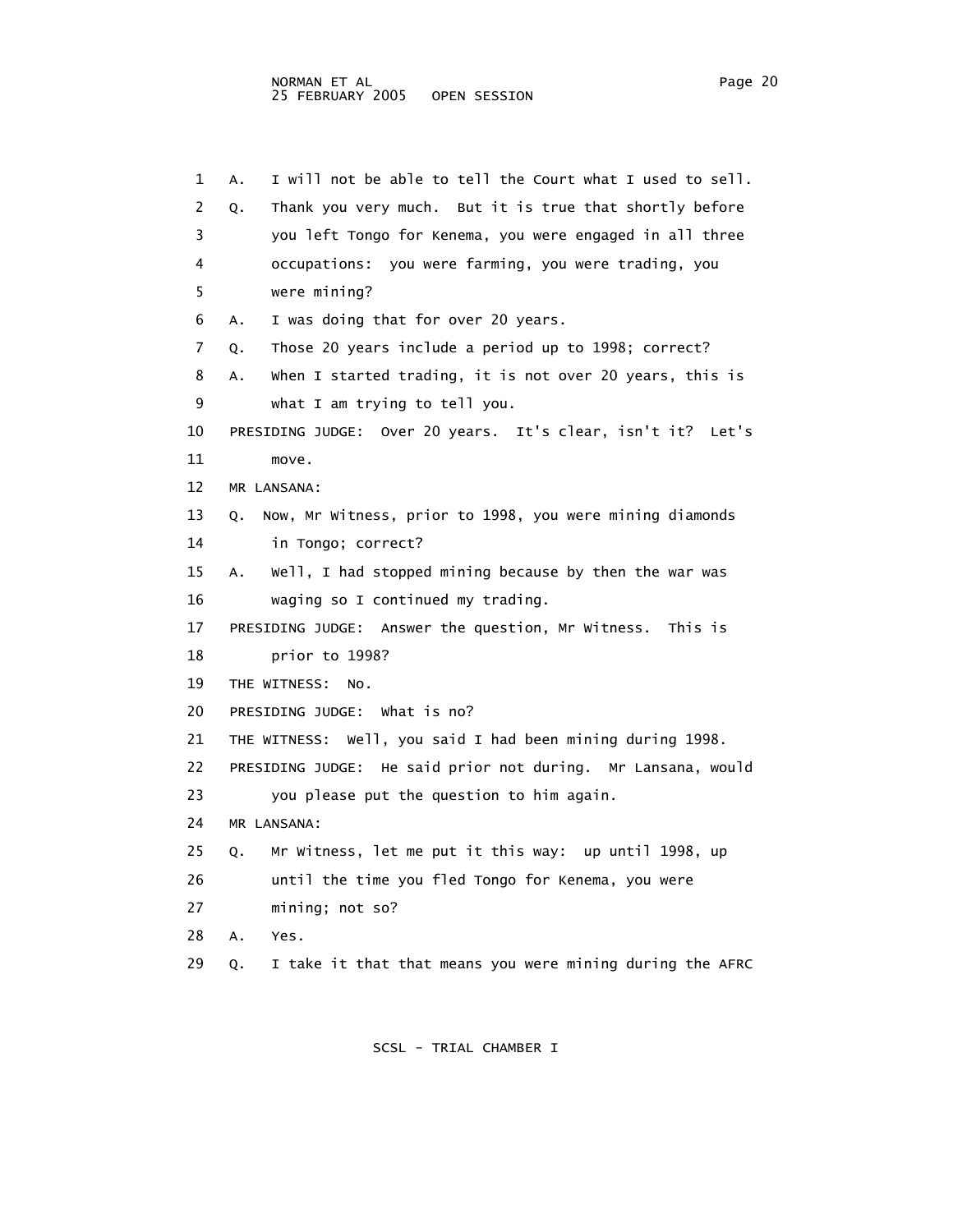1 occupation of Tongo; not so? 2 A. No, at that time, I was not engaged in mining. I was 3 just engaged in trading. 4 Q. Mr Witness, I'm putting it to you that you were in fact 5 mining during the AFRC occupation of Tongo - I put it to 6 you. 7 PRESIDING JUDGE: Mr Witness, do you agree that you were 8 mining during the AFRC occupation? 9 THE WITNESS: I was not engaged in mining. 10 MR LANSANA: 11 Q. Mr Witness, when you were in Kenema, you said that 12 Kamajors came to occupy your premises; not so? 13 A. Yes, Your Worship. 14 Q. There was the first batch and there was a second; not so? 15 A. Yes, Your Worship. 16 Q. It is true that the second batch accused you of having 17 hidden AFRC soldiers in your house; not so, they accused 18 you? 19 A. They said so, but I didn't have any soldier in my house. 20 Q. You did not have? 21 A. I did not have any soldier, because I'm civilian. 22 PRESIDING JUDGE: You said the second batch? 23 MR LANSANA: The second batch, yes, Your Honour. 24 PRESIDING JUDGE: Of hiding AFRC soldiers in his house? 25 MR LANSANA: Yes, Your Honour. 26 JUDGE THOMPSON: Did he say that he denied the accusation? 27 MR LANSANA: I have not put it to him whether he denied, but 28 he volunteered. 29 JUDGE THOMPSON: He volunteered straight away.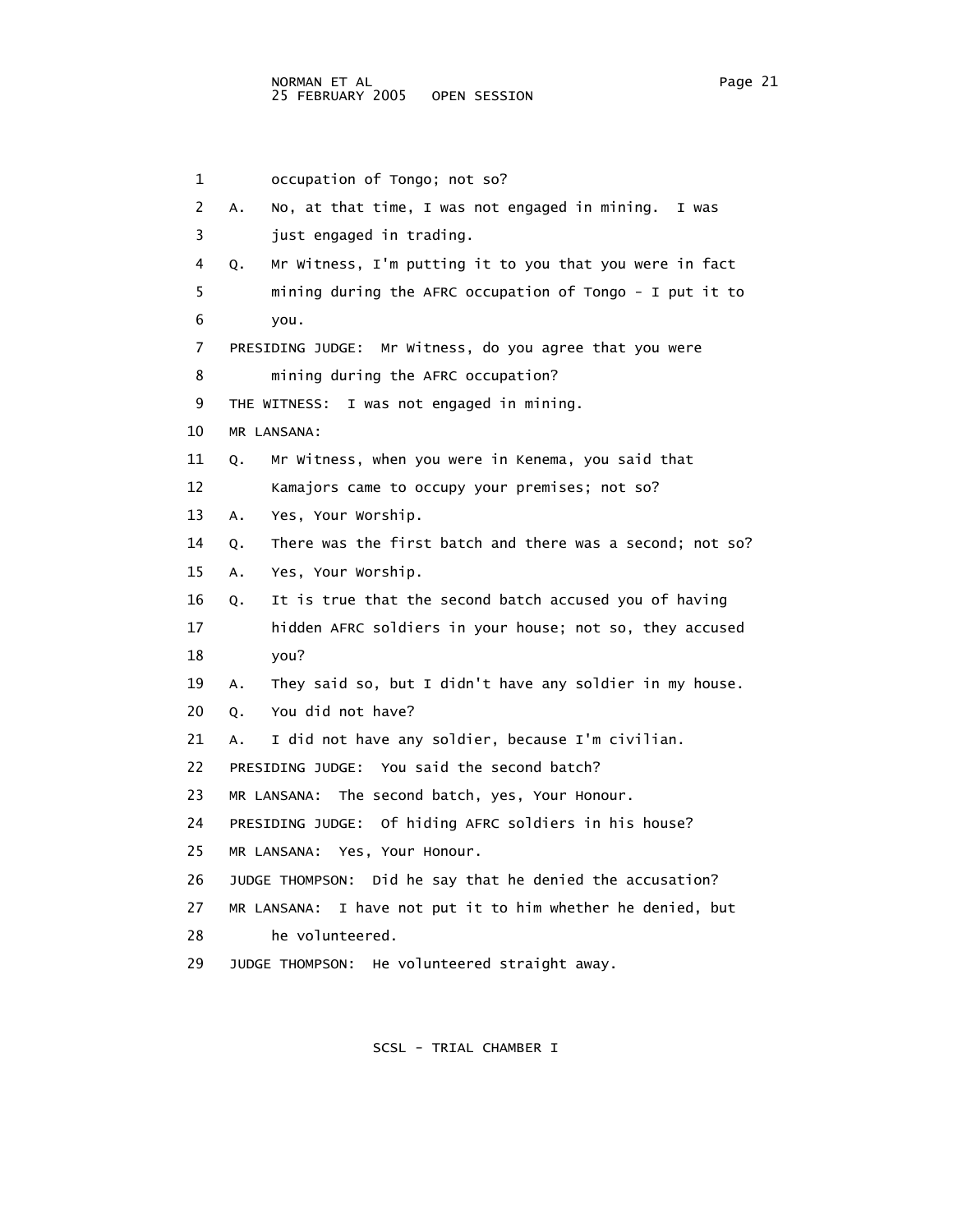1 MR LANSANA: That he did not, yes, Your Honour. I see Your 2 Honour wants to say something. 3 PRESIDING JUDGE: Did he tell them he did not. 4 MR LANSANA: I'll put it to him. 5 PRESIDING JUDGE: That is why I was waiting. 6 MR LANSANA: 7 Q. You just told this Court that it was not true that you 8 harboured AFRC soldiers in your house. Did you tell the 9 Kamajors that that was a lie, that you did not at all 10 harbour AFRC soldiers in your house? 11 A. Yes. 12 Q. You told them that? 13 A. Yes. 14 PRESIDING JUDGE: Mr Lansana, this man has a compound with 15 three houses in Tongo? He has one in -- 16 MR LANSANA: Two in Kenema. 17 PRESIDING JUDGE: He has two in Kenema. 18 MR LANSANA: Yes, he's a very rich man, Your Honour. 19 PRESIDING JUDGE: There is nothing wrong in being rich. 20 MR LANSANA: No, I'm not casting aspersions. 21 PRESIDING JUDGE: I don't want any insinuations. There is 22 nothing wrong in being rich. 23 MR LANSANA: No, I'm not casting aspersions. I'm just trying 24 to get the facts. 25 PRESIDING JUDGE: There is absolutely nothing wrong with being 26 rich. If you can get rich, why not? 27 MR LANSANA: It's a nice thing, Your Honour. 28 PRESIDING JUDGE: What I'm saying is, I want you to be 29 specific, where did he harbour the --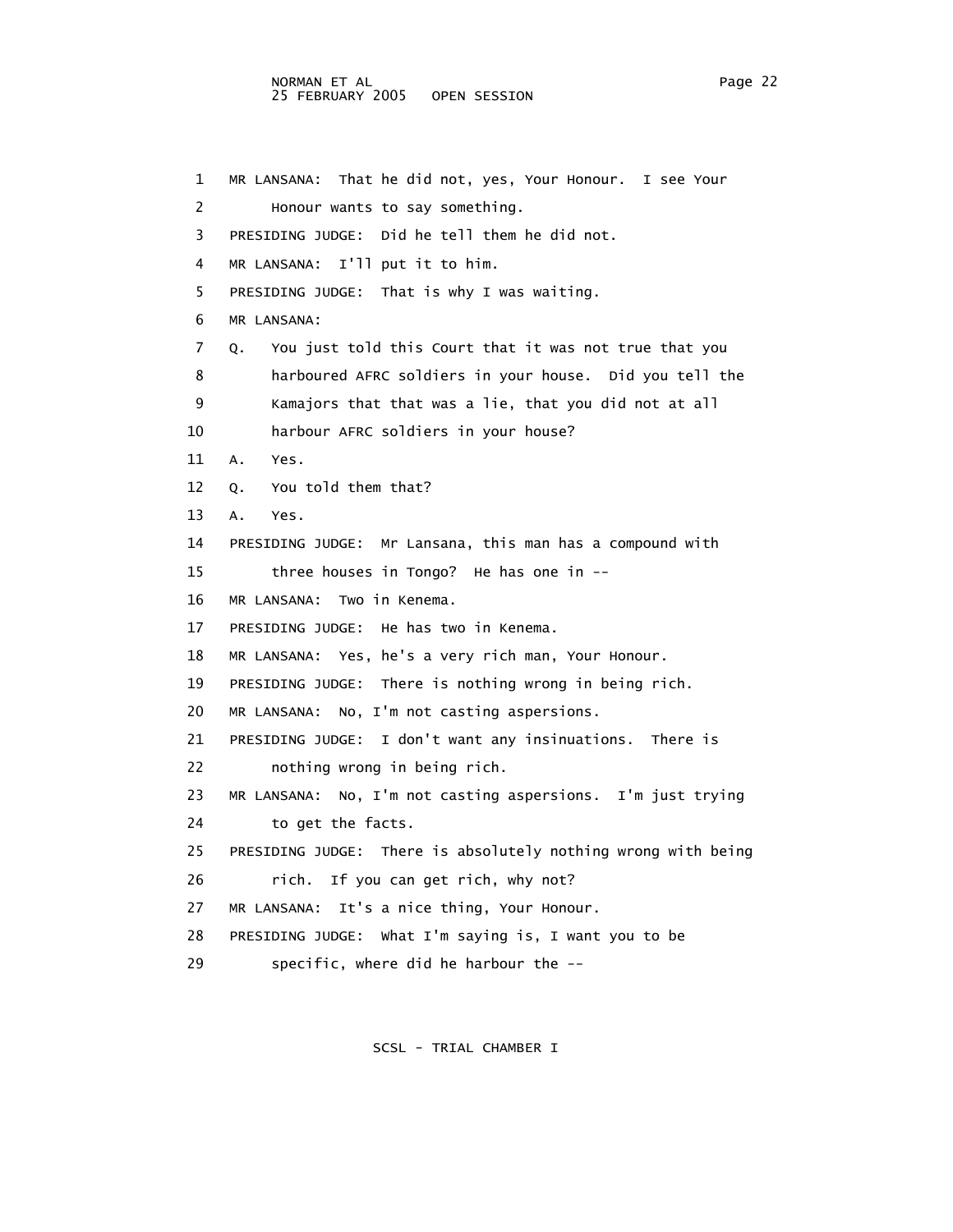1 MR LANSANA: He said he did not. 2 PRESIDING JUDGE: No, you said of harbouring soldiers in my 3 house. Which house? Ask him, please. 4 MR LANSANA: 5 Q. Mr Witness, where did the Kamajors allege or accuse you 6 of harbouring AFRC soldiers in your house at Kenema? Was 7 it at Kamayama [phoen], or Nyandeyama or Kahunla Street? 8 Where? 9 A. It was Kahunla Street, yes, Your Worship. 10 [HN250205 - 10.50 a.m. SGH] 11 Q. Now, Mr Witness -- Your Honours, I will refer 12 to Exhibit 67. I want to put a particular 13 portion of Exhibit 67 to the witness. 14 JUDGE BOUTET: Well, so not to confuse anybody, I had said 15 67, but I was told by Court Management that it was 68. 16 So if I have missed that cue, you should change that in 17 your own records. 18 MR LANSANA: I will do so, Your Honour. 19 JUDGE BOUTET: Please, the statement you are talking about is 20 the one -- 21 MR LANSANA: 7th April 2002. 22 JUDGE BOUTET: 2002 is 69. 23 MR LANSANA: 69? 24 JUDGE BOUTET: It is the 2003 which is 68. 25 MR LANSANA: Then it is 69 Exhibit 69, my apologies. 26 JUDGE BOUTET: That's okay. 27 MR LANSANA: 28 Q. Page 3 thereof, the second paragraph. 29 PRESIDING JUDGE: Again, the date of Exhibit 69. 7th April?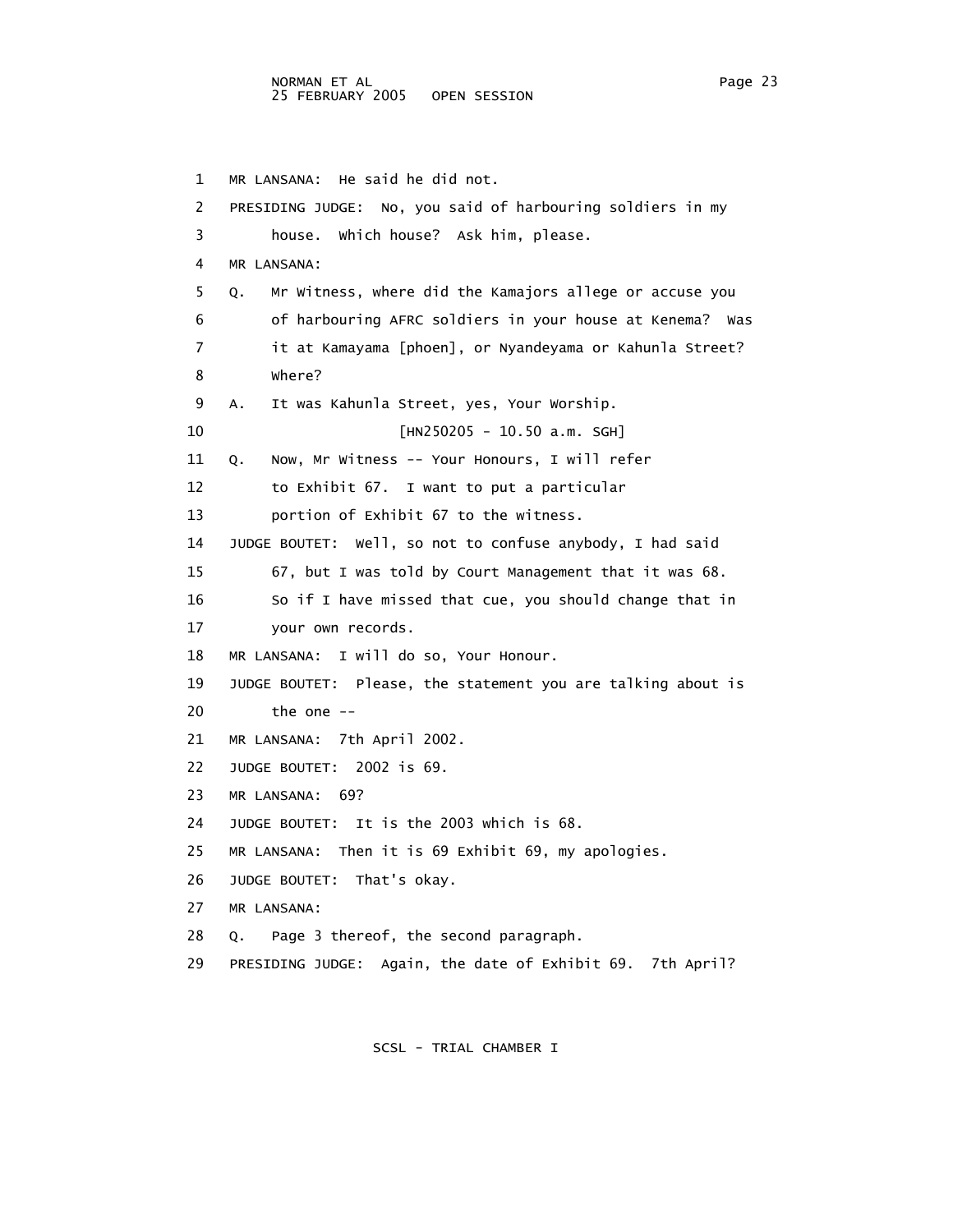1 MR LANSANA: 7th April 2002. 2 PRESIDING JUDGE: 2002? 3 MR LANSANA: Yes, Your Honour. 4 JUDGE BOUTET: And the record the page number of the record is 5 11655. 6 MR LANSANA: 11655. Thank you, Your Honour. 7 JUDGE BOUTET: So you are referring to which paragraph again 8 in there? 9 MR LANSANA: The second paragraph on that page. 10 JUDGE BOUTET: Okay. So you are going to read it for the 11 witness? 12 MR LANSANA: Yes, Your Honour. 13 Q. Mr Witness, listen very attentively, I am 14 reading a portion of your statement to you. 15 "The next day the Kamajors came back. This 16 time they told me that they knew I had hidden 17 soldiers [AFRC] in my house and that as a 18 result they did not trust me. I had gone to 19 take away some of my things. I told them that 20 this was true, but that there was hardly anyone 21 in Sierra Leone who had not had some kind of 22 interaction with the soldier either as a 23 brother, sister, husband, wife, relative or 24 friend. I also told them that I didn't feel 25 that I had done anything wrong. But I did -- 26 but they were resolved to looting my home, then 27 I could not stop them." Did you tell the 28 investigators from the office of the OTP that? 29 A. No. That's not my statement.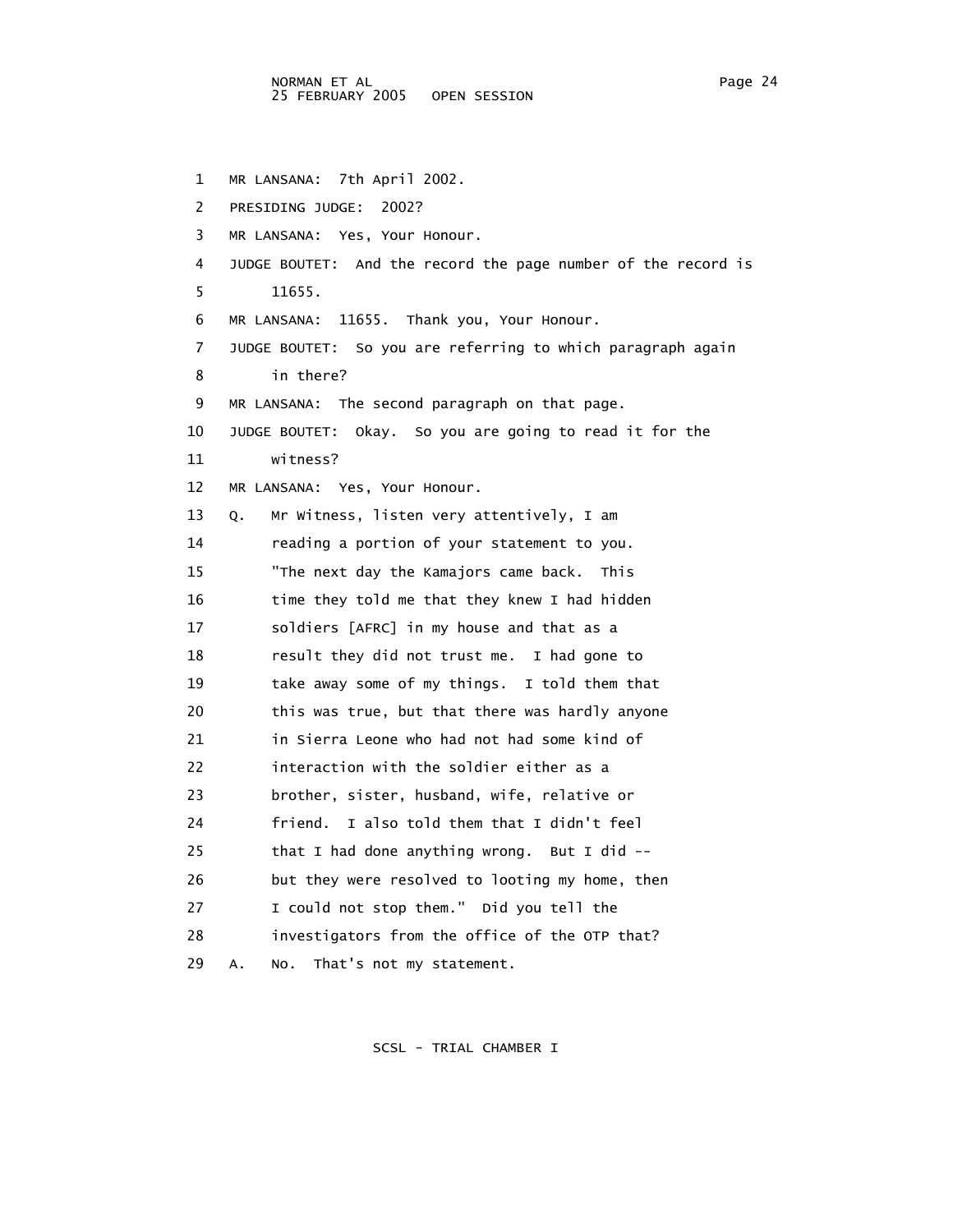1 Q. And you were saying that all that I've read, you did not 2 say any bit of that to them, not even as much as saying 3 that the Kamajors came to your house the next day? 4 A. No, Your Worship. 5 Q. What is no? 6 A. What he said that Kamajors asked me. 7 PRESIDING JUDGE: 8 Q. Mr Witness. 9 A. Yes, Your Worship. 10 Q. You have to assist the Court; do you understand? 11 A. Yes, Your Worship. 12 Q. Do you want counsel to read back to you all those things 13 which he read to you now so that you can follow properly? 14 I know -- I know that from your status you may not 15 understand many things, but do you want him -- I will ask 16 him to read back to you what he has just read and 17 Mr Lansana, go very slowly. 18 MR LANSANA: I shall endeavour, Your Honour. 19 PRESIDING JUDGE: Let the witness follow. 20 MR LANSANA: I shall endeavour, Your Honour. 21 JUDGE THOMPSON: With your leave Mr Presiding Judge, I think 22 it is helpful for the Court from my perspective that you 23 put specifically what you are perceiving as at variance 24 with what he has said, rather than the entire thing. It 25 would help the Court. 26 MR LANSANA: I shall do so. 27 JUDGE THOMPSON: Because I would not know how to evaluate an 28 answer where the entire thing is read and we don't know 29 what you are alleging is at variance with what he has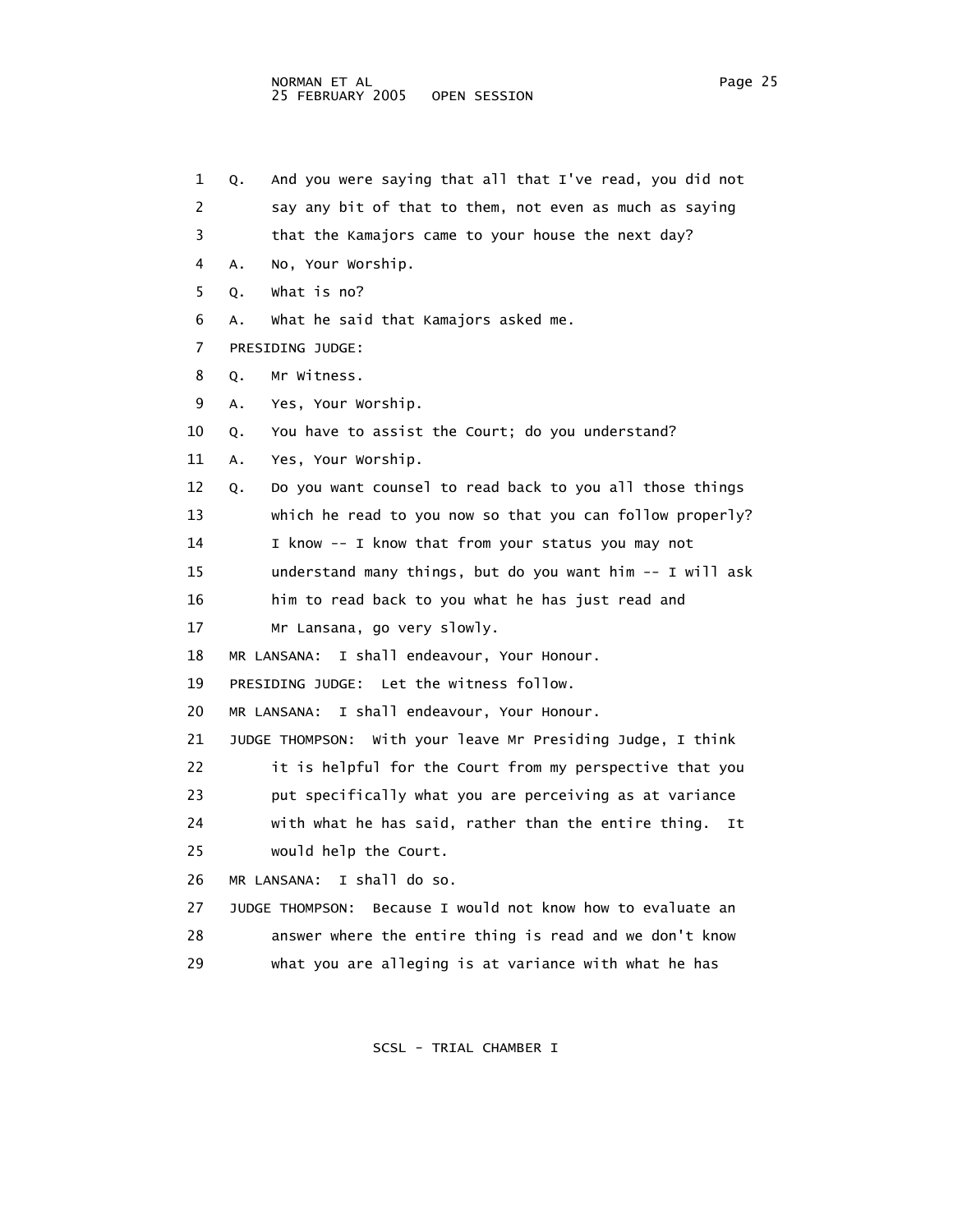1 testified here. That is for my own edification. 2 MR LANSANA: I shall endeavour to do that, Your Honour. 3 JUDGE THOMPSON: Right. 4 MR LANSANA: 5 Q. Mr Witness, I will read and I will stop and I will put to 6 you what I have read for your reaction. You said, "The 7 next day..." or it is written here, "The next day the 8 Kamajors went back." Is that correct? Did you say that 9 to the investigators? 10 A. Yes, Your Worship. 11 Q. "This time they told me that they knew I had hidden 12 soldiers [AFRC] in my house." 13 A. No, Your Worship. 14 Q. You did not tell the investigators that the Kamajors said 15 you had hidden the AFRC soldiers in your house? 16 A. No, Your Worship. No, Your Worship. 17 JUDGE BOUTET: He may not understand the question. 18 MR LANSANA: Yes, precisely. I was going to -- there are many 19 ways of killing a cat. I was going to come again. 20 Q. Mr Witness, we are not -- I am not saying that 21 you answer as to whether what you told them was 22 true, but that you answer as to whether you 23 told them or not. Whether you told the 24 Kamajors or not, not that you kept them in your 25 house. You said you did not. 26 PRESIDING JUDGE: Did you -- did the Kamajors ever tell you 27 that you were keeping soldiers of the AFRC in your 28 house? Did they tell you? 29 THE WITNESS: No, Your Worship.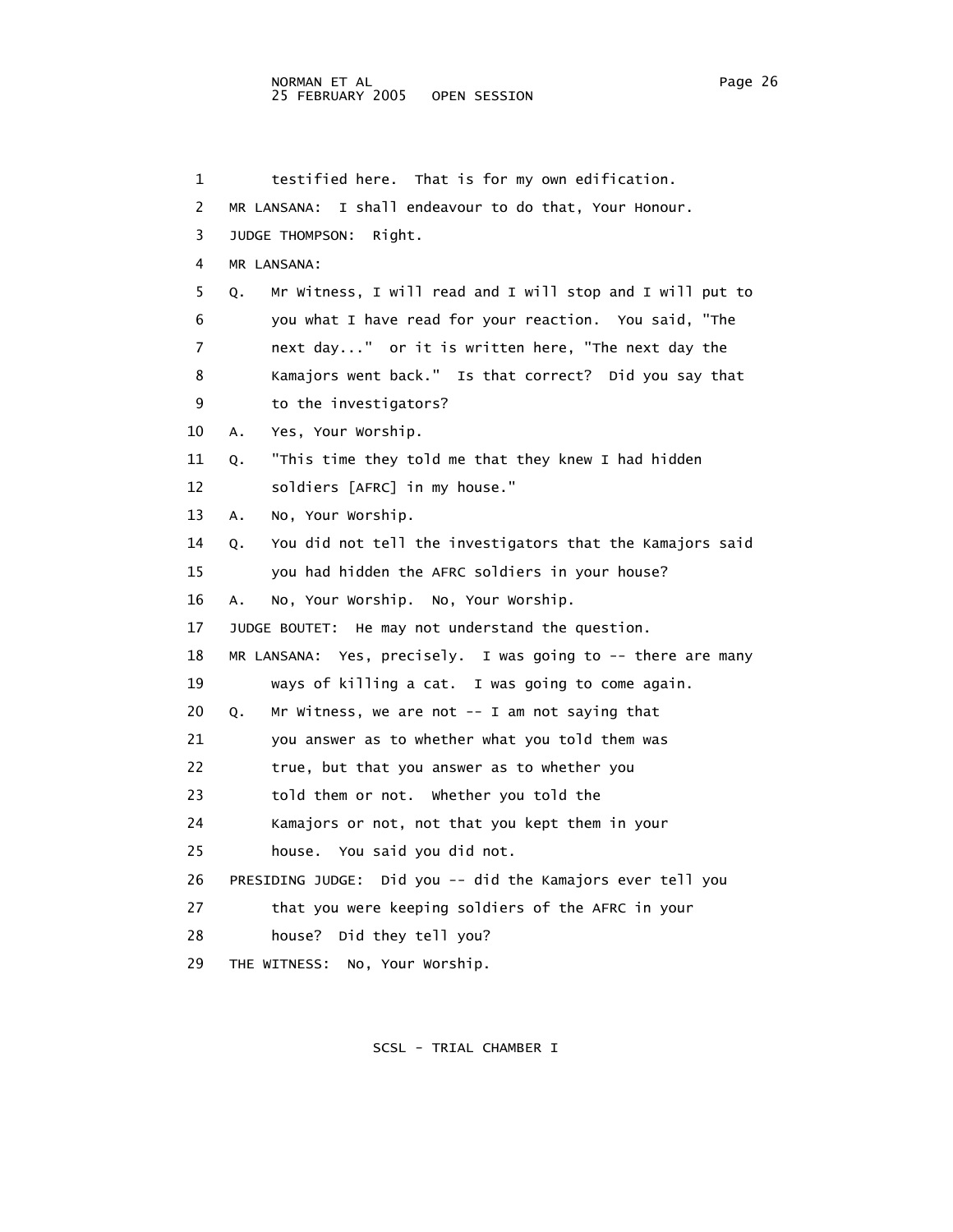1 MR LANSANA:

| 2  | Mr Witness, I am putting it to you that this<br>Q.            |
|----|---------------------------------------------------------------|
| 3  | morning you have told this Court that it was                  |
| 4  | true that you were accused of harbouring AFRC                 |
| 5  | soldiers in your house and in fact that was                   |
| 6  | when you were answering one of my questions.                  |
| 7  | JUDGE THOMPSON: Candidly I am intrigued. I said candidly I    |
| 8  | am intrigued. Perhaps we should try did he tell the           |
| 9  | interrogator that the Kamajors accused him of harbouring      |
| 10 | AFRC soldiers?                                                |
| 11 | MR LANSANA: Your Honour, that was the exact question your     |
| 12 | brother Mr Justice Boutet -- Mr Justice Itoe asked.           |
| 13 | JUDGE THOMPSON: The Presiding Judge.                          |
| 14 | MR LANSANA: Yes, the Presiding Judge asked just now.          |
| 15 | JUDGE THOMPSON: Perhaps we should repeat that because I am    |
| 16 | intrigued by the state of the evidence of -- I mean, I        |
| 17 | thought perhaps the impression he might have formed from      |
| 18 | that statement was that whether he -- well, I had better      |
| 19 | take that back. Go ahead.                                     |
| 20 | MR LANSANA:                                                   |
| 21 | Mr Witness $--$<br>Q.                                         |
| 22 | Yes, Your Worship.<br>Α.                                      |
| 23 | -- when the Kamajors went to your house the second time<br>Q. |
| 24 | they accused you; not so?                                     |
| 25 | Yes, Your Worship.<br>А.                                      |
| 26 | PRESIDING JUDGE: That's why, Mr Witness, please, I want you   |
| 27 | to listen to the questions, you know, very well.<br>You       |
| 28 | appear to be in a very deep meditation. Please, follow        |
| 29 | the questions very, very well. It should not take us a        |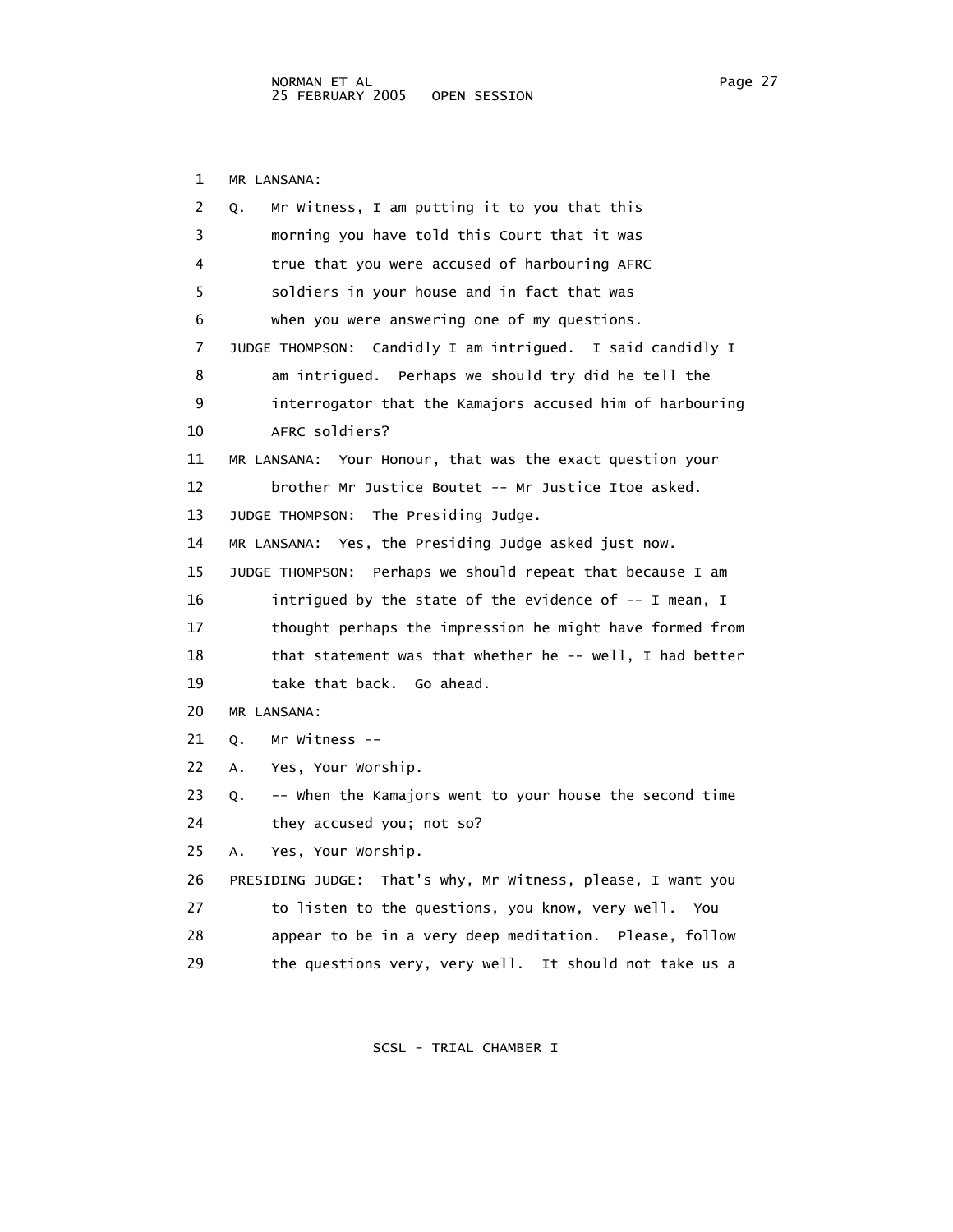1 very, very long time to have, you know, an answer to the 2 questions which are so simple. So they accused you? 3 THE WITNESS: Yes, Your Worship. 4 MR LANSANA: 5 Q. And that accusation concerned AFRC soldiers? 6 A. Asked me whether I was harbouring any soldiers and I told 7 them that I wasn't. 8 Q. Thank you very much. 9 JUDGE THOMPSON: The next step actually is that you have 10 something there that you are alleging is at variance on 11 this issue. 12 MR LANSANA: Yes, Your Honour. 13 JUDGE THOMPSON: So how do you relate his answer to what you 14 are trying to establish? I don't see the nexus yet. 15 MR LANSANA: I will established a nexus in a jiffy. 16 JUDGE THOMPSON: Yes. 17 MR LANSANA: Your Honour, what I have just put to him in my 18 mind was not in contention because he had answered that 19 he was accused. 20 JUDGE THOMPSON: I thought so. 21 MR LANSANA: Yes. My contention was that he in the statement 22 said something that is at variance with what he said. 23 JUDGE THOMPSON: That is precisely what I am saying. I have 24 not seen the nexus yet between that and what you -- 25 MR LANSANA: Yes, Your Honour, I will be coming to that. 26 Q. Mr Witness, after this accusation it is written 27 here, "I told them that this was..." 28 PRESIDING JUDGE: Slowly, please. Slowly, slowly. 29 MR LANSANA: Yes, Your Honour.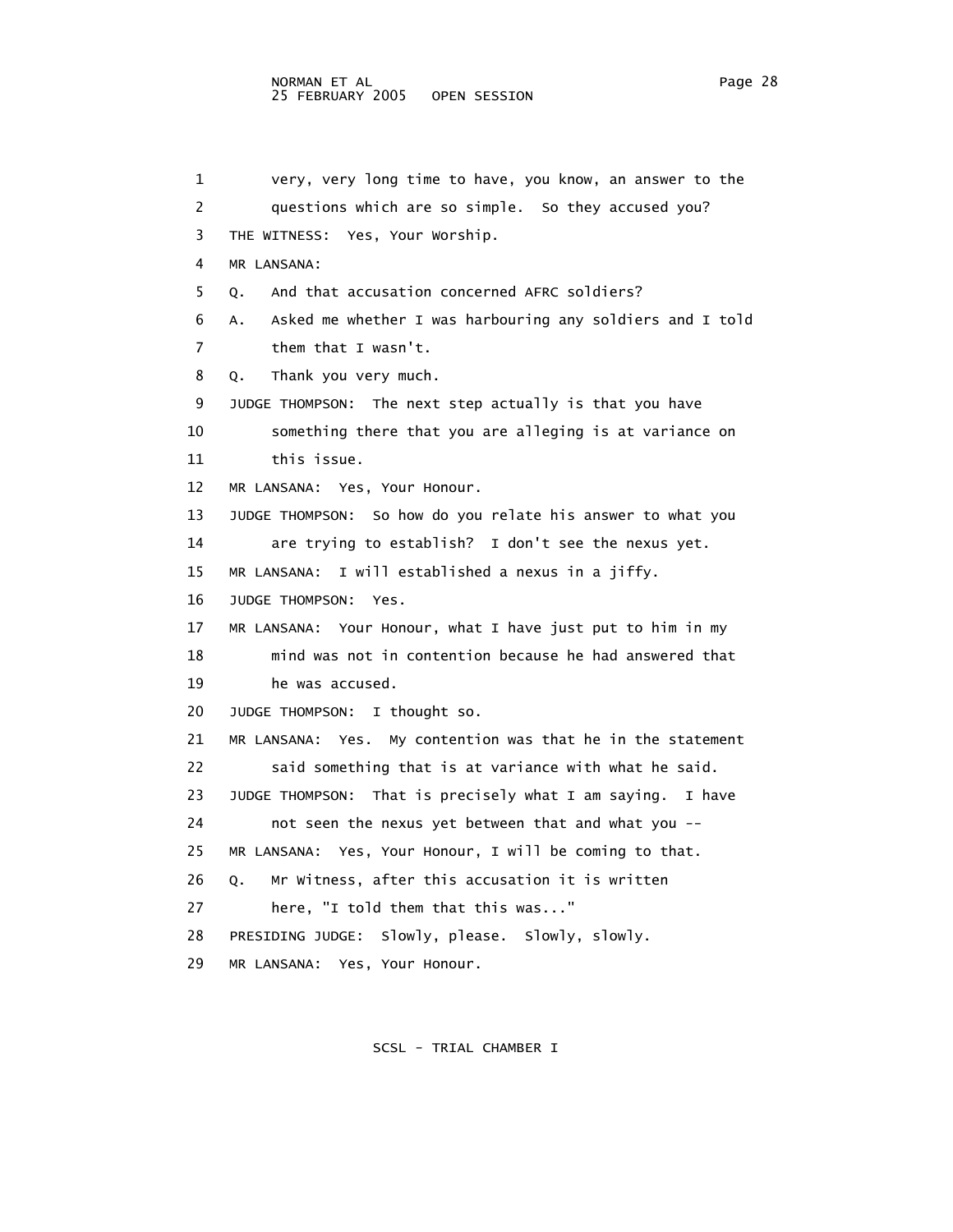1 PRESIDING JUDGE: "I told them." 2 MR LANSANA: "That." 3 PRESIDING JUDGE: Count the words, please. 4 MR LANSANA: As Your Honour pleases. 5 Q. You told them and I read: "I told them that this was 6 true?" 7 A. No. 8 JUDGE THOMPSON: Mr Lansana, "them" here meaning? 9 MR LANSANA: The Kamajors who had accused. 10 JUDGE THOMPSON: Yes, right. 11 MR LANSANA: 12 Q. So, Mr Witness, you are telling this Court that you did 13 not tell the investigators that you admitted the 14 accusation? 15 A. At all. 16 MR LANSANA: Your Honours, I will tender that portion as 17 Exhibit 70. 18 PRESIDING JUDGE: Just a portion? 19 MR LANSANA: Yes. 20 PRESIDING JUDGE: You will highlight that. 21 MR LANSANA: Yes, Your Honour, I will just highlight it. 22 PRESIDING JUDGE: You will highlight it? 23 MR LANSANA: Yes, Your Honour. 24 PRESIDING JUDGE: You will highlight that portion of Exhibit 25 69? 26 MR LANSANA: Yes, Your Honour. 27 JUDGE BOUTET: Because the confusion that existed in the 28 numbering of exhibits, I am informed by Court Management, 29 is due to the fact that yesterday when Mr Hall tendered a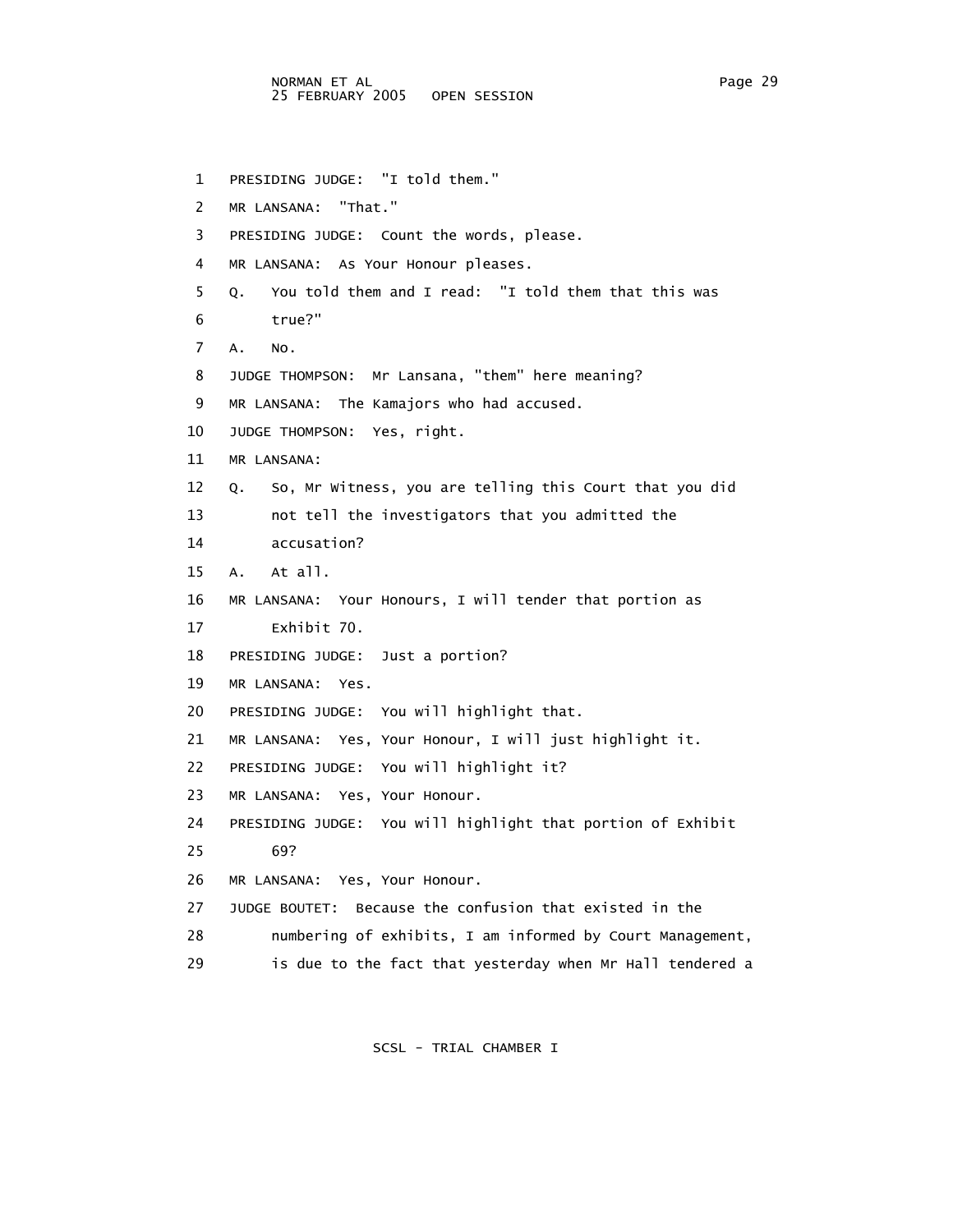1 page of that page 3 of the statement he tendered was 2 marked as Exhibit 67. But then the whole statement was 3 tendered and it was 68. So we don't want to get into the 4 same confusion again because we are still talking in your 5 case now of Exhibit 69 but a different paragraph. 6 MR LANSANA: Yes, Your Honour. 7 JUDGE BOUTET: So we are still with 69, but this paragraph at 8 page 11655? 9 MR LANSANA: Yes, Your Honour. The second paragraph. 10 JUDGE BOUTET: The second paragraph, yes. 11 MR LANSANA: Yes, Your Honour. 12 Q. Mr Witness, whilst you were at Tongo, did you 13 have any interaction with the AFRC? 14 A. No. 15 PRESIDING JUDGE: Again, did he say interaction? He might 16 interpret interaction to be a collaborator. You see, 17 these are some of the nuances -- 18 MR LANSANA: Yes, Your Honour, I do appreciate that. 19 PRESIDING JUDGE: -- Which call for certain answers to 20 questions, you know, by witnesses of this nature. This 21 is it. 22 MR LANSANA: Yes, Your Honour. We seem to place a lot of 23 trust on the interpreters. 24 JUDGE THOMPSON: Yes. Simplification will help. 25 MR LANSANA: I shall endeavour. I shall endeavour. If I say 26 anything to do with, if that is interpreted in Krio it 27 may be worse. That's the problem; it is a linguistic 28 problem. 29 PRESIDING JUDGE: He said he did not -- he did not interact.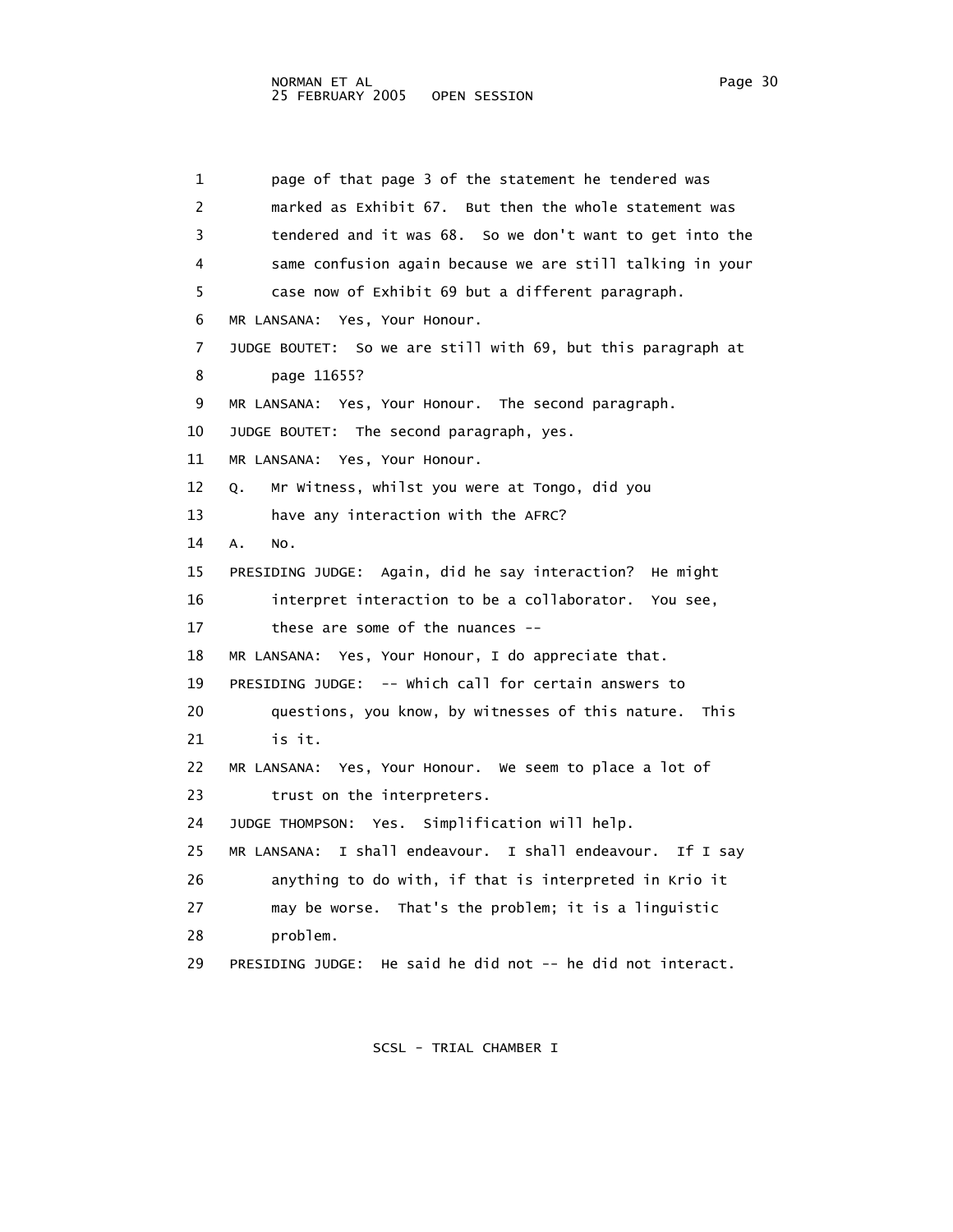1 MR LANSANA: Yes, Your Honour. 2 Q. Mr Witness, I am putting it to you that you 3 did. 4 A. Which type of business do you mean, because I have told 5 you that I was a businessman and that I bought things and 6 sold and I buy rice and sold and sell and a lot of other 7 things? 8 PRESIDING JUDGE: It depends on what you are translated to 9 mean. 10 MR LANSANA: [Microphone not activated] 11 PRESIDING JUDGE: We are following the translation from him 12 what he is saying -- 13 MR LANSANA: It comes across as if they told him he had 14 business with the AFRC. 15 PRESIDING JUDGE: Precisely, this is what -- can you take the 16 question again. Can the cabin please follow carefully 17 and faithfully translate the question which counsel is 18 putting to the witness? Mr Lansana, please take the 19 question again. 20 MR LANSANA: I will come again. 21 PRESIDING JUDGE: You put it to him, isn't it? 22 MR LANSANA: Yes. 23 Q. I am putting it to you that when you were in Tongo you 24 had something to do with the AFRC and they had something 25 to do with you. Not business like trading, but you had 26 cause to meet and arrange things and do things together. 27 A. No, Your Worship. 28 Q. Now, Mr Witness -- 29 PRESIDING JUDGE: Please wait, Mr Lansana.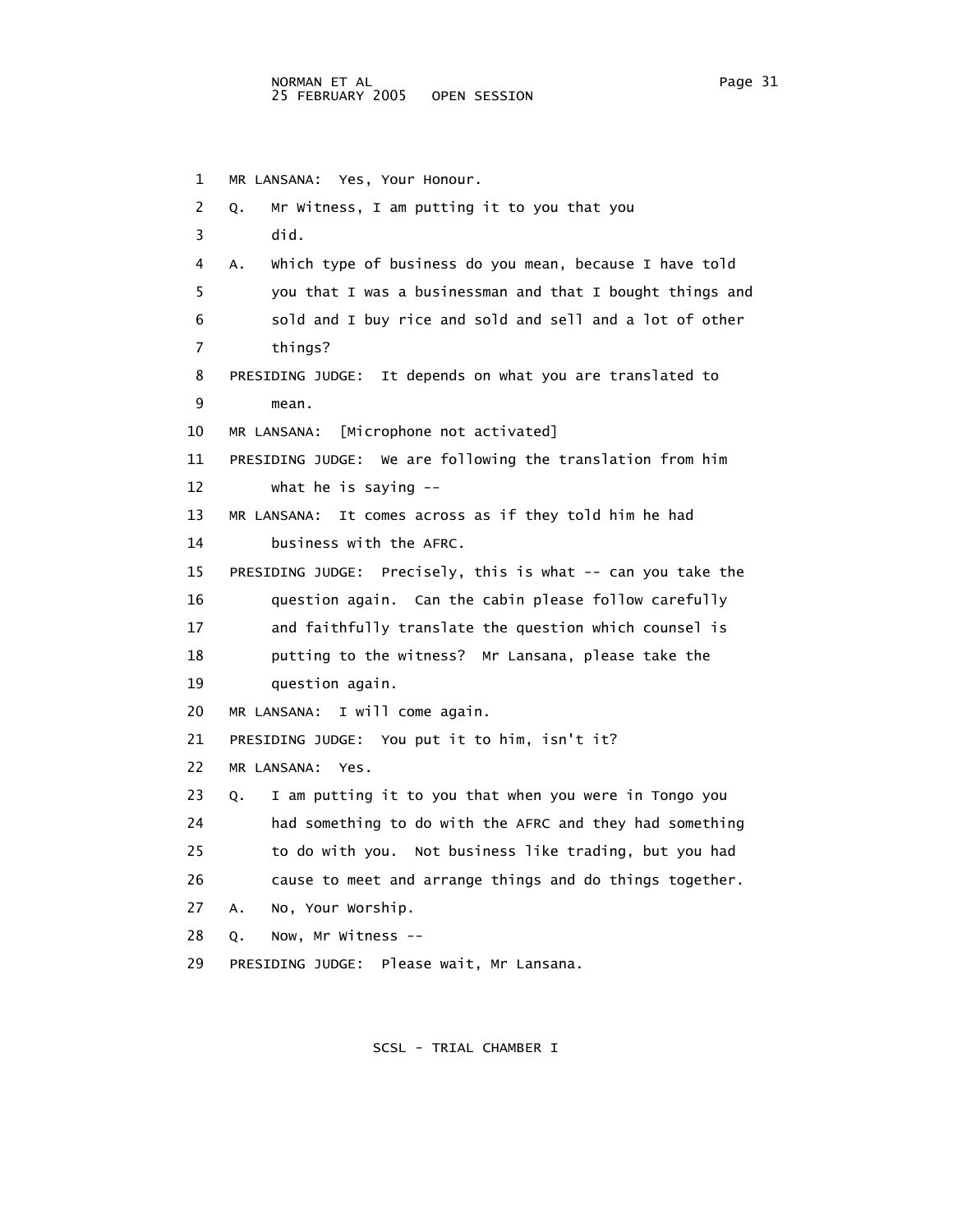1 MR LANSANA: Yes, Your Honour, I apologise. 2 PRESIDING JUDGE: No, it is okay. I know you are hurrying for 3 your weekend. It is an acceptable pace. 4 MR LANSANA: Your Honour, I dare say a well deserved one. 5 PRESIDING JUDGE: Yes, I think so. Would it be right to say 6 that I deny your suggestion that I had interactions -- 7 MR LANSANA: Yes. 8 PRESIDING JUDGE: -- With -- 9 MR LANSANA: Yes. For our purposes we can use interaction for 10 this, Your Honour. 11 Q. Mr Witness, let Mr Lansana put this question to 12 you: Were you happy when the Kamajors routed 13 the AFRC out of Tongo? 14 A. Well I was not happy for both sides. The AFRC and the 15 Kamajors are -- I was not happy for both of them. 16 PRESIDING JUDGE: Happy with both of them. 17 MR LANSANA: 18 Q. May I ask you why you were not happy first with the AFRC? 19 A. Because I am a civilian, so if a soldier is amongst us, I 20 would not be happy. 21 Q. Is that the only reason why you didn't like the AFRC 22 because they were soldiers? 23 A. Whosoever had a gun, I would not be happy with him. 24 Q. Were there any bad things that the AFRC were doing that 25 you didn't like? 26 A. Well, I don't know. I don't know whether they have been 27 doing bad or not. I don't know. 28 Q. Mr Witness, for how long were the AFRC in Tongo? 29 A. I don't know. I cannot remember the time.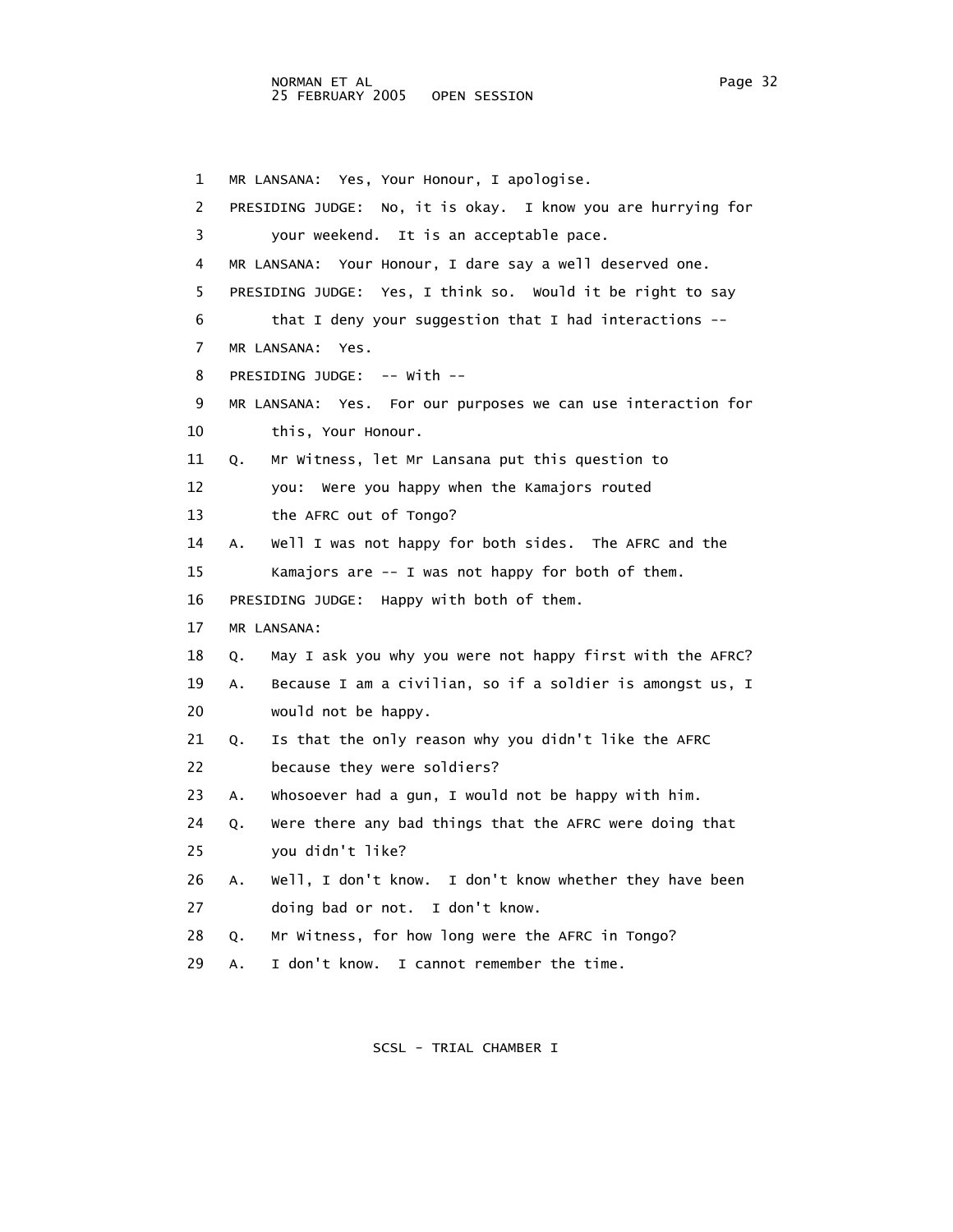| 1  | Q. | Were you in Tongo when the government of President Tejan  |
|----|----|-----------------------------------------------------------|
| 2  |    | Kabbah was overthrown? You were there?                    |
| 3  | Α. | I was there. Yes, Your Worship.                           |
| 4  | Q. | Were you there when the AFRC first entered Tongo?         |
| 5  | Α. | Soldiers were in Tongo.                                   |
| 6  | Q. | I am talking about AFRC, not soldiers.                    |
| 7  | A. | well, I don't know.                                       |
| 8  | Q. | And you were in Tongo?                                    |
| 9  | Α. | I don't know, because I don't know the difference between |
| 10 |    | I just saw soldiers. I did not know whether this<br>them. |
| 11 |    | one is AFRC.                                              |
| 12 | Q. | Do you know about Cyborg?                                 |
| 13 | Α. | NO.                                                       |
| 14 | Q. | You were a miner, Mr Witness. Please assist this Court.   |
| 15 | Α. | That is what I am trying to do.                           |
| 16 | Q. | There was a mining arrangement between the AFRC and       |
| 17 |    | miners or male -- adult males in Tongo where they forced  |
| 18 |    | adult males in Tongo to mine for them. You were in        |
| 19 |    | Tongo; did you hear about that?                           |
| 20 | Α. | I don't say that.                                         |
| 21 | Q. | Now, in your testimony in this Court yesterday you said   |
| 22 |    | that when Mr Foday, I think it's MO Foday, was leading    |
| 23 |    | Kamajors towards the house of Mr Ojuku, Mr Ojuku greeted  |
| 24 |    | Mr Foday; not so?                                         |
| 25 |    | PRESIDING JUDGE: Distinguish them, please.                |
| 26 |    | MR LANSANA: This is M O.                                  |
| 27 |    | PRESIDING JUDGE:<br>M C?                                  |
| 28 |    | MR LANSANA: M O Foday.                                    |
| 29 |    | PRESIDING JUDGE:<br>M O Foday or M C?                     |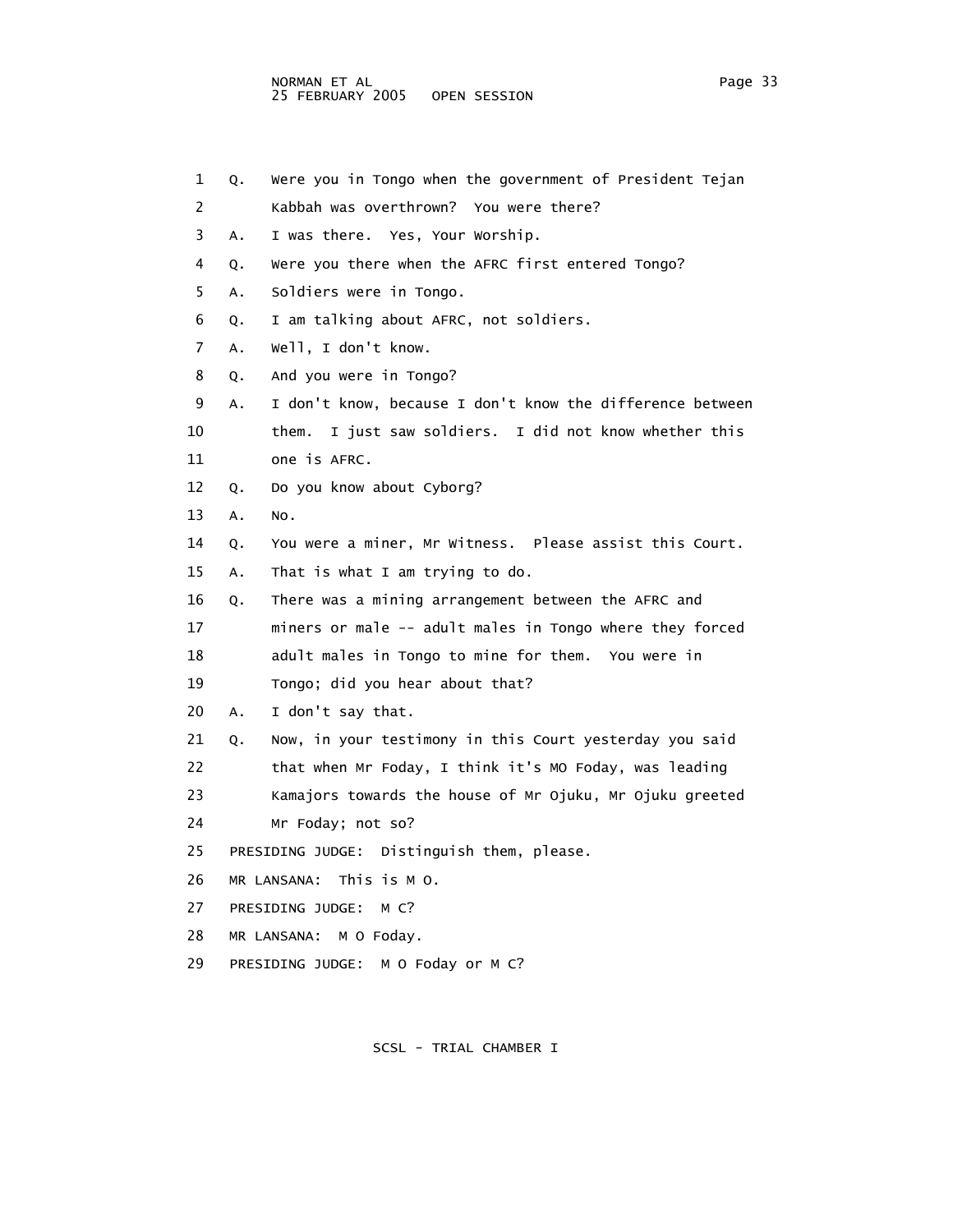- 1 MR LANSANA: M O Foday.
- 2 PRESIDING JUDGE: Anyway one is CO and one is M C or whatever.

3 MR LANSANA: He can clarify that.

- 4 Q. Was it MO Foday; not so?
- 5 A. Yes, Your Worship.
- 6 Q. MO. Mr Ojuku greeted him in Mende [Mende words spoken]
- 7 A. Yes, Your Worship.
- 8 Q. We take it that they knew each other, Mr Ojuku and Mr MO 9 Foday, before that day?
- 10 A. Well, I don't know.
- 11 Q. And you told this Court that Mr Ojuku was a neighbour;
- 12 not so?
- 13 A. Yes, Your Worship.

 14 Q. Whilst you were at your house at Nyandeyama where 15 Mr Ojuku used to be your neighbour, did you see any 16 visits -- did you see Mr Foday, MO Foday, coming to visit 17 Mr Ojuku, or did you at any time see them together prior

18 to that?

19 A. No, Your Worship.

- 20 Q. I am putting it to you that Mr MO Foday did not like
- 21 Mr Ojuku and you know it. I put it to you.
- 22 A. I don't say that.
- 23 Q. I further put it to you that he led Kamajors to kill
- 24 Mr Ojuku because of a personal feud, because of that 25 feud?
- 26 A. Well I don't know.
- 27 Q. (Inaudible) evidence.
- 28 JUDGE BOUTET: Thank you. Any re-examination?
- 29 MR TAVENER: Not as such, Your Honour. But for the sake of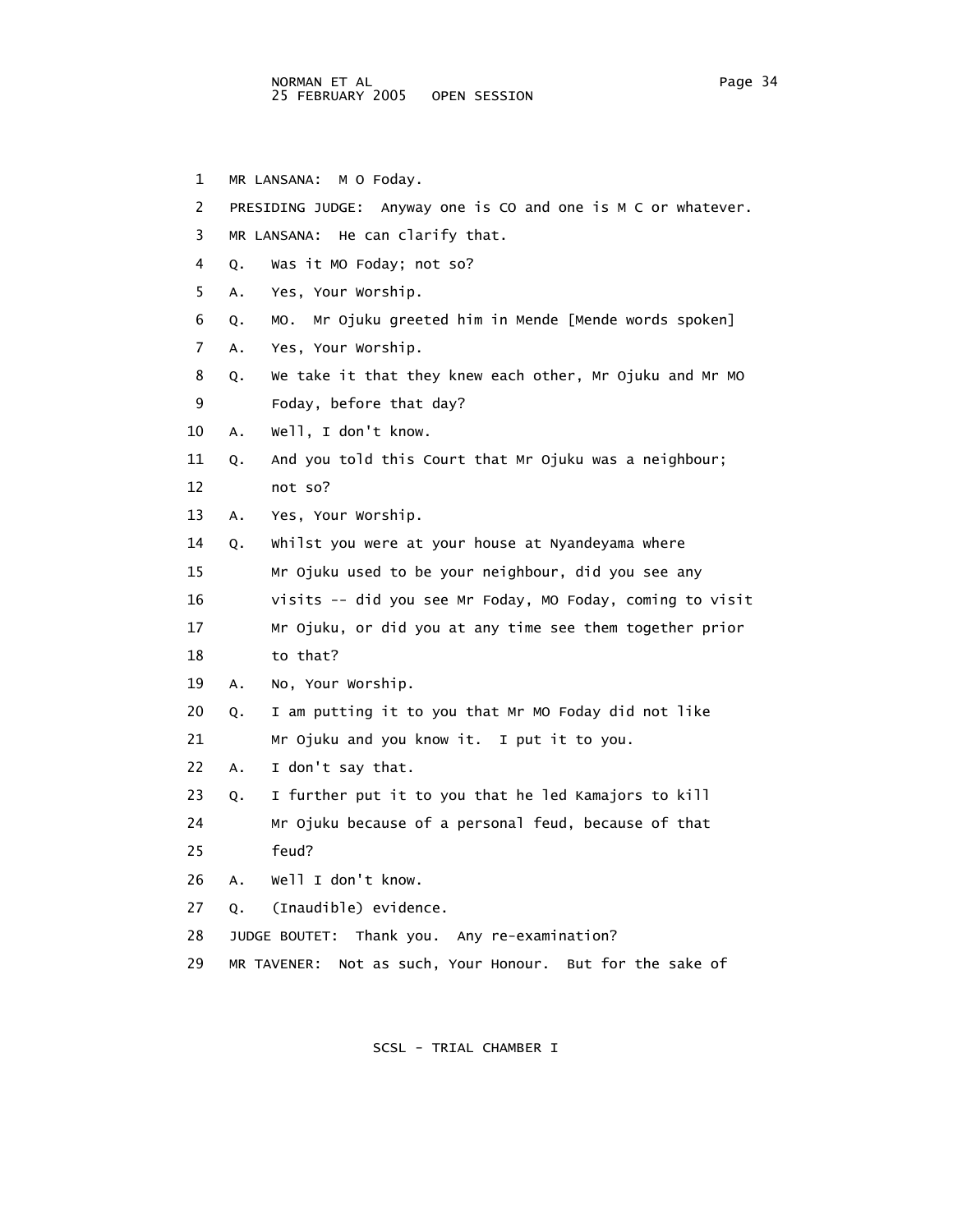### NORMAN ET AL<br>25 FEBRUARY 2005 OPEN SESSION PAGE PAGE PAGE 35 25 FEBRUARY 2005

 1 completeness, if I could refer to exhibit 69, which if I 2 have my numbering correct is the statement of the 7th of 3 April 2002. 4 JUDGE BOUTET: This is indeed 69. 5 MR TAVENER: Thank you. It is page 11653 for the purposes of 6 considering whether or not there has been a prior 7 inconsistent statement I would draw Your Honours' 8 attention, and I`ve highlighted on the statement, if 9 that`s the procedure, under the heading "Statement of 10 facts", there is paragraph commencing, "I was in Tongo in 11 1998 and the Kamajors attacked the town." If that 12 paragraph could be highlighted, for the purposes of 13 Your Honours' later consideration. 14 JUDGE BOUTET: You mean that whole paragraph. 15 MR TAVENER: The whole paragraph. 16 JUDGE BOUTET: Starting with "I was in Tongo," ending with "be 17 targeted next." 18 MR TAVENER: Yes, please. 19 That is the only matter that needs to be raised at 20 this time. If the witness could be excused. 21 MR WILLIAMS: Your Honour, we are at a loss to understand the 22 procedure Mr Tavener is adopting, My Lord. Without 23 asking a single question of the witness, he is seeking to 24 put -- I mean, to put in portions of a statement. I 25 mean, he should be re-examining. What he is seeking to 26 do is to tender something as an exhibit. 27 JUDGE BOUTET: It is an exhibit now. I mean, it is exhibit 28 69. 29 MR WILLIAMS: Your Honour, the portion. It`s not the entire.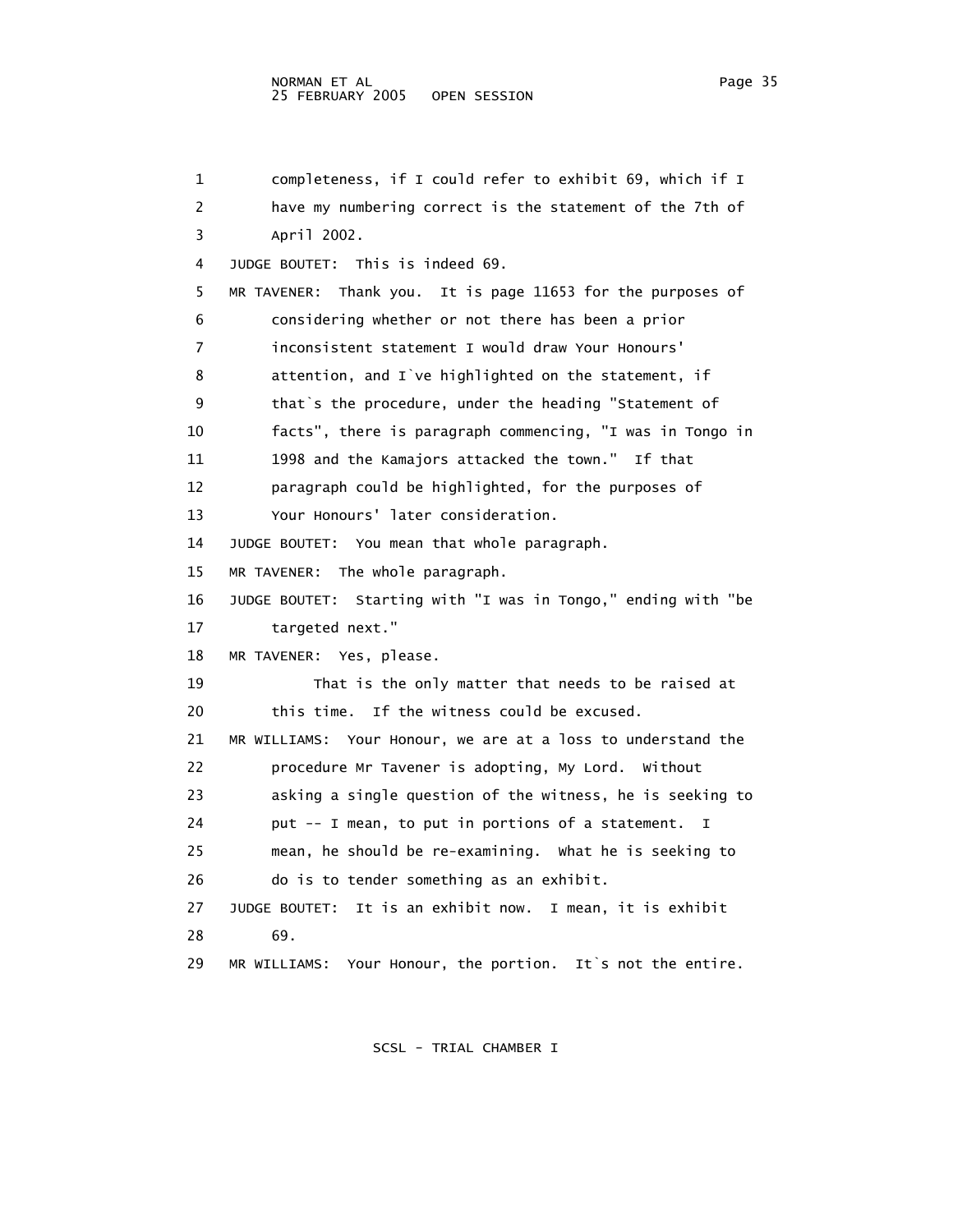1 JUDGE BOUTET: The entire statement is in but there are 2 portions that you have -- not you, but Mr Lansana or 3 Mr Bockarie have highlighted to say, this portion 4 paragraph three or four, whatever it is, be put to the 5 witness and then ask the question, did you say this or 6 not? And the witness would say yes or no or not so, and 7 these are the portions that the Court was asked to 8 consider for the purpose of establishing a difference or 9 inconsistency between what the witness has said and the 10 questions that were asked. That is what it is. I agree 11 with you it is not a total statement that has been put in 12 for inconsistency, but specific parts of that statement. 13 JUDGE THOMPSON: Let me ask, Mr Tavener. What are you -- you 14 are seeking to put in those portions for the purpose of 15 some comparative examination? 16 MR TAVENER: That`s correct. 17 JUDGE THOMPSON: Precisely. 18 PRESIDING JUDGE: I know for (inaudible) go, you know. 19 JUDGE THOMPSON: Precisely that what he`s submitting. 20 PRESIDING JUDGE: You expressed some concern over certain 21 portions. 22 JUDGE THOMPSON: And this is what you want to do. 23 MR TAVENER: That's correct. 24 JUDGE THOMPSON: You are asking us, when we come to do the 25 evaluation, not to look only at the portions highlighted 26 by the cross-examiners but also the portions that you 27 are, in fact, indicating now. 28 MR TAVENER: That's right, from an exhibit -- 29 JUDGE THOMPSON: To get a picture as to whether there is or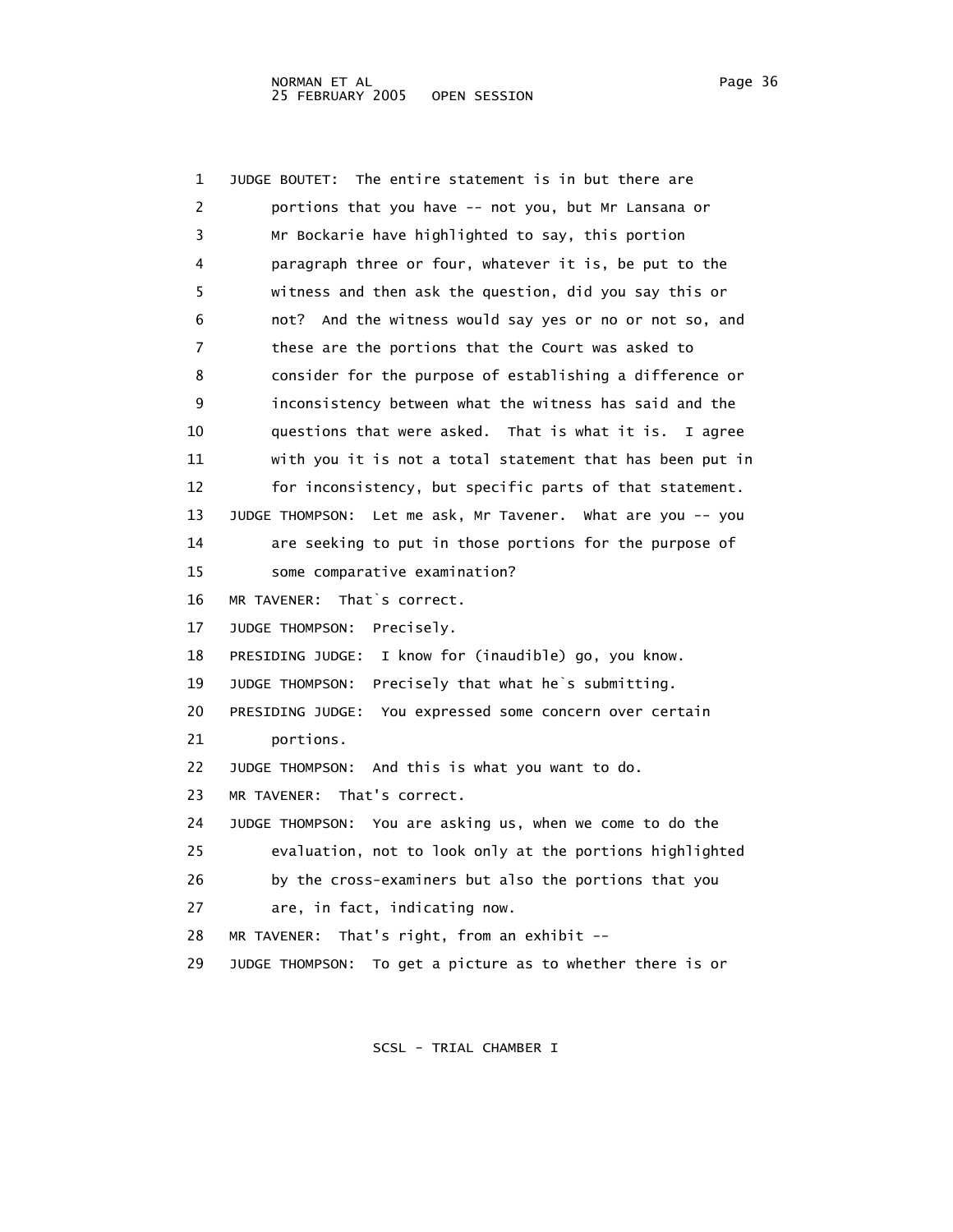1 alleged or perceived inconsistency. 2 MR TAVENER: Exactly, Your Honour. That's all I`m doing. 3 That`s why the witness doesn`t -- 4 JUDGE BOUTET: In all of this, all the same lines of these 5 statements are introduced and have been admitted as 6 exhibits for a very limited purpose, to try to establish 7 that the witness would have said at some given time 8 something that is not necessarily the same as he`s saying 9 today. So that`s the whole picture. That`s what you 10 were alleging at that particular moment. 11 MR BOCKARIE: Yes, Your Honour, you see, the issues 12 highlighted during my cross-examination are quite 13 distinct from what he has just highlighted in paragraph 1 14 of the statement of the 7th of April. 15 PRESIDING JUDGE: That is true. That is true. 16 JUDGE BOUTET: That is true. 17 PRESIDING JUDGE: That is true, yes. And I thought that 18 Mr Tavener would come and -- because those issues which I 19 thought you would revisit in re-examination and that's 20 why we agreed here, you know, that from Mr Bockarie's 21 cross-examination there was some hesitation about even 22 raising issues on the statement, which was eventually 23 marked under -- one would have expected -- I don't know 24 whether you are satisfied with the state of the evidence 25 as it is now. 26 MR TAVENER: The state of the evidence -- 27 PRESIDING JUDGE: Because I was expecting -- we are talking of 28 revisiting in re-examination. I don't know whether you 29 were.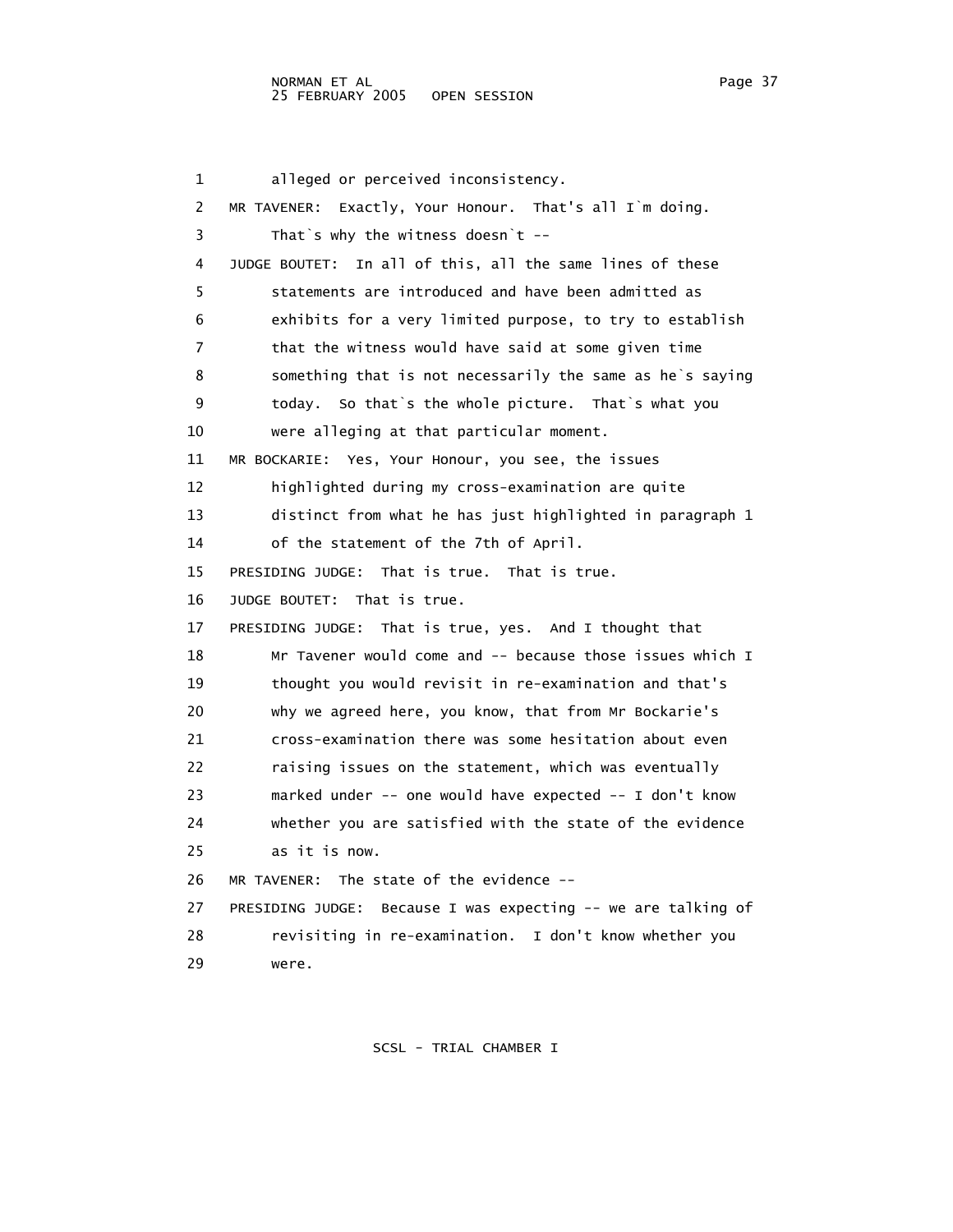1 MR TAVENER: It is question of procedure, Your Honour. What I 2 was asking is at what time does the Prosecution put the 3 entire statements made by this witness into evidence. 4 Mr Bockarie raised a question of how many corpses were 5 seen at a particular spot, the number of witnesses, 6 whether it was ten or 100. In this particular paragraph 7 there is reference to that issue about the number of 8 corpses, where corpses were seen, and the like. 9 So all that is it is putting to the Court that 10 portion of a statement which is already in evidence, 11 simply saying that Your Honours consider the matter, that 12 you can look at that paragraph. I might be right or 13 wrong as to whether or not there is a prior inconsistent 14 statement; we would say not. But I am simply saying that 15 because there is an exhibit in evidence, all that`s 16 required is that I ask that Your Honours look at that as 17 part of the process. There is nothing -- the witness 18 made two other out-of-court statements. I`m merely 19 highlighted an issue we say addresses the matter raised 20 by Mr Bockarie. There is no need to take it any further. 21 JUDGE BOUTET: I agree with you. 22 JUDGE THOMPSON: But would you also think that a possible 23 option open to you would be to put the questions to the 24 witness, as since these questions have arisen under 25 cross-examination and as the Prosecution is entitled, is 26 entitled to a response, I am satisfied in my mind and you 27 would not be leading, as far as I understand the law, you 28 would be seeking to clarify what you thought has been an 29 alleged ambiguity here.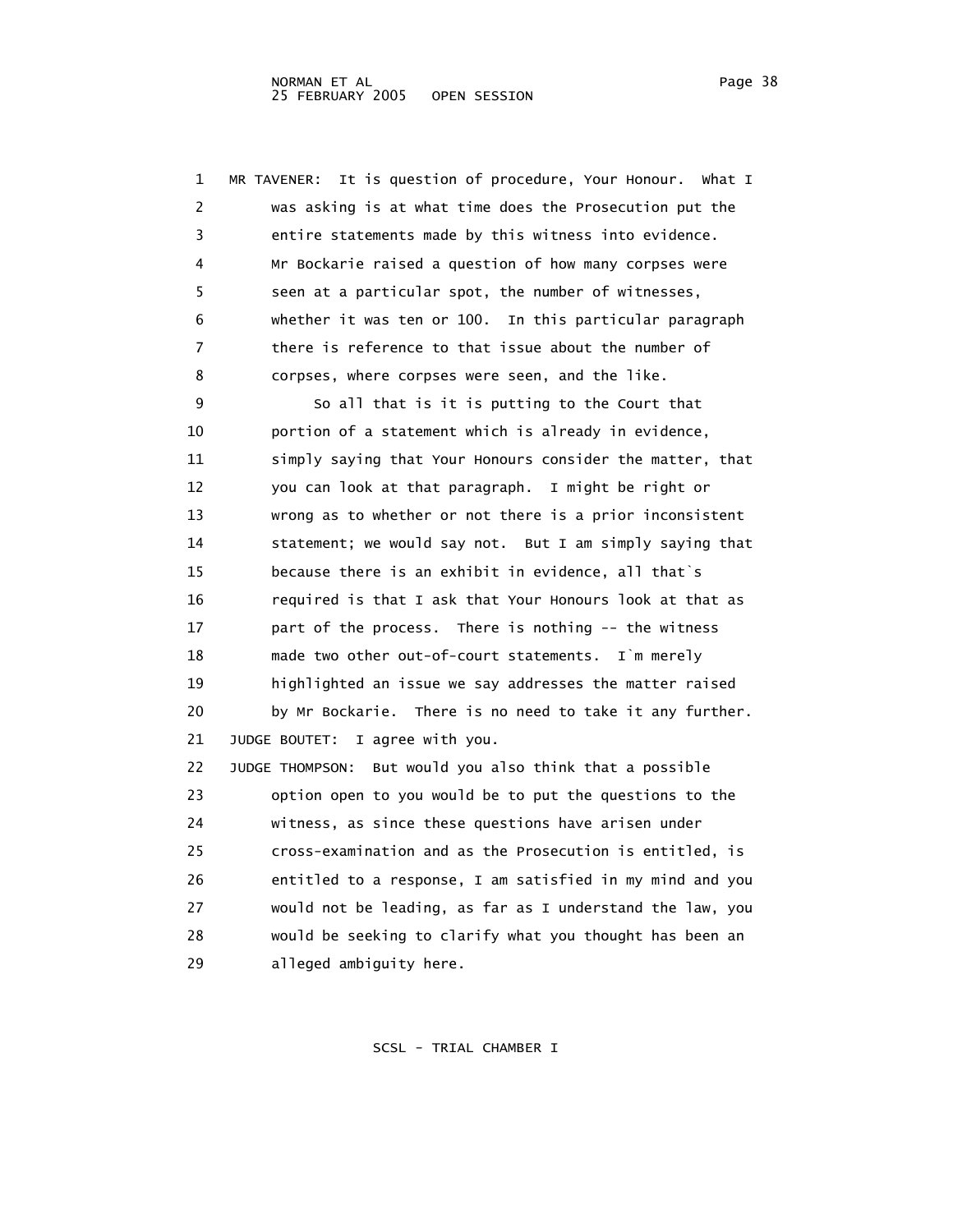1 MR TAVENER: The reason -- 2 JUDGE THOMPSON: Is that a possible option too? 3 PRESIDING JUDGE: Let me add that in this possible option, the 4 clarification should not come from you; it should come 5 from the witness. 6 MR TAVENER: It is not coming from me, Your Honour, it is 7 coming from a witness. 8 PRESIDING JUDGE: No, no, no. Let`s get -- the rules of 9 re-examination are very clear and you see what -- let me 10 say this, what we thought you are going to do was to 11 revisit the inconsistencies that were highlighted by 12 Mr Bockarie is in his cross-examination, and possibly 13 others that may have been raised in Mr Lansana's 14 cross-examination, by putting specific questions. But if 15 you think you are satisfied, well, I won't like to press 16 the matter further. 17 MR TAVENER: All I`m doing is is putting -- 18 PRESIDING JUDGE: Traditionally, it should be that way. 19 MR TAVENER: Traditionally, the question arises of what was 20 said by the witness in an out-of-court statement. He has 21 made two statements, I am simply highlighting that 22 portion of a statement he has already made which is in 23 evidence. So because it is in evidence, I don't have to 24 put him, is this your statement and so on. Because it`s 25 already tendered. All I`m saying is one aspect, one part 26 of that witness' statement about a particular issue has 27 been put by Mr Bockarie. For the sake of completeness, I 28 am putting the other part. That`s what I am doing. 29 JUDGE THOMPSON: Excellent, Mr Tavener. But could it also be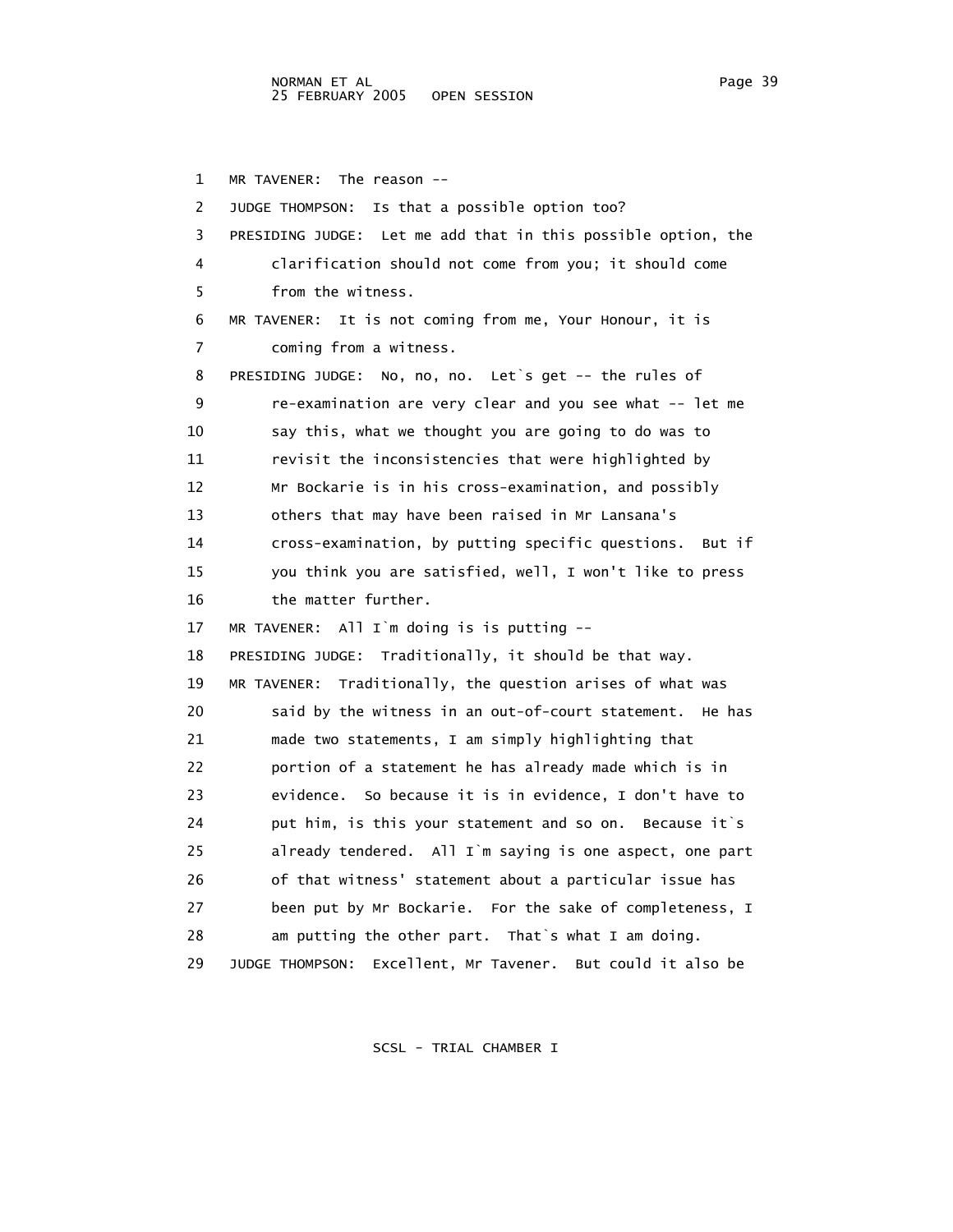| 1  | that you could say to this witness, the cross-examination     |
|----|---------------------------------------------------------------|
| 2  | -- under cross-examination, it was put to you that you        |
| 3  | told the investigators X, Y, Z, highlighted. Then in          |
| 4  | this very document, which is already in evidence, could       |
| 5  | you say did you also tell the investigators A, B, C, D.       |
| 6  | And then the tribunal would be in a proper position,          |
| 7  | properly seized of the two sets of portions for a             |
| 8  | comparative examination, so as to be able to make up its      |
| 9  | mind whether there is or there is not this so called          |
| 10 | alleged inconsistency.                                        |
| 11 | In this particular instance --<br>MR TAVENER:                 |
| 12 | JUDGE THOMPSON:<br>Is there any difficulty there?             |
| 13 | PRESIDING JUDGE: Mr Tavener, I am sorry we have to come back  |
| 14 | to this.<br>what is in the statement is different.<br>His     |
| 15 | oral testimony is different. The evidence, what you           |
| 16 | appear to be relying on in that statement and which you       |
| 17 | want to highlight may not have been highlighted during        |
| 18 | his oral testimony.                                           |
| 19 | MR TAVENER: Your Honour.                                      |
| 20 | Either under cross examination, or better<br>PRESIDING JUDGE: |
| 21 | still, as we were expecting, during your re-examination       |
| 22 | of this witness.                                              |
| 23 | MR TAVENER: Your Honour, this witness gave evidence in chief  |
| 24 | in which he spoke about what he saw, about a particular       |
| 25 | topic; where bodies were seen, the number of bodies, for      |
| 26 | He has been cross-examined on that point as<br>instance.      |
| 27 | the Defence are entitled to do. They raised what they         |
| 28 | considered to be a prior inconsistent statement from that     |
| 29 | out-of-court statement. I'm saying that within the            |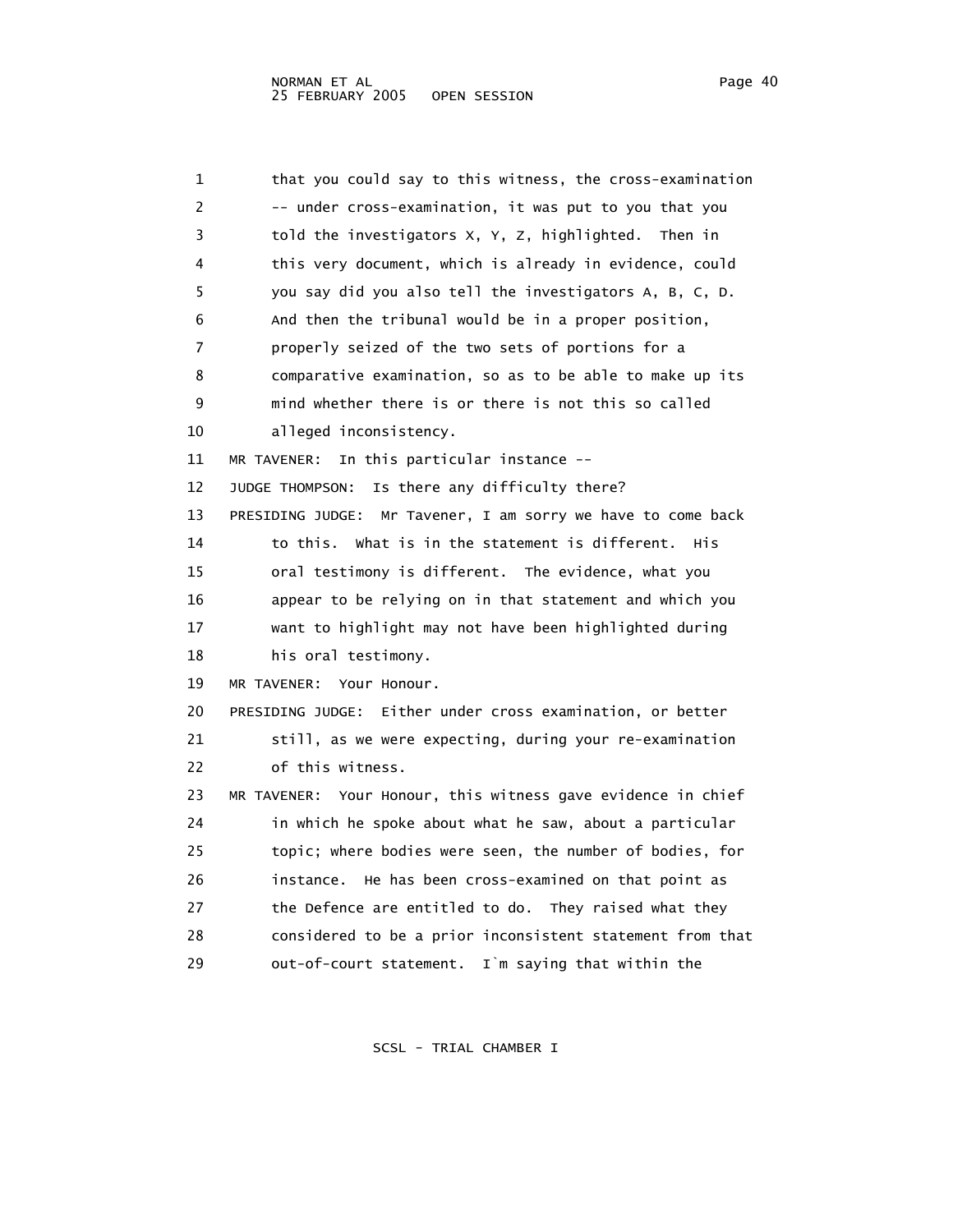| 1  | exhibit already tendered there is material which the            |
|----|-----------------------------------------------------------------|
| 2  | Prosecution doesn't dispute. That's the contents of it.         |
| 3  | So we are not quite in a position of the Defence.<br>We are     |
| 4  | not disputing this is the statement of the witness out of       |
| 5  | court. So it's simply a matter of Mr Bockarie's                 |
| 6  | highlighted part of that person's statement, out-of-court       |
| 7  | statement, the Prosecution is highlighting the other            |
| 8  | portions of that statement. There's nothing further to          |
| 9  | be taken from this witness. He has already testified in         |
| 10 | chief about the matter. It's not the case I need to take        |
| 11 | it any further. If I did, if I thought that, I would.           |
| 12 | In the Prosecution's submission, Your Honours now have          |
| 13 | this statement, you can read it, you can assess it.             |
| 14 | My difficulty with that is that you remember<br>JUDGE THOMPSON: |
| 15 | that the whole purpose of admitting these documents is a        |
| 16 | limited purpose.                                                |
| 17 | MR TAVENER:<br>Yes.                                             |
| 18 | JUDGE THOMPSON: And are you suggesting that through the         |
| 19 | mechanism that you are putting forward, we can                  |
| 20 | legitimately and validly look at the portions that you          |
| 21 | are highlighting, if we don't have something from the           |
| 22 | witness. Because my view is clearly that the defence            |
| 23 | would have no leg to stand on to object to you actually         |
| 24 | calling our attention, through the witness, that he also        |
| 25 | said some other thing. That is the difficulty.<br>It may        |
| 26 | well be a question of difference of approaches.<br>But I        |
| 27 | will just leave it at that since I have expressed my own        |
| 28 | thoughts on it.                                                 |
| 29 | I understand what Your Honour is saying.<br>MR TAVENER:         |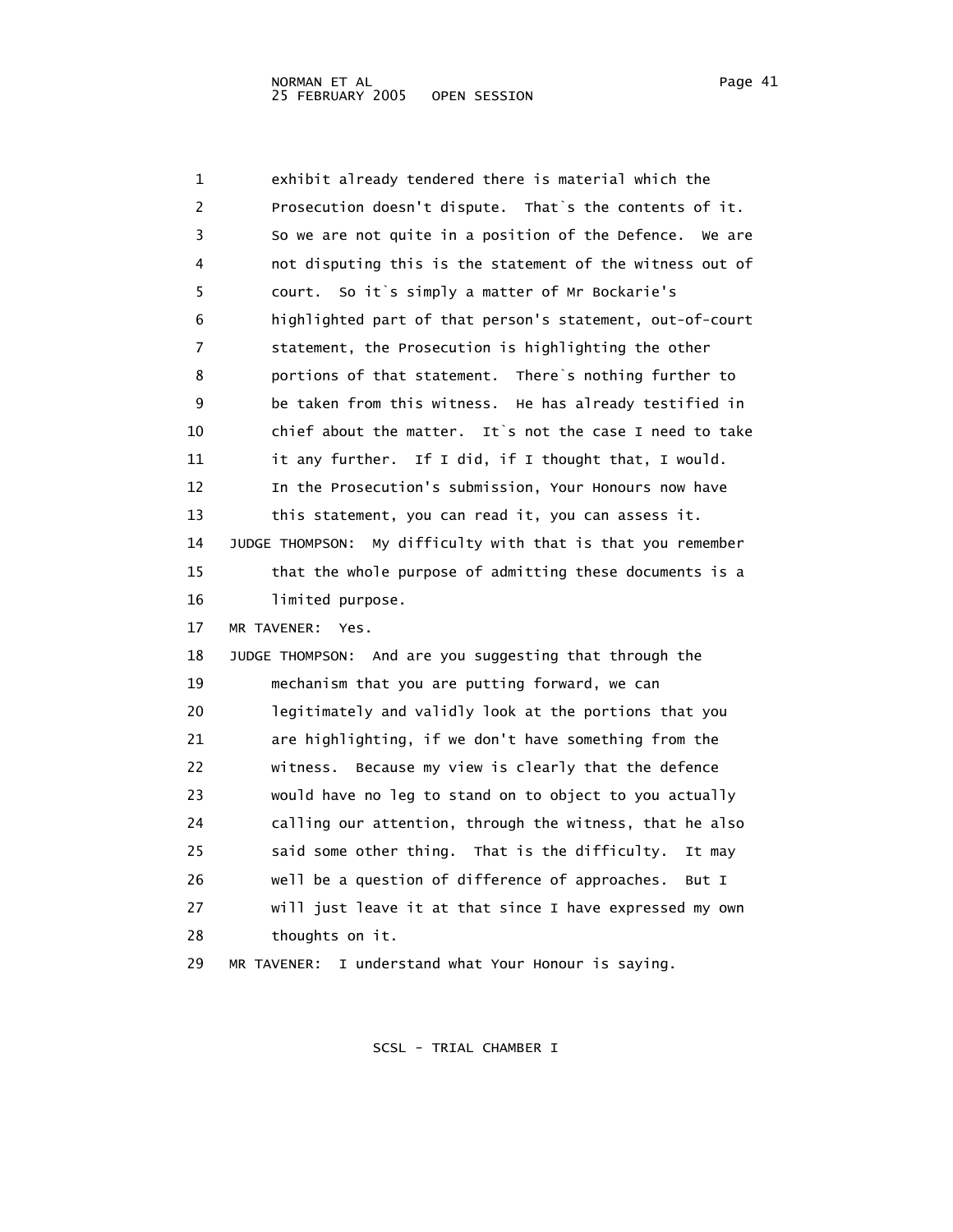1 JUDGE BOUTET: Mr Tavener, I do agree with you, but for the 2 sake of clarity it may be it would be good for you to 3 follow what has been suggested to you, so it would avoid 4 unnecessary debate on that matter. 5 MR TAVENER: I accept that. 6 PRESIDING JUDGE: But the point is this, Mr Tavener, it is 7 your case if you want to do it that way, we are here to 8 remain the are arbiters that we are. 9 MR TAVENER: Strange as it seems, Your Honour, I adopted this 10 process in order to speed it up. That may not have 11 worked. The reason I am simply relying on this document 12 which is his statement is: It`s already an exhibit, so 13 in my few there is no need to take it any further. 14 Because it`s part of the exhibit, we are simply 15 highlighting other sections. 16 PRESIDING JUDGE: Are you saying that there is no further -- 17 no re-examination for this witness. Let's end the matter 18 because we have to -- there is no re-examination. 19 MR TAVENER: I will simply highlight on that exhibit that 20 paragraph. 21 JUDGE BOUTET: Thank you. 22 PRESIDING JUDGE: The Prosecution will highlight what? 23 Please, I want to know what you are highlighting. 24 MR TAVENER: On page 11653m that`s exhibit -- 25 JUDGE BOUTET: Sixty-nine. 26 MR TAVENER: Sixty-nine, thank you. 27 PRESIDING JUDGE: And at page. 28 MR TAVENER: 11653. Exhibit 69. The paragraph that is 29 directly under the heading, "Statement of facts". It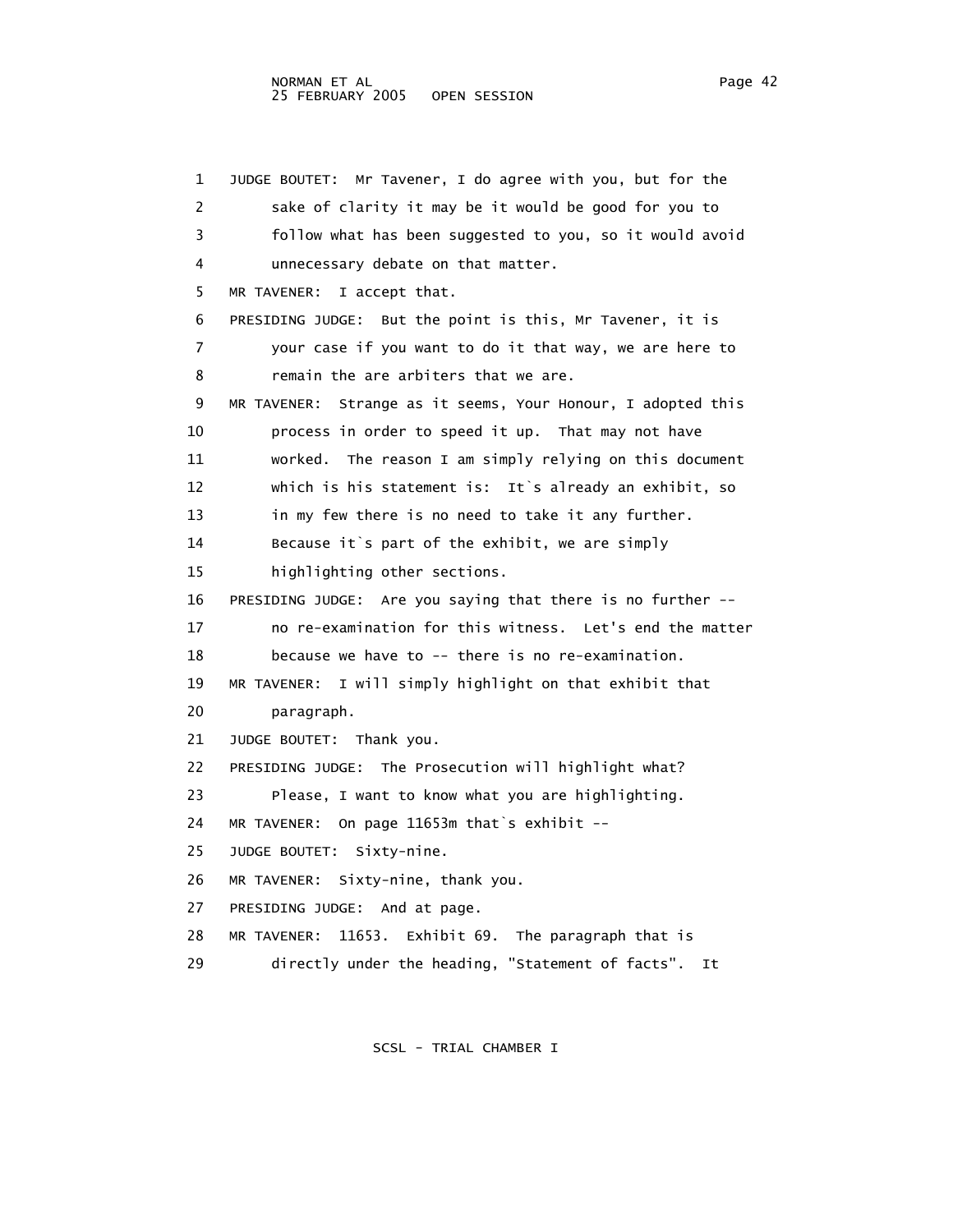1 commences with the words, "I was in Tongo in 1998 when 2 the Kamajors attacked the town." It finishes with the 3 sentence, "we were all afraid and there was general 4 panic." 5 PRESIDING JUDGE: The paragraph that begins with? 6 MR TAVENER: "I was in Tongo in 1998 when the Kamajors 7 attacked the town." It concludes with the words, "No one 8 was sure who would be targeted next." 9 PRESIDING JUDGE: "No one is sure who will be targeted next". 10 MR TAVENER: That is correct. Just that one paragraph. 11 PRESIDING JUDGE: Thank you. 12 MR TAVENER: Thank you. 13 PRESIDING JUDGE: Mr Witness, we have finished with you and we 14 are releasing you to go back to your place of abode. We 15 want to, before you leave, thank you very much for coming 16 to give your testimony before this Court, to assist the 17 tribunal to fulfil its mission. We thank you very much 18 for coming. Although we are releasing you, necessity may 19 arise for us to call you back here and if it does, we 20 will get in touch with you through the regular -- through 21 the normal channels. And we hope as we will be that you 22 will be pleased to -- and willing to come and assist us 23 with further testimony. I am not saying that is the case 24 now but it could well arise. So having said this, we 25 wish you the very best, and a safe journey to your place 26 and once more, thank you for coming. 27 THE WITNESS: Thank you, sir.

 28 PRESIDING JUDGE: I think the Court will rise for the witness 29 to recess before we resume in the next couple of minutes.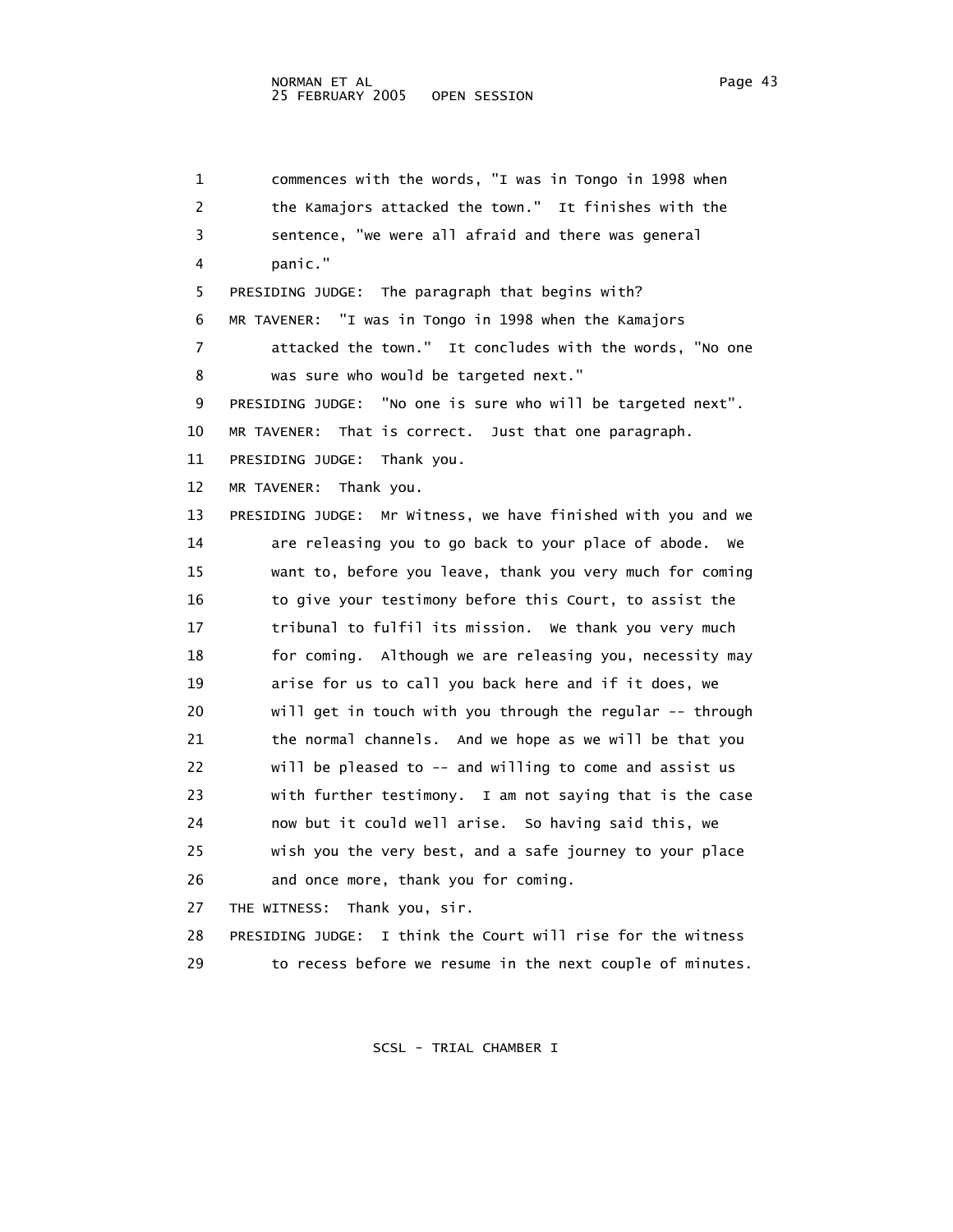1 [Break taken at 11.40 p.m.] 2 [Resuming at 11.52 a.m.] 3 PRESIDING JUDGE: We are assuming the session. Are there any 4 issues of concern? 5 JUDGE BOUTET: Mr Tavener, you are up. 6 MR TAVENER: Yes, Your Honour. Because of the rate at which 7 we are progressing through witnesses, next week it is 8 anticipated we will move onto the Moyamba crime base. 9 The Moyamba crime base is significant in that it brings 10 up the issue of the indictment, the consolidated 11 indictment, and this impacts directly on the first 12 accused. As Your Honour will be aware that`s subject to 13 an appeal and so forth. The Moyamba crime base, as I 14 understand it, is a crime base that was not included in 15 the initial indictment, but is now in the consolidated 16 indictment, and that is part of the appeal by Mr Norman. 17 That being so, the Prosecution was concerned that whether 18 or not the first accused would be engaged in 19 cross-examining people concerning the Moyamba crime base, 20 because obviously what we want to avoid is having to come 21 back again, or not go through those witnesses. But I 22 have spoken to Mr Hall and we have a resolution we hope 23 that is acceptable to the Court in terms of the way in 24 which those people, those witnesses testifying to the 25 Moyamba crime base can be approached by the first 26 accused. Perhaps Mr Hall might outline his position. 27 MR HALL: Your Honours, it seems to me, of course, that the 28 Prosecution has the right to present the witnesses in the 29 order in which they choose but since our pat of that is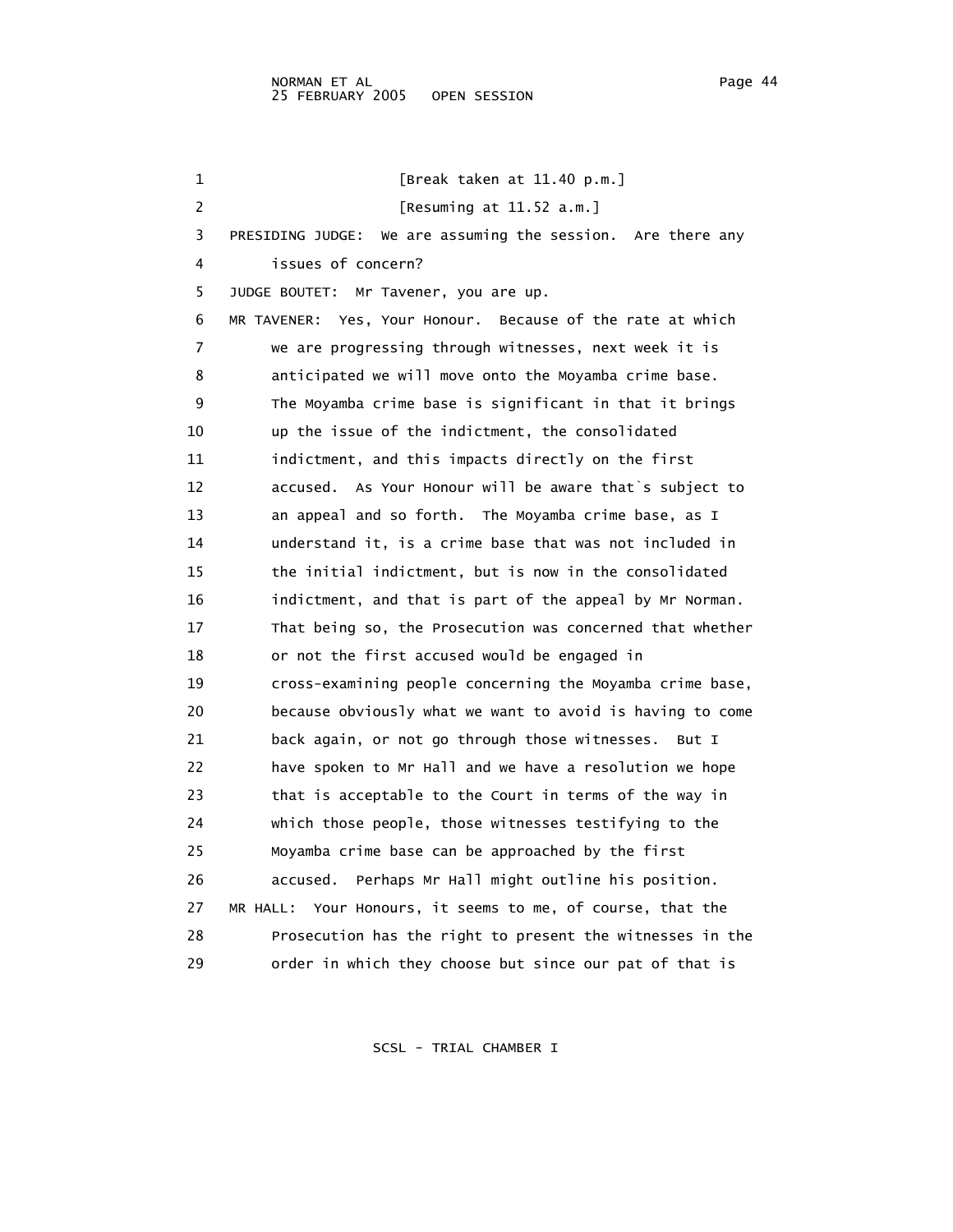1 in dispute, what we propose is that the second and third 2 accused cross-examine first. These are -- and I don't 3 know the exact order of the witnesses now but on the list 4 Mr Tavener gave me, I noted it was 57 through 66 on the 5 chart. 6 The second accused go first, third accused go second 7 and then we go third, if we choose to cross examine at 8 all. And we wish to note that our cross-examination is 9 not an agreement that we are agreeing that these 10 witnesses can be used against us, but to protect our 11 position should they say anything about us. And then we 12 may not have any questions at that point, but we prefer 13 to go third rather than first, just on that -- 14 [HN250205C - JM - 11.51 a.m.] 15 JUDGE BOUTET: But let's assume that some of that evidence is 16 directed to the first accused, and directed to the first 17 accused in relation to those areas that are at this 18 particular moment in dispute in some way, as such. And 19 let's say at the end of the day, the amendment or 20 whatever it is in dispute is decided that there shall be 21 no amendments and the consolidated indictment, as far as 22 the first accused is concerned, stays along the lines 23 that we have ruled about. 24 So I'm concerned that we may move in a very soft 25 scenario now where there might be evidence that is no 26 more relevant to the first accused because of that. It 27 may be, I mean, we are in a scenario where we don't know 28 the answer; it's pending in the Court of Appeal. And I 29 know there's a motion pending for amendment as well,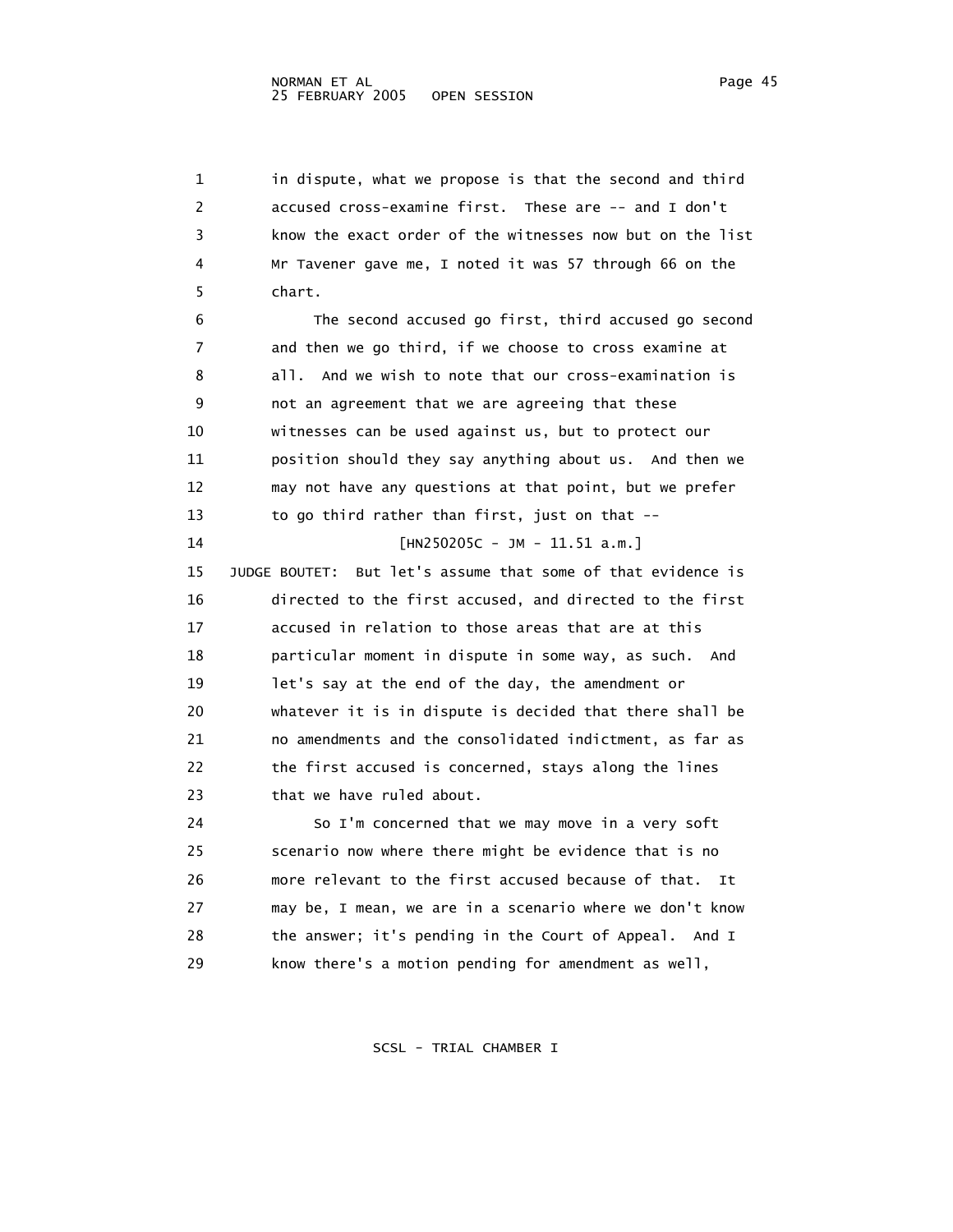1 so -- 2 MR TAVENER: Perhaps if I answer Your Honour's question there, 3 if, for example, Chief Norman, or the first accused, is 4 successful, and the Moyamba crime base is not part of the 5 case against him, then any evidence that comes out in 6 respect of the Moyamba crime base would not be -- could 7 not be used against him. But in order to enable the 8 trial to proceed, the first accused has agreed to engage 9 in the trial. Otherwise, the trial would literally stop 10 because we would have some -- 11 JUDGE THOMPSON: This would seem consistent with the fact that 12 interlocutory appeals do not automatically operate as a 13 stay of proceedings. 14 MR TAVENER: That's what we're trying to avoid. 15 JUDGE THOMPSON: Quite right. In other words, even though we 16 realise the complexities and intricacies involved in the 17 pending interlocutory appeals, yet since we have not 18 granted a stay of proceedings, then it seems as if some 19 kind of comprise should be worked out where we give 20 effect to the functioning of the process. So that's what 21 you're trying to do. 22 MR TAVENER: That's what we're hoping to do, yes. 23 JUDGE BOUTET: But for better clarity, certainly when we get 24 into the scenario, I would certainly appreciate something 25 on your part, Mr Hall, that you underline these issues. 26 So when we get -- in a few months` time when we get to 27 review and assess the evidence as such, what is and what 28 is now may be of some importance, vis-a-vis the first 29 accused we're talking, it doesn't apply to the second and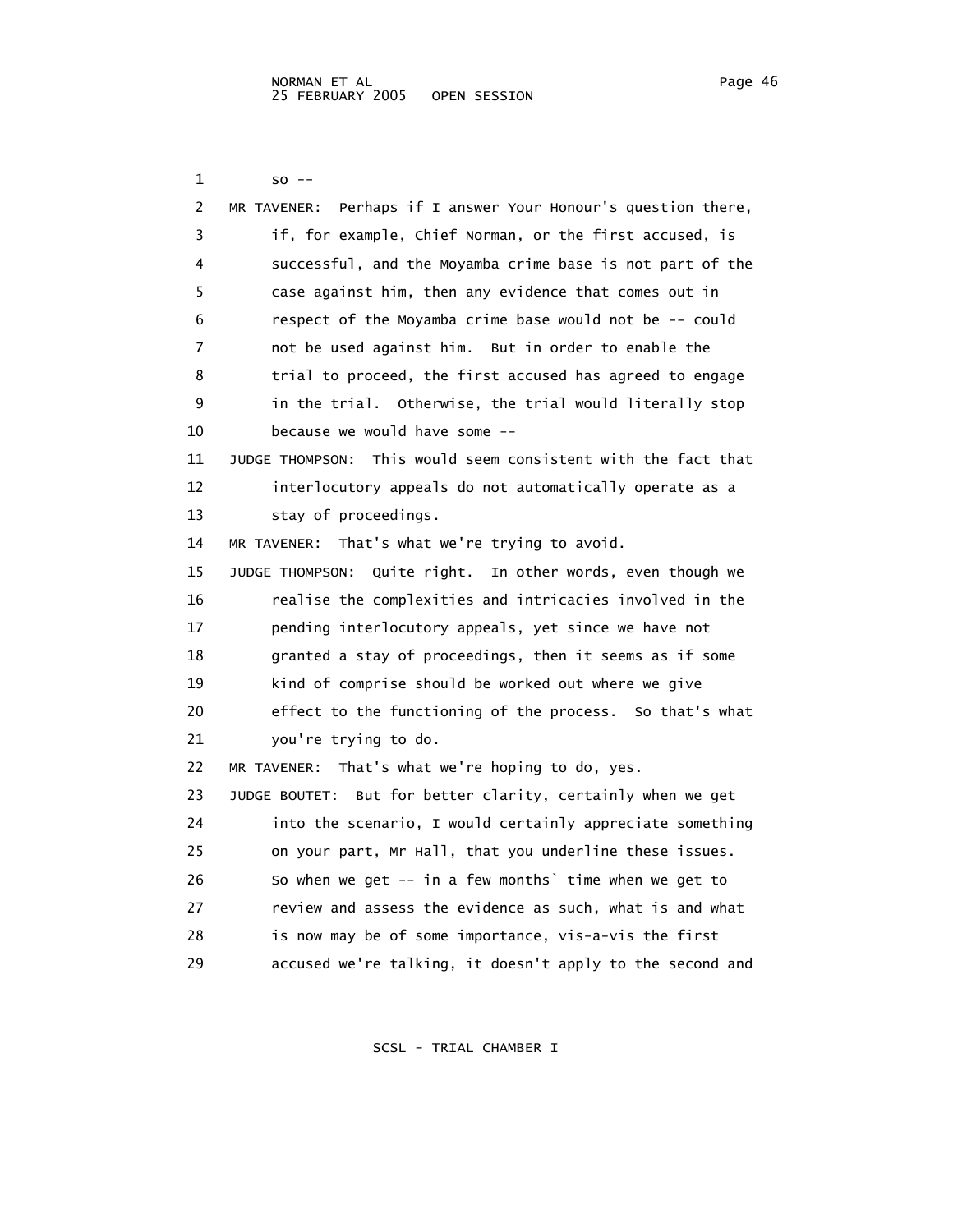1 third accused obviously. 2 MR HALL: And it's also possible that we may not even get the 3 answer on these questions until we're into the Defence 4 case because we don't know when the appeal will be 5 decided. So -- 6 JUDGE BOUTET: I am in the same position that you are in. 7 MR HALL: So we can't stand mute because -- in case we lose 8 the appeal, then we need to cross-examine. But our 9 brothers that are here defending the second and third 10 accused are doing just fine. I would prefer for them to 11 go first then we see where we stand, and we may not have 12 any questions. 13 JUDGE BOUTET: And certainly, Mr Tavener, you yourself have 14 certainly no opposition to that at all. 15 MR TAVENER: No, no, that's part of the resolution to enable 16 us to proceed forward. 17 PRESIDING JUDGE: You see, I'm a bit -- I'm a bit intrigued, 18 you know, by the impact that a possible continuation, you 19 know, might have on the process itself, given that the 20 Appeals Chamber is supposed to sit on and give a decision 21 on matters which are contentious which have been 22 contested by both parties, both the Prosecution and the 23 Defence. This is my worry. 24 I wanted to ask Mr Tavener, don't you have other 25 witnesses who -- don't you have other witnesses who do 26 not -- who will testify without these concerns that I'm 27 expressing, that are having these concerns. 28 MR TAVENER: We have the gender witnesses, Your Honour, which 29 are also subject to some discussion as well. But in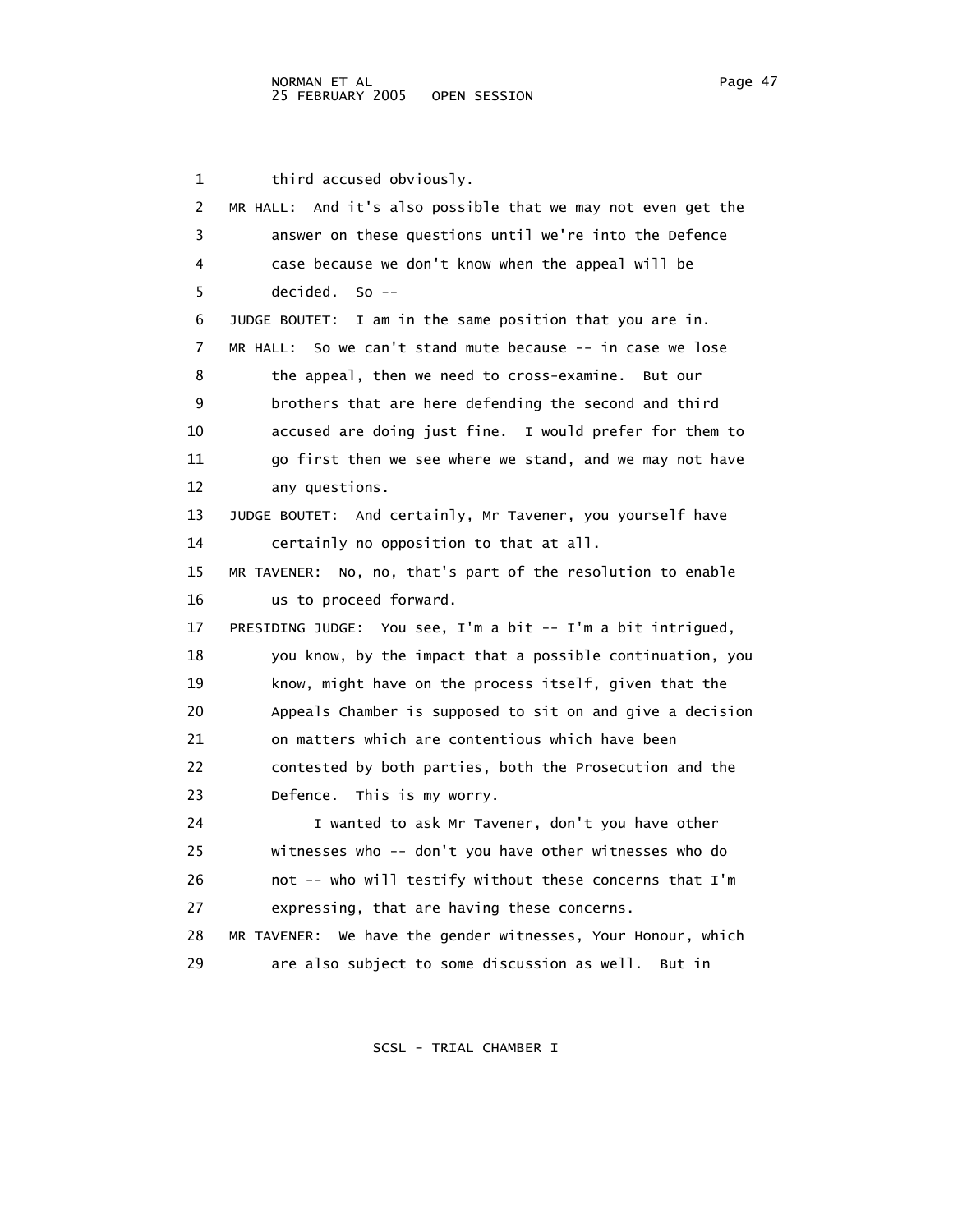1 terms of a set of witnesses available to the Court to go 2 ahead, the Moyamba is next. And it only impacts on one 3 accused. 4 PRESIDING JUDGE: That's my own concern. Only one accused, 5 well, no, that is important. Even if, I mean, 6 he's -- well, he's a principal accused person. I don't 7 want us to run into problems with whether we are 8 procedurally proceeding neatly or so. I would have 9 preferred, you know, that -- we've worked well so far, 10 you know, with evidence that does not impact on what the 11 subject matter of the appeal, you know, is. If we could 12 find a way, you know, maybe it might be better for us to 13 move that way. 14 MR TAVENER: As far as I'm aware, the Prosecution won't be in 15 a position to do anything but go ahead with the Moyamba 16 witnesses. Because amongst other matters -- 17 PRESIDING JUDGE: The Prosecution will -- 18 MR TAVENER: We need to go ahead with the Moyamba witnesses. 19 They are ready to go. They are part of the process we`ve 20 undertaken -- 21 PRESIDING JUDGE: Do you have other witnesses who you can go 22 ahead with? Do you have any? I'm just asking because we 23 are not arriving at a decision on this matter now, what 24 you're raising. There are concerns. 25 MR TAVENER: Off the top of my head, I would have to say if we 26 didn't go to the Moyamba witnesses, it would cause a 27 delay in the trial because it's a process that -- it's a 28 timing process of bringing people in and so forth. So 29 the Moyamba people are next. That's why we've considered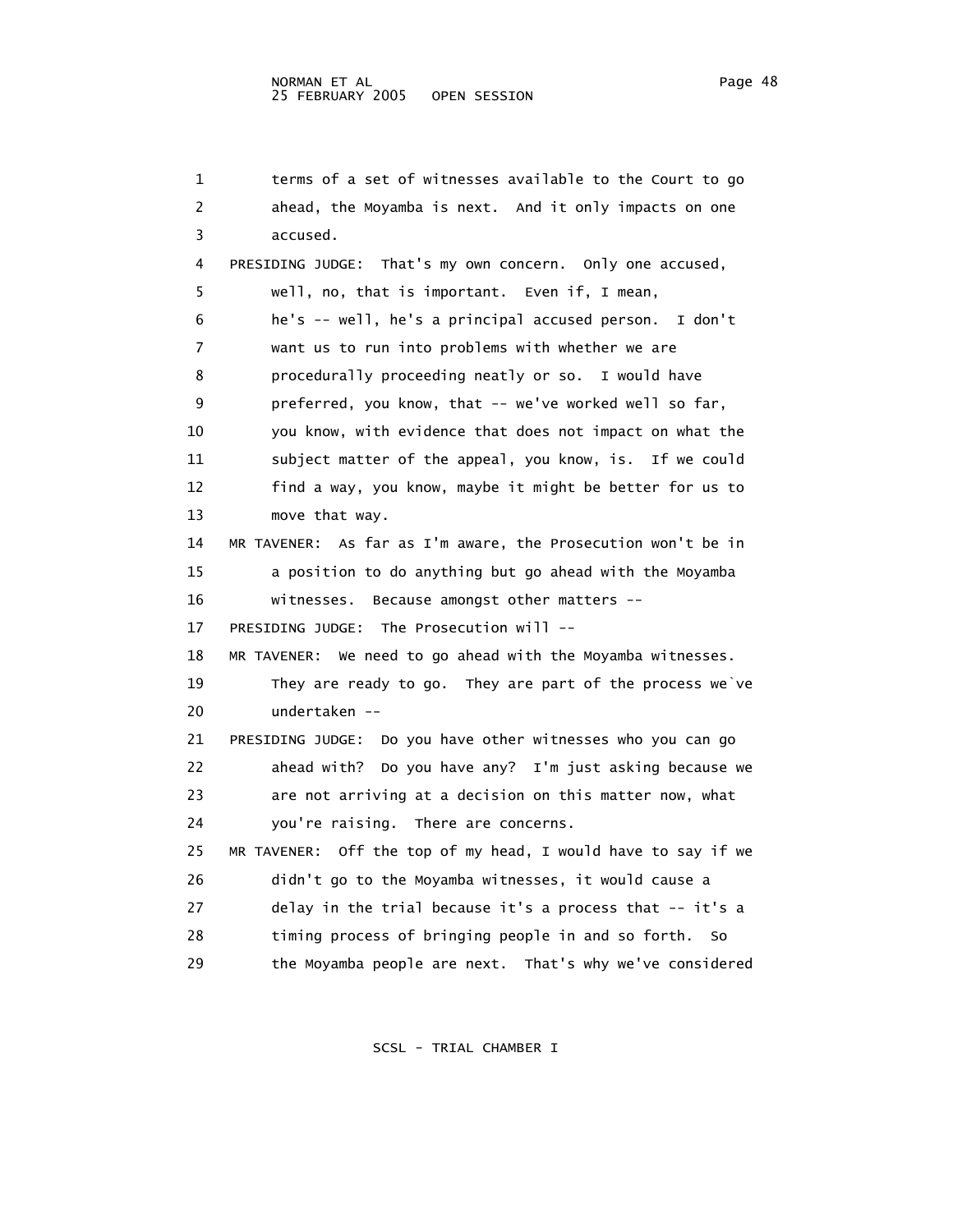1 for some time how to address the Moyamba issue, bearing 2 in mind we have no firm date as to when the appeal 3 decision will arrive, what will be available. And the 4 solution we've arrived at will be that we'll enable the 5 trial to go ahead, and -- as I say, the Prosecution 6 accepts any evidence relating to Moyamba, depending on 7 the result of the appeal, will be isolated as far as the 8 first accused goes, and that may or may not be admissibly 9 against him. As Mr Hall said, we may not know that until 10 the Defence case, so the delay won`t help us. It may not 11 help us. We don`t know whether, if we went to other 12 witnesses, we`d have to -- more than likely we would have 13 to stop because we would then have to change the whole 14 timing of witnesses coming in, speaking to them and so 15 forth. So the short answer to Your Honour's question as 16 I understand the matter, we would have a great deal of 17 difficulty skipping the Moyamba crime base. The solution 18 is one that we would submit is appropriate in the 19 circumstances. And we will ensure that any evidence 20 related to the first accused in respect of Moyamba is 21 identified so that, should it have to be taken out at 22 some other time or not be admissible against him, that 23 can be done. So no harm or prejudice will be done to the 24 first accused should he be successful in his appeal. 25 It's unfortunately a matter of pragmatics and to ensure 26 that the Court proceed and the trial proceeds. 27 MR HALL: Mr Tavener -- 28 PRESIDING JUDGE: We really want to proceed.

29 MR TAVENER: Yes.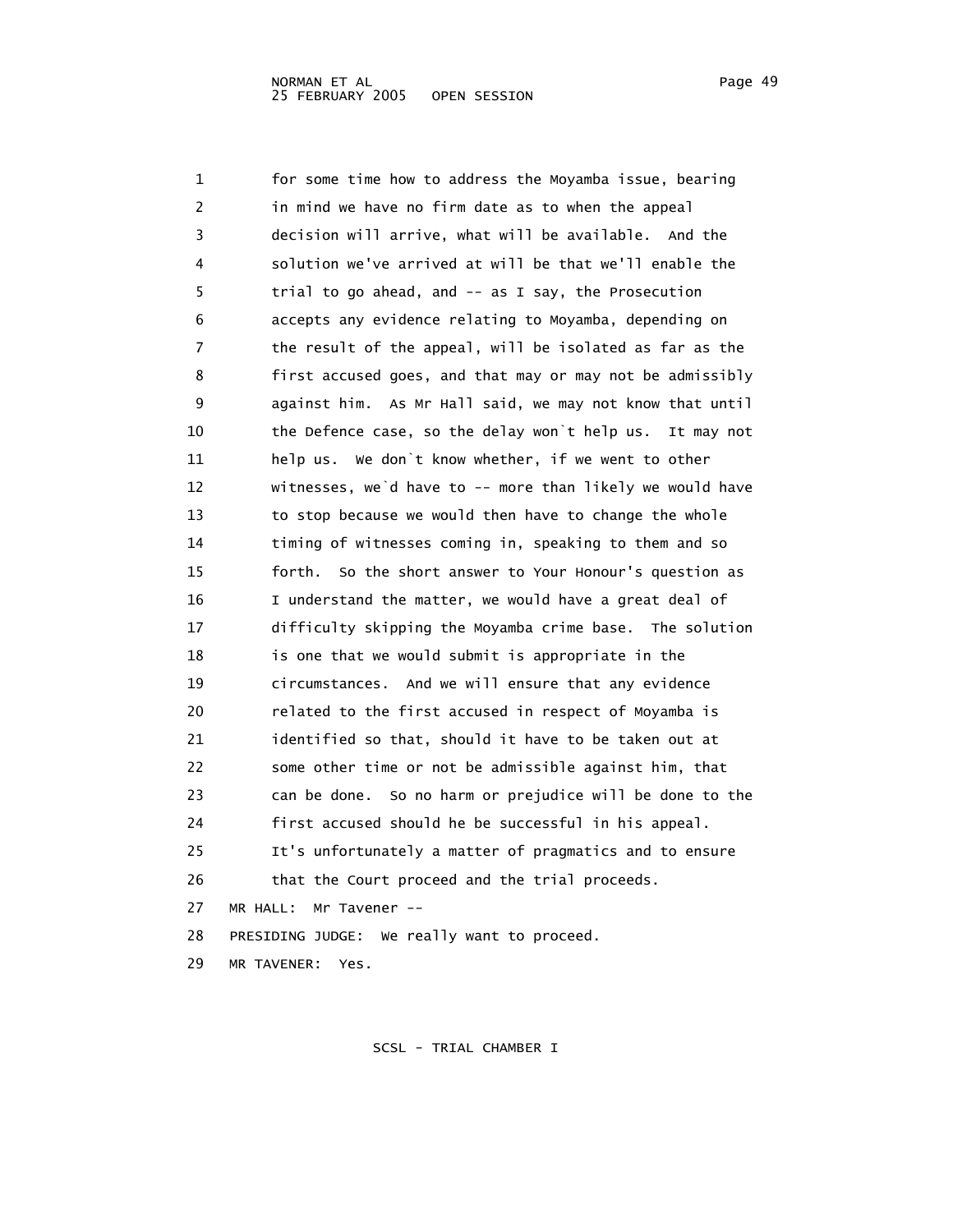| 1  | PRESIDING JUDGE: So I think in proceeding, we should proceed    |
|----|-----------------------------------------------------------------|
| 2  | neatly. That's what we are looking out for.                     |
| 3  | MR HALL: They first brought this to our attention more than a   |
| 4  | week ago, and I talked to Mr Tavener and Mr Johnson both.       |
| 5  | And from our perspective, we're thoroughly confident that       |
| 6  | the Court can make these divisions, and we can explain          |
| 7  | this in final address if need be, that however the appeal       |
| 8  | is decided, that we join with the Prosecutor, and we want       |
| 9  | this to go forward as expeditiously as possible, not take       |
| 10 | a day off at all if we can avoid it, in order to move           |
| 11 | this process along. Because we need to end this trial,          |
| 12 | and if it ends up in a week-long continuance in the             |
| 13 | middle of the trial while they gather other witnesses           |
| 14 | from so far away, it doesn't serve anybody. So we are in        |
| 15 | agreement with them that they can go forward with those         |
| 16 | witnesses. We will argue to the Court how the proof             |
| 17 | needs to be segregated if need be, at the close of the          |
| 18 | case, depending on the appeal, and that way we can be as        |
| 19 | expeditious as possible. And we think that the                  |
| 20 | cross-examination method will also help expedite those          |
| 21 | days. Because it is ten witnesses.                              |
| 22 | So subject to this arrangement as suggested -<br>JUDGE BOUTET:  |
| 23 | pardon me - I hear you to say not only you have no              |
| 24 | opposition to it, but you fully and completely support          |
| 25 | the approach taken because this is a position of the            |
| 26 | first accused that it should not be used as a delay in          |
| 27 | the process, and you want to proceed as expeditiously as        |
| 28 | possible if feasible.                                           |
| 29 | It's true. It could result in a delay and any delay<br>MR HALL: |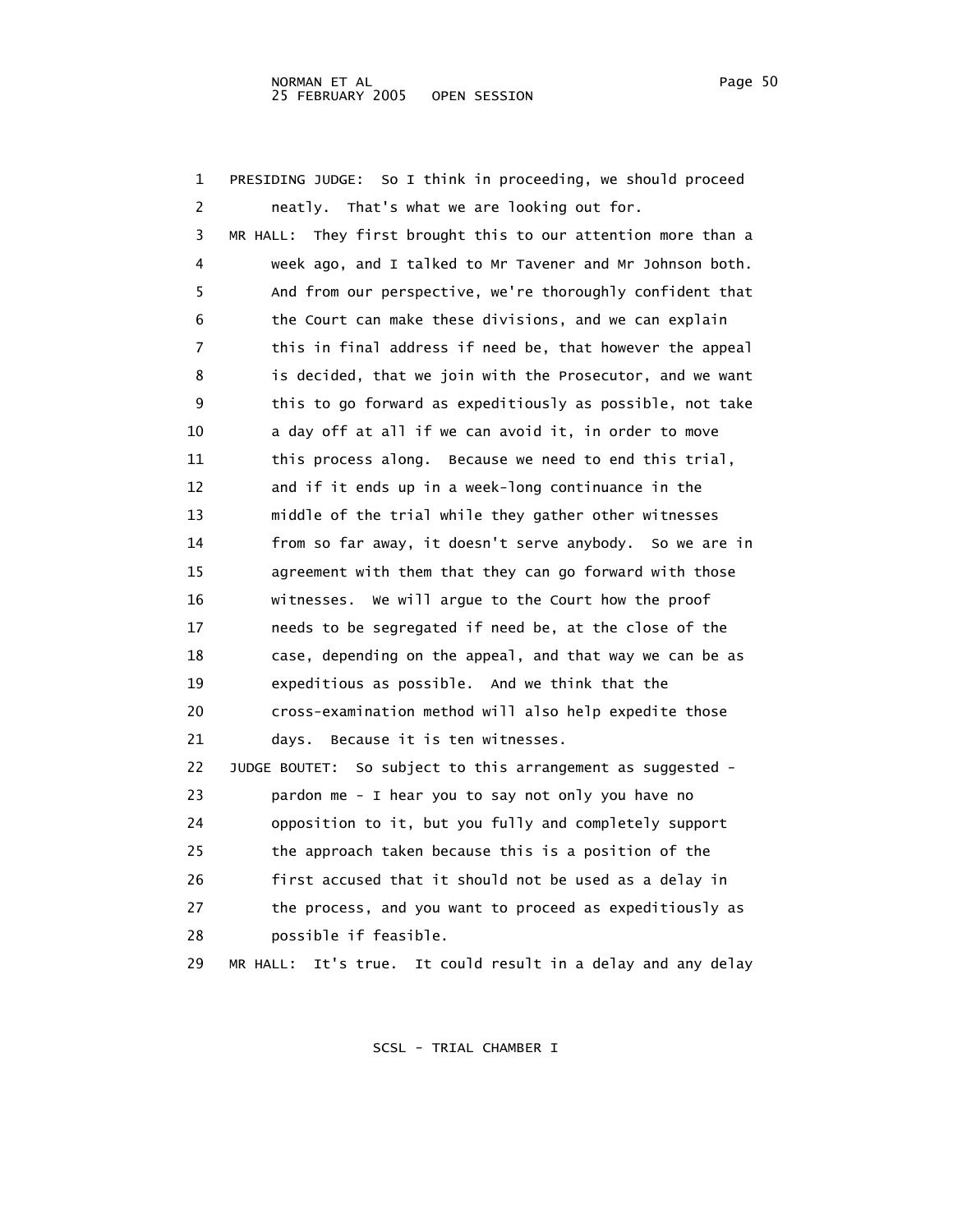1 at all is unacceptable. We want this over. For what 2 it's worth, Your Honours, in two weeks, my client will 3 have been in custody for two years. And he wants this 4 over as quick as possible, too. 5 JUDGE BOUTET: At least for my part, I thank you for your 6 positive approach to this issue. We'll think about it, 7 and we'll give you a decision shortly. 8 MR TAVENER: Thank you. 9 PRESIDING JUDGE: Is there any other matter? Is there any 10 other matter in -- we'll put this on advisement and 11 address it on Monday. But we hope that some -- a witness 12 or two would be ready, depending on which way it goes. 13 Is there any other issue that was to be raised? 14 MR TAVENER: No, thank you, not from our part. 15 PRESIDING JUDGE: The Defence teams? 16 MR HALL: Nothing from us, Your Honour. 17 PRESIDING JUDGE: Mr Bockarie? 18 MR BOCKARIE: None, Your Honour. 19 PRESIDING JUDGE: Mr Williams, Mr Lansana? 20 MR LANSANA: None, Your Honours. 21 PRESIDING JUDGE: Okay. 22 Learned counsel, as you can see, it's quite a tricky 23 situation, and we would like to spend this afternoon to 24 examine the issues involved in proceeding the way -- the 25 agreement, you know, between the Defence and the 26 Prosecution as it has been presented to us. So the 27 Tribunal will not sit this afternoon. We would adjourn 28 to Monday, the 27th. I think the 27th? 29 THE INTERPRETER: 28th.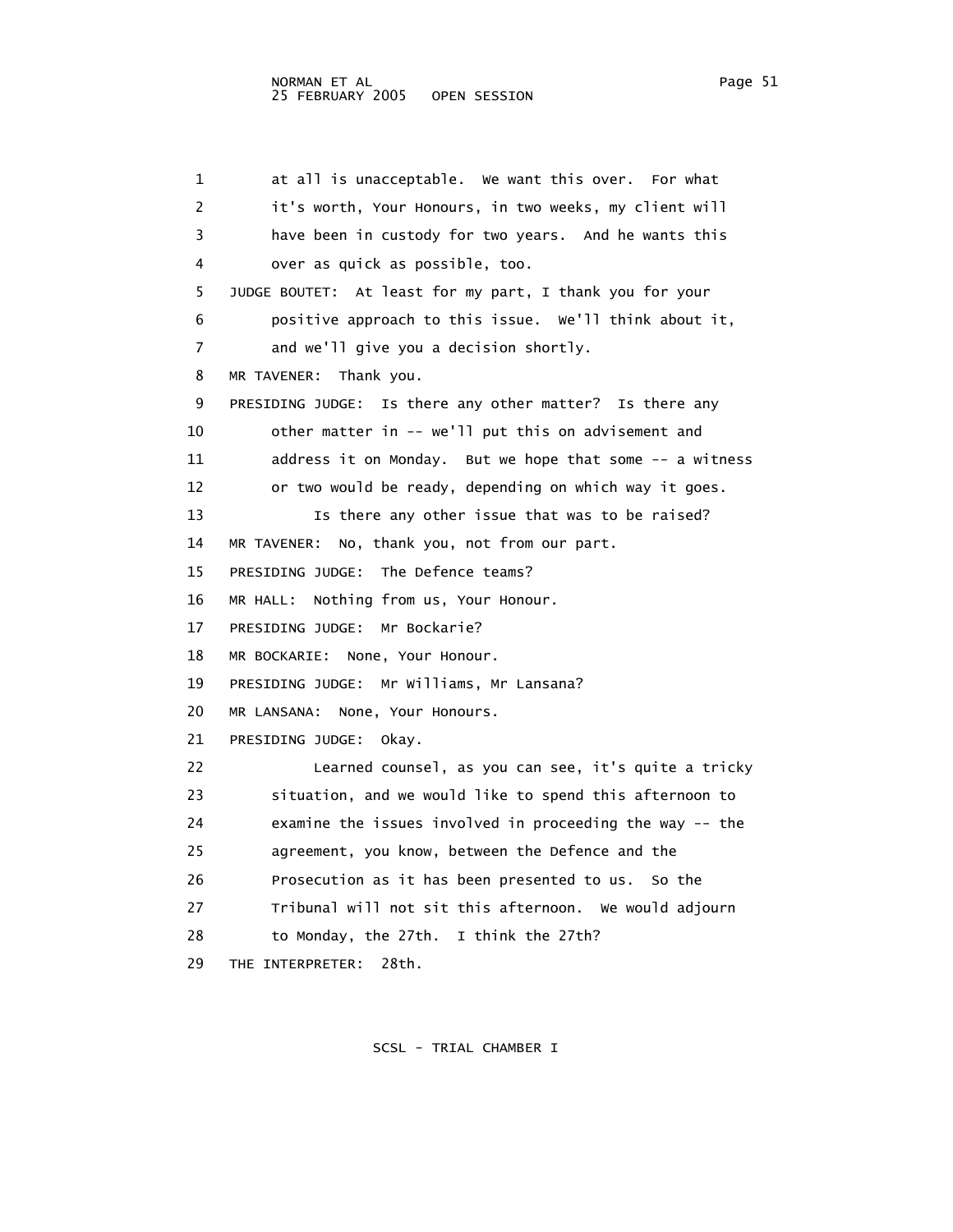1 PRESIDING JUDGE: 28th. Today's the 25th. Today's the 25th. 2 JUDGE THOMPSON: The 1st of March. 3 PRESIDING JUDGE: Pardon me? Tuesday. It is the 28th, isn't 4 it? 5 MR HALL: And I appreciate the Court giving us an expeditious 6 ruling on that because Mr Yillah and Dr Jabbi will be 7 responsible for that because I am leaving on Monday. 8 PRESIDING JUDGE: I hope you have fully consulted them on 9 this. 10 MR HALL: I have. 11 PRESIDING JUDGE: You may wish to further discuss that because 12 you never know which way we may go. 13 MR HALL: Mr Yillah and I are spending the weekend together -- 14 PRESIDING JUDGE: You'll spend the weekend together? 15 MR HALL: Yes. 16 PRESIDING JUDGE: Good, that`s fine. 17 JUDGE BOUTET: You'll be in Court on Monday? 18 MR HALL: Yes, I am, until I have to leave. 19 JUDGE BOUTET: In the morning, then? 20 PRESIDING JUDGE: So today's the 25th? Today's the 25th, 21 Friday. Tomorrow the 26th. Sunday is the 27th. Yes, 22 Monday is the 28th. Monday's the 28th, isn't it? 23 MR TAVENER: I have a calendar, Your Honour, Monday is the 24 28th, and the 1st is -- 25 PRESIDING JUDGE: I brought a calendar here to be referring to 26 dates, but I took it on the back on the understanding

 27 that I had never used it since I brought it here. So 28 we'll rise and resume our session on Monday, the 28th at

29 9.30. The Court will rise, please.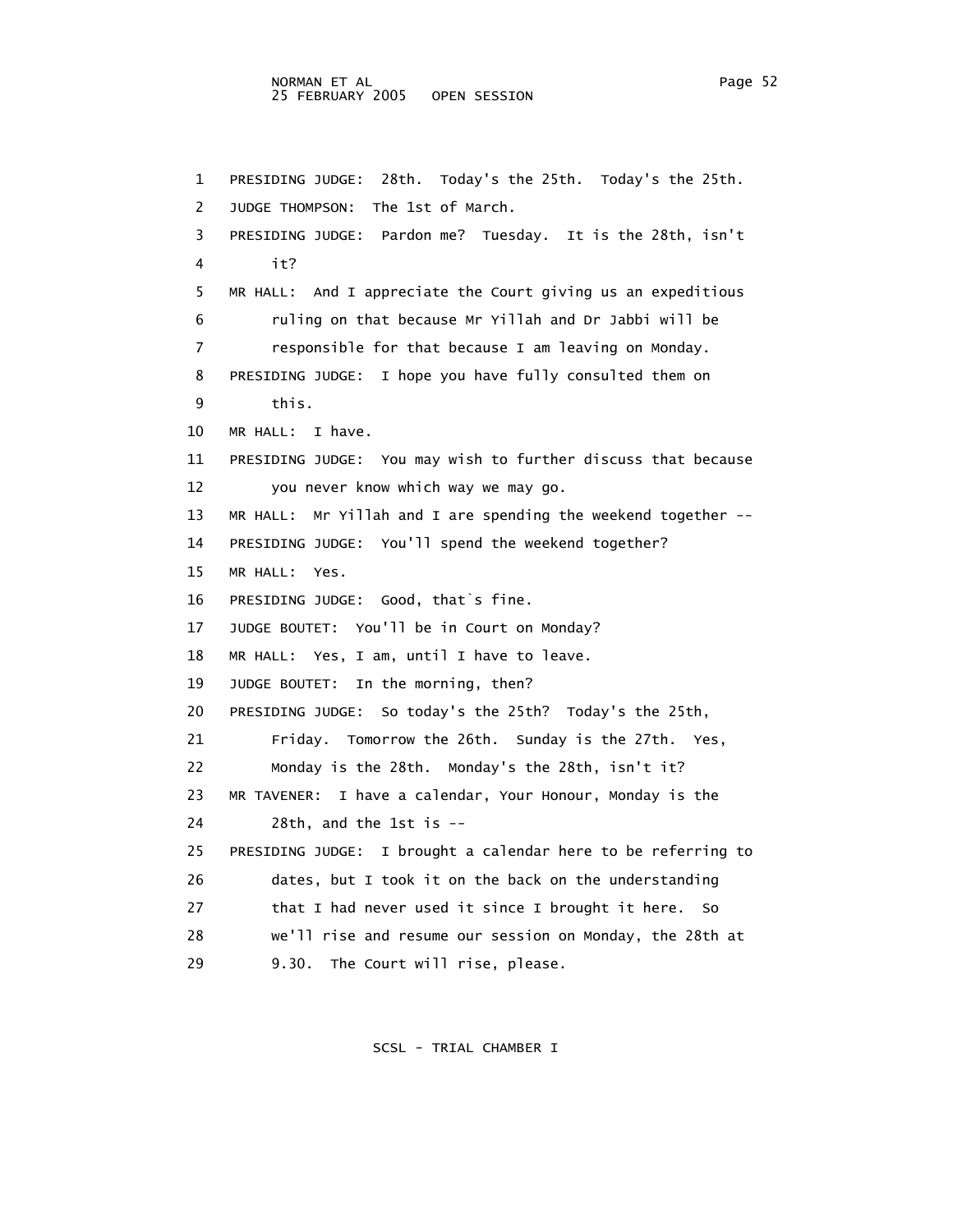#### NORMAN ET AL Page 53 25 FEBRUARY 2005 OPEN SESSION

| $\mathbf 1$             |               |  | [whereupon the hearing adjourned at 12.08 p.m., to be |                                                          |  |
|-------------------------|---------------|--|-------------------------------------------------------|----------------------------------------------------------|--|
| $\overline{c}$          |               |  |                                                       | reconvened on Monday, the 28th day of February, 2005, at |  |
| $\mathsf{3}$            | $9.30 a.m.$ ] |  |                                                       |                                                          |  |
| $\overline{\mathbf{4}}$ |               |  |                                                       |                                                          |  |
| 5                       |               |  |                                                       |                                                          |  |
| 6                       |               |  |                                                       |                                                          |  |
| $\boldsymbol{7}$        |               |  |                                                       |                                                          |  |
| $\bf 8$                 |               |  |                                                       |                                                          |  |
| 9                       |               |  |                                                       |                                                          |  |
| $10\,$                  |               |  |                                                       |                                                          |  |
| 11                      |               |  |                                                       |                                                          |  |
| 12                      |               |  |                                                       |                                                          |  |
| 13                      |               |  |                                                       |                                                          |  |
| 14                      |               |  |                                                       |                                                          |  |
| $15\,$                  |               |  |                                                       |                                                          |  |
| $16\,$                  |               |  |                                                       |                                                          |  |
| $17\,$                  |               |  |                                                       |                                                          |  |
| $18\,$                  |               |  |                                                       |                                                          |  |
| $19\,$                  |               |  |                                                       |                                                          |  |
| $20\,$                  |               |  |                                                       |                                                          |  |
| $21\,$                  |               |  |                                                       |                                                          |  |
| $22\,$                  |               |  |                                                       |                                                          |  |
| 23                      |               |  |                                                       |                                                          |  |
| 24                      |               |  |                                                       |                                                          |  |
| $25\,$                  |               |  |                                                       |                                                          |  |
| $26\,$                  |               |  |                                                       |                                                          |  |
| $27\,$                  |               |  |                                                       |                                                          |  |
| $28\,$                  |               |  |                                                       |                                                          |  |
| 29                      |               |  |                                                       |                                                          |  |